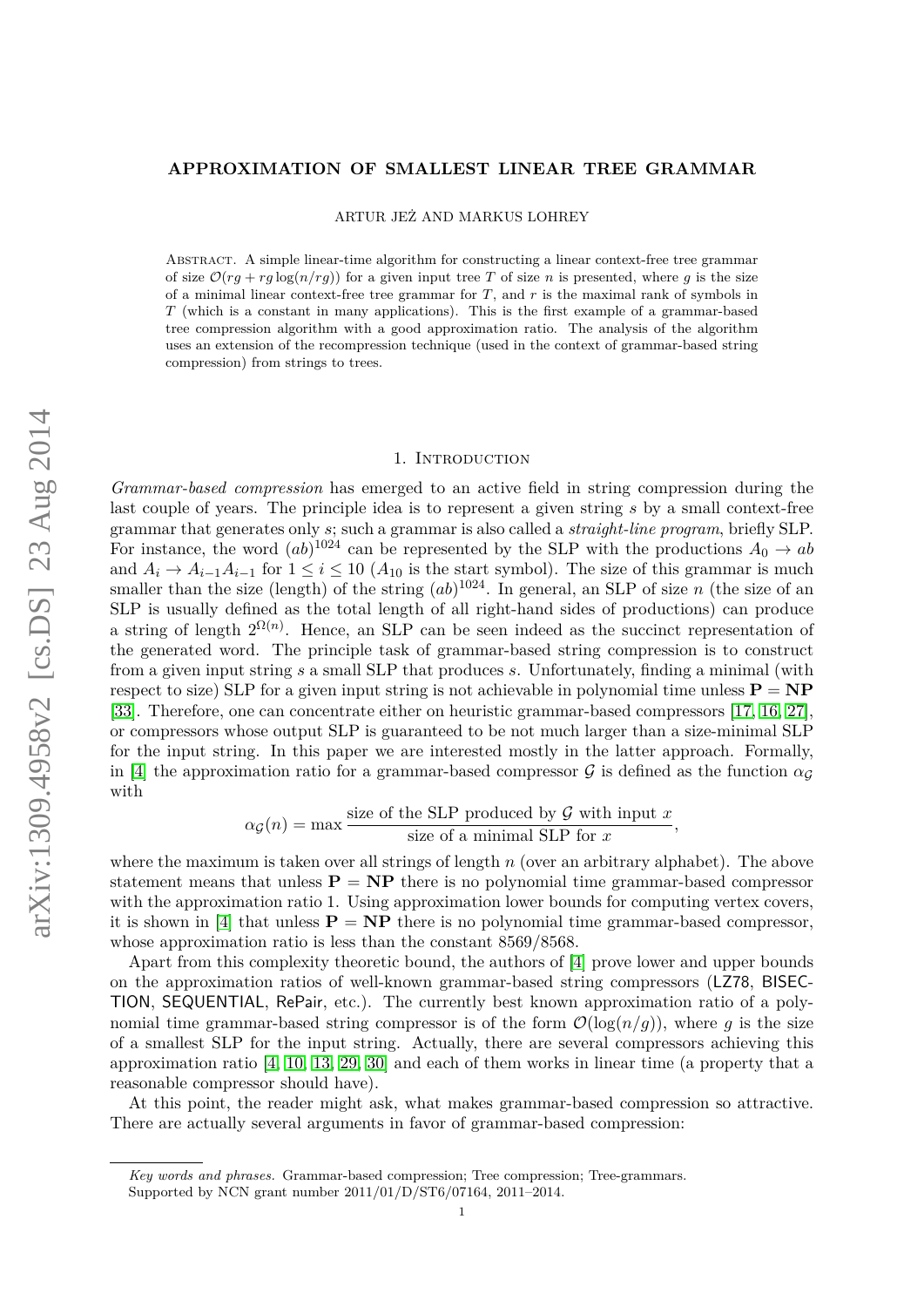- The output of a grammar-based compressor (an SLP) is a clean and simple object, which may simplify the analysis of a compressor or the analysis of algorithms that work on compressed data; see [\[18\]](#page-37-8) for a survey.
- There are grammar-based compressors which achieve very good compression ratios. For example RePair [\[17\]](#page-37-0) performs very well in practice and was for instance used for the compression of web graphs [\[5\]](#page-37-9).
- The idea of grammar-based string compression can be generalized to other data types as long as suitable grammar formalisms are known for them.

The last point is the most important one for this work. In [\[3\]](#page-36-0), grammar-based compression was generalized from strings to trees.<sup>[1](#page-1-0)</sup> For this, context-free tree grammars were used. Context free tree grammars that produce only a single tree are also known as straight-line context-free tree grammars (SLCF tree grammars). Several papers deal with algorithmic problems on trees that are succinctly represented by SLCF tree grammars [\[8,](#page-37-10) [19,](#page-37-11) [22,](#page-37-12) [31,](#page-37-13) [32\]](#page-37-14). In [\[20\]](#page-37-15), RePair was generalized from strings to trees, and the resulting algorithm TreeRePair achieved excellent results on real XML data trees. Other grammar-based tree compressors were developed in [\[21\]](#page-37-16). But none of these compressors has a good approximation ratio. For instance, in [\[20\]](#page-37-15) a series of trees is constructed, where the *n*-th tree  $t_n$  has size  $\Theta(n)$ , there exists an SLCF tree grammar for  $t_n$  of size  $\mathcal{O}(\log n)$ , but the grammar produced by TreeRePair for  $t_n$  has size  $\Omega(n)$  (and similar examples can be constructed for the compressors in [\[3,](#page-36-0) [21\]](#page-37-16)).

In this paper, we give the first example of a grammar-based tree compressor TtoG (for "tree to grammar") with an approximation ratio of  $\mathcal{O}(\log(n/q))$  assuming the maximal rank r of symbols is bounded and where *g* denotes the size of the smallest grammar generating the given tree; otherwise the approximation ratio becomes  $\mathcal{O}(rg + rg \log(n/gr))$ . Our algorithm TtoG is based on the work [\[10\]](#page-37-4) of the first author, where another grammar-based string compressor with an approximation ratio of  $\mathcal{O}(\log(n/g))$  is presented (here g denotes the size of the smallest grammar for the input text). The remarkable fact about this latter compressor is that in contrast to [\[4,](#page-37-3) [13,](#page-37-5) [29,](#page-37-6) [30\]](#page-37-7) it does not use the LZ77 factorization of a string (which makes the compressors from [\[4,](#page-37-3) [13,](#page-37-5) [29,](#page-37-6) [30\]](#page-37-7) not suitable for a generalization to trees, since LZ77 ignores the tree structure and no good analogue of LZ77 for trees is known), but is based on the *recompression technique*. This technique was introduced in [\[9\]](#page-37-17) and successfully applied for a variety of algorithmic problems for SLP-compressed strings [\[9,](#page-37-17) [14\]](#page-37-18) and word equations [\[7,](#page-37-19) [15,](#page-37-20) [11\]](#page-37-21). The basic idea is to compress a string using two operations:

- Block compressions, which replaces every maximal substring of the form  $a^{\ell}$  for a letter *a* by a new symbol  $a_{\ell}$ .
- Pair compression, which for a given partition  $\Sigma_{\ell} \boxplus \Sigma_r$  replaces every substring  $ab \in \Sigma_{\ell} \Sigma_r$ by a new symbol *c*.

It can be shown that the composition of block compression followed by pair compression (for a suitably chosen partition of the input letters) reduces the length of the string by a constant factor. Hence, the iteration of block compression followed by pair compression yields a string of length one after a logarithmic number of phases. By reversing a single compression step, one obtains a grammar rule for the introduced letter and thus reversing all such steps yields an SLP for the initial string. The term "recompression" refers to the fact, that for a given SLP G, block compression and pair compression can be simulated on G. More precisely, one can compute from  $\mathbb{G}$  a new SLP  $\mathbb{G}'$ , which is not much larger than  $\mathbb{G}$  such that  $\mathbb{G}'$  produces the result of block compression (respectively, pair compression) applied to the string produced by G. In [\[10\]](#page-37-4), the recompression technique is used to bound the approximation ratio of the above compression algorithm based on block and pair compression.

In this work we generalize the recompression technique from strings to trees. The operations of block compression and pair compression can be directly applied to chains of unary nodes (nodes having only a single child) in a tree. But clearly, these two operations alone cannot reduce the size of the initial tree by a constant factor. Hence we need a third compression operation that

<span id="page-1-0"></span><sup>&</sup>lt;sup>1</sup>A tree in this paper is always a rooted ordered tree over a ranked alphabet, i.e., every node is labelled with a symbol and the rank of this symbol is equal to the number of children of the node.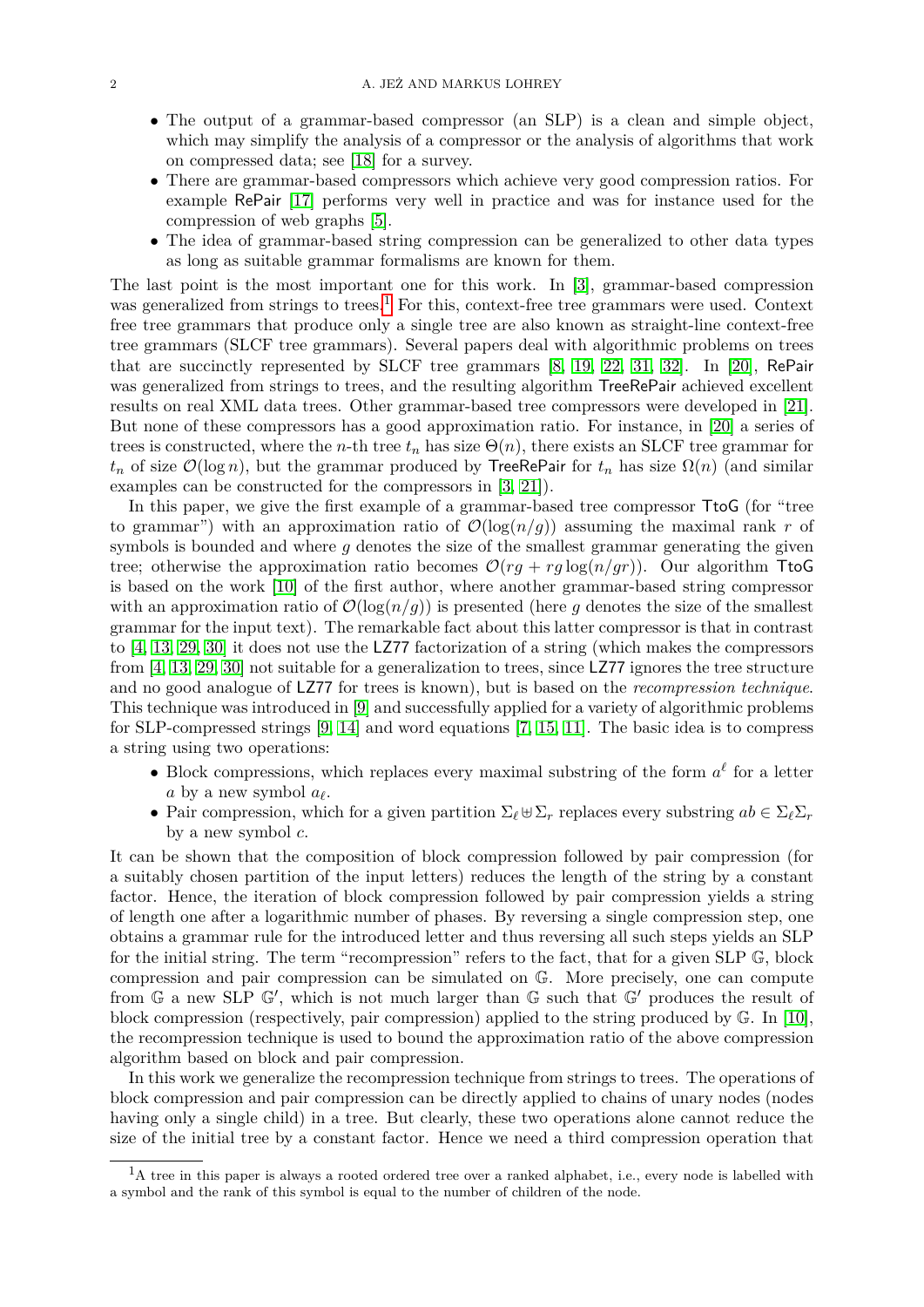we call *leaf compression*. It merges all children of a node that are leaves into the node; the new label of the node determines the old label, the sequence of labels of the children that are leaves, and their positions in the sequence of all children of the node. Then, one can show that a single phase, consisting of block compression (that we call chain compression), followed by pair compression (that we call unary pair compression), followed by leaf compression reduces the size of the initial tree by a constant factor. As for strings, we obtain an SLCF tree grammar for the input tree by basically reversing the sequence of compression operations. The recompression approach again yields an approximation ratio of  $\mathcal{O}(\log(n/g))$  (assuming that the maximal rank of symbols is a constant) for our compression algorithm TtoG, but the analysis is technically more subtle.

<span id="page-2-0"></span>**Theorem 1.** *The algorithm* TtoG *runs in linear time, and for a tree T of size n, it returns* an SLCF tree grammar of size  $\mathcal{O}(qr + qr \log(n/qr))$ , where q is the size of a smallest SLCF *grammar for T and r is the maximal rank of a symbol in T.*

Note that in some specific cases it could happen that  $n < gr$  and so the term  $\log(n/gr)$  is in fact negative, we follow the usual practice of bounding the logarithm from below by 0, i.e. in such a case we assign 0 as the value of the logarithm.

**Related work on grammar-based tree compression.** We already mentioned that grammarbased tree compressors were developed in [\[3,](#page-36-0) [20,](#page-37-15) [21\]](#page-37-16), but none of these compressors has a good approximation ratio. Another grammar-based tree compressors was presented in [\[1\]](#page-36-1). It is based on the BISECTION algorithm for strings and has an approximation ratio of  $\mathcal{O}(n^{5/6})$ . But this algorithm used a different form of grammars (elementary ordered tree grammars) and it is not clear, whether the results from [\[1\]](#page-36-1) can be extended to SLCF tree grammars, or whether the good algorithmic results for SLCF-compressed trees [\[8,](#page-37-10) [19,](#page-37-11) [22,](#page-37-12) [31,](#page-37-13) [32\]](#page-37-14) can be extended to elementary ordered tree grammars. Let us finally mention the work from [\[2\]](#page-36-2) where trees are compressed by so called top dags. These are another hierarchical representation of trees. Upper bounds on the size of the minimal top dag are derived in [\[2\]](#page-36-2) and compared with the size of the minimal dag (directed acyclic graph). More precisely, it is shown in [\[2\]](#page-36-2) that the size of the minimal top dag is at most by a factor of  $\mathcal{O}(\log n)$  larger than the size of the minimal dag. Since dags can be seen as a special case of SLCF tree grammars, our main result is stronger.

**Other applications of the technique: context unification.** The recompression method can be applied to word equations and it is natural to hope that its generalization to trees also applies to appropriate generalizations of word equations. Indeed, the tree recompression approach is used in [\[12\]](#page-37-22) to show that the context unification problem can be solved in **PSPACE**. It was a long standing open problem whether context unification is decidable [\[28\]](#page-37-23).

**Parallel tree contraction.** Our compression algorithm is similar to algorithms for parallel tree evaluation [\[24,](#page-37-24) [25\]](#page-37-25). Here, the problem is to evaluate an algebraic expression of size *n* in time  $\mathcal{O}(\log n)$  on a PRAM. Using parallel tree contraction, this can be achieved on a PRAM with  $\mathcal{O}(n/\log n)$  many processors. The rake operation in parallel tree contraction is the same as our leaf compression operation, whereas the *compress operations* contracts chains of unary nodes and hence corresponds to block compression and pair compression. On the other hand, the specific features of block compression and pair compression that yield the approximation ratio of  $\mathcal{O}(\log(n/g))$  have no counterpart in parallel tree contraction.

**Computational model.** To achieve the linear running time we need some assumption on the computational model and form of the input. We assume that numbers of  $\mathcal{O}(\log n)$  bits (where *n* is the size of the input tree) can be manipulated in time  $\mathcal{O}(1)$  and that the labels of the input tree come from an interval  $[1, \ldots, n^c]$ , where *c* is some constant. Those assumption are needed so that we can employ RadixSort, which sorts  $m$  many  $k$ -ary numbers of length  $\ell$  in time  $\mathcal{O}(\ell m + \ell k)$ , see e.g. [\[6,](#page-37-26) Section 8.3]. In fact, we need a slightly more powerful version of RadixSort that sorts lexicographically *m* sequences of digits from  $[1, \ldots, k]$  of lengths  $\ell_1, \ell_2, \ldots, \ell_m$ in time  $\mathcal{O}(k + \sum_{i=1}^{m} \ell_i)$ . This is a standard generalisation of RadixSort, see the appendix. If for any reason the labels do not belong to an interval  $[1, \ldots, n^c]$ , we can sort them in time  $\mathcal{O}(n \log n)$ and replace them with numbers from  $\{1, 2, \ldots, n\}$ .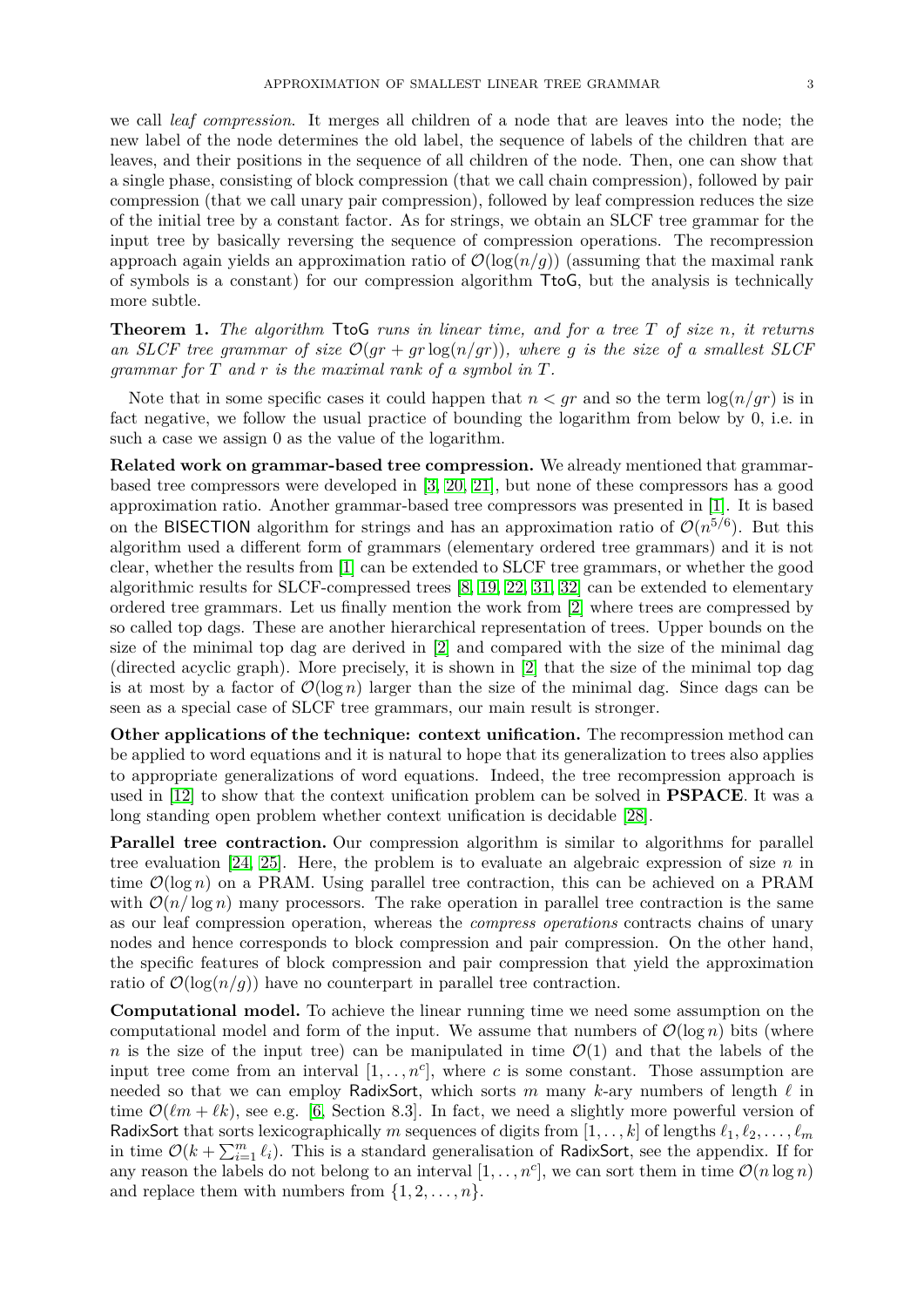

FIGURE 1. The tree  $f(a(b(c)), a(b(d)))$ , its subpattern  $a(b(c))$ , subpatterns  $a(b(y))$ , and subpattern  $f(a(b(c)), y)$  in which *a* is the first child of *f*.

## <span id="page-3-0"></span>2. Preliminaries

2.1. **Trees.** Let us fix for every  $i \geq 0$  a countably infinite set  $\mathbb{F}_i$  of *letters* (or *symbols*) of rank *i*, where  $\mathbb{F}_i \cap \mathbb{F}_j = \emptyset$  for  $i \neq j$ , and let  $\mathbb{F} = \bigcup_{i \geq 0} \mathbb{F}_i$ . Symbols in  $\mathbb{F}_0$  are called *constants*, while symbols in  $\mathbb{F}_1$  are called *unary letters*. We also write rank $(a) = i$  if  $a \in \mathbb{F}_i$ . A *ranked alphabet* is a finite subset of  $\mathbb{F}$ . Let *F* be a ranked alphabet. We also write  $F_i$  for  $F \cap \mathbb{F}_i$  and  $F_{\geq i}$  for  $\bigcup_{j\geq i} F_i$ . An *F*-labelled tree is a rooted, ordered tree whose nodes are labelled with elements from  $F$ , satisfying the condition that if a node  $v$  is labelled with  $a$  then it has exactly rank( $a$ ) children, which are linearly ordered (by the usual left-to-right order). We denote by  $\mathcal{T}(F)$  the set of *F*-labelled trees. In the following we will simply speak about trees when the ranked alphabet is clear from the context or unimportant. When useful, we identify an *F*-labelled tree with a term over *F* in the usual way. The size of the tree *t* is its number of nodes and is denoted by |*t*|. We assume that a tree is given using a pointer representation, i.e., each node has a list of its children (ordered from left to right) and each node (except for the root) has a pointer to its parent node.

Fix a countable set Y with  $Y \cap F = \emptyset$  of *(formal) parameters*, which are usually denoted by  $y, y_1, y_2, \ldots$  For the purposes of building trees with parameters, we treat all parameters as constants, and so F-labelled trees with parameters from  $Y \subseteq Y$  (where *Y* is finite) are simply  $(F \cup Y)$ -labelled trees, where the rank of every  $y \in Y$  is 0. However, to stress the special role of parameters we write  $\mathcal{T}(F, Y)$  for the set of F-labelled trees with parameters from Y. We identify  $\mathcal{T}(F)$  with  $\mathcal{T}(F,\emptyset)$ . In the following we talk about *trees with parameters* (or even trees) when the ranked alphabet and parameter set is clear from the context or unimportant. The idea of parameters is best understood when we represent trees as terms: For instance  $f(y_1, a, y_2, y_1)$ with parameters  $y_1$  and  $y_2$  can be seen as a term with variables  $y_1$ ,  $y_2$  and we can instantiate those variables later on. A *pattern* (or *linear tree*) is a tree  $t \in \mathcal{T}(F, Y)$ , that contains for every  $y \in Y$  at most one *y*-labelled node. Clearly, a tree without parameters is a pattern. All trees in this paper will be patterns, and we will not mention this assumption explicitly in the following.

When we talk of a *subtree u* of a tree *t*, we always mean a full subtree in the sense that for every node of *u* all children of that node in *t* belong to *u* as well. In contrast, a *subpattern v* of *t* is obtained from a subtree *u* of *t* by removing some of the subtrees of *u*. If we replace these subtrees by pairwise different parameters, then we obtain a pattern  $p(y_1, \ldots, y_n)$  and we say that (i) the subpattern *v* is an *occurrence* of the pattern  $p(y_1, \ldots, y_n)$  in *t* and (ii)  $p(y_1, \ldots, y_n)$  is the pattern corresponding to the subpattern *v* (this pattern is unique up to renaming of parameters). This later terminology applies also to subtrees, since a subtree is a subpattern as well. A *context*  $c(y)$  is a pattern with exactly one parameter, and occurrences of a context  $c(y)$  in a tree are called *subcontexts*. To make this notions clear, consider for instance the tree  $f(a(b(c)), a(b(d)))$ with  $f \in \mathbb{F}_2$ ,  $a, b \in \mathbb{F}_1$  and  $c, d \in \mathbb{F}_0$ . It contains one occurrence of the pattern (in fact, tree)  $a(b(c))$ , two occurrences of the pattern (in fact, context)  $a(b(y))$  and one of the pattern (in fact, context)  $f(a(b(c)), y)$ , see Figure [1.](#page-3-0)

A *chain pattern* is a context of the form  $a_1(a_2(\ldots(a_k(y))\ldots))$  with  $a_1, a_2, \ldots, a_k \in \mathbb{F}_1$ . A *chain* in a tree *t* is an occurrence of a chain pattern in *t*. A chain *s* in *t* is *maximal* if there is no chain  $s'$  in  $t$  with  $s \subsetneq s'$ . A 2-chain is a chain consisting of only two nodes (which, most of the time, will be labelled with different letters). For  $a \in \mathbb{F}_1$ , an *a*-maximal chain is a chain such that (i) all nodes are labelled with *a* and (ii) there is no chain *s'* in *t* such that  $s \subsetneq s'$  and all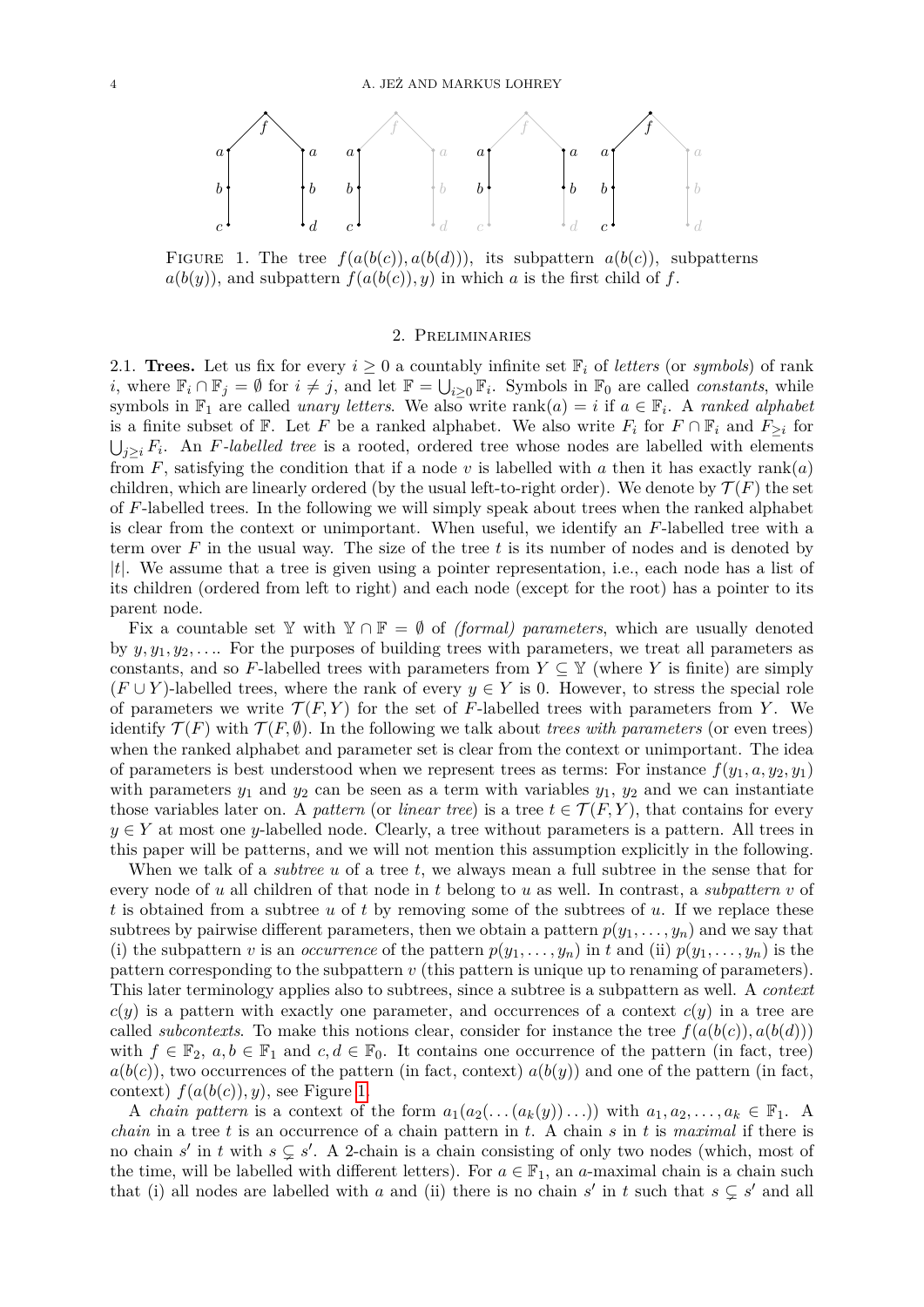<span id="page-4-0"></span>

FIGURE 2. The tree  $b(a(a(a(c))))$ , its unique *a*-maximal chain (an occurrence of  $a(a(a(y))))$  and its unique maximal chain (an occurrence of  $b(a(a(a(y))))$ ).

<span id="page-4-2"></span>

FIGURE 3. A tree  $f(c, A(a(f(c, c)), f(a(c), c)))$  and the result of applying the rule  $A(y_1, y_2) \to f(f(y_1, c), y_2)$ .

nodes of *s'* are labelled with *a* too. Note that an *a*-maximal chain is not necessarily a maximal chain. Consider for instance the tree  $b(a(a(a(c))))$ . The unique occurrence of the chain pattern  $a(a(a(y)))$  is an *a*-maximal chain, but is not maximal. The only maximal chain is the unique occurrence of the chain pattern  $b(a(a(a(y))))$ , see Figure [2.](#page-4-0)

We write  $a_1a_2\cdots a_k$  for the chain pattern  $a_1(a_2(\ldots(a_k(y))\ldots))$  and treat it as a string (even though this 'string' still needs an argument on its right to form a proper term). In particular, we write  $a^{\ell}$  for the chain pattern consisting of  $\ell$  many *a*-labelled nodes and we write *vw* (for chain patterns *v* and *w*) for what should be  $v(w(y))$ .

2.2. **SLCF** tree grammars. For the further considerations, fix a countable infinite set  $\mathbb{N}_i$  of symbols of rank *i* with  $\mathbb{N}_i \cap \mathbb{N}_j = \emptyset$  for  $i \neq j$ . Let  $\mathbb{N} = \bigcup_{i \geq 0} \mathbb{N}_i$ . Furthermore, assume that  $\mathbb{F} \cap \mathbb{N} = \emptyset$ . Hence, every finite subset  $N \subseteq \mathbb{N}$  is a ranked alphabet. A *linear context-free tree grammar, linear CF tree grammar* for short, <sup>[2](#page-4-1)</sup> is a tuple  $\mathbb{G} = (N, F, P, S)$  such that the following conditions hold:

- (1)  $N \subseteq \mathbb{N}$  is a finite set of *nonterminals*.
- (2)  $F \subseteq \mathbb{F}$  is a finite set of *terminals*.
- (3) *P* (the set of *productions*) is a finite set of pairs  $(A, t)$  (for which we write  $A \rightarrow t$ ), where  $A \in N$  and  $t \in \mathcal{T}(F \cup N, \{y_1, \ldots, y_{\text{rank}(A)}\})$  is a pattern, which contains exactly one  $y_i$ labelled node for each  $1 \leq i \leq \text{rank}(A)$ .
- (4)  $S \in N$  is the *start nonterminal*, which is of rank 0.

To stress the dependency of *A* on its parameters we sometimes write  $A(y_1, \ldots, y_{\text{rank}(A)}) \to t$ instead of  $A \to t$ . Without loss of generality we assume that every nonterminal  $B \in N \setminus \{S\}$ occurs in the right-hand side *t* of some production  $(A \to t) \in P$  (a much stronger fact is shown in [\[22,](#page-37-12) Theorem 5]).

A linear CF tree grammar G is *k-bounded* (for a natural number *k*) if  $rank(A) \leq k$  for every *A* ∈ *N*. Moreover,  $\mathbb{G}$  is *monadic* if it is 1-bounded. The derivation relation  $\Rightarrow_{\mathbb{G}}$  on  $\mathcal{T}(F \cup N, Y)$ is defined as follows:  $s \Rightarrow_{\mathbb{G}} s'$  if and only if there is a production  $(A(y_1, \ldots, y_\ell) \to t) \in P$  such that *s'* is obtained from *s* by replacing some subtree  $A(t_1, \ldots, t_\ell)$  of *s* by *t* with each  $y_i$  replaced

<span id="page-4-1"></span><sup>2</sup>There exist also non-linear CF tree grammars, which we do not need for our purpose.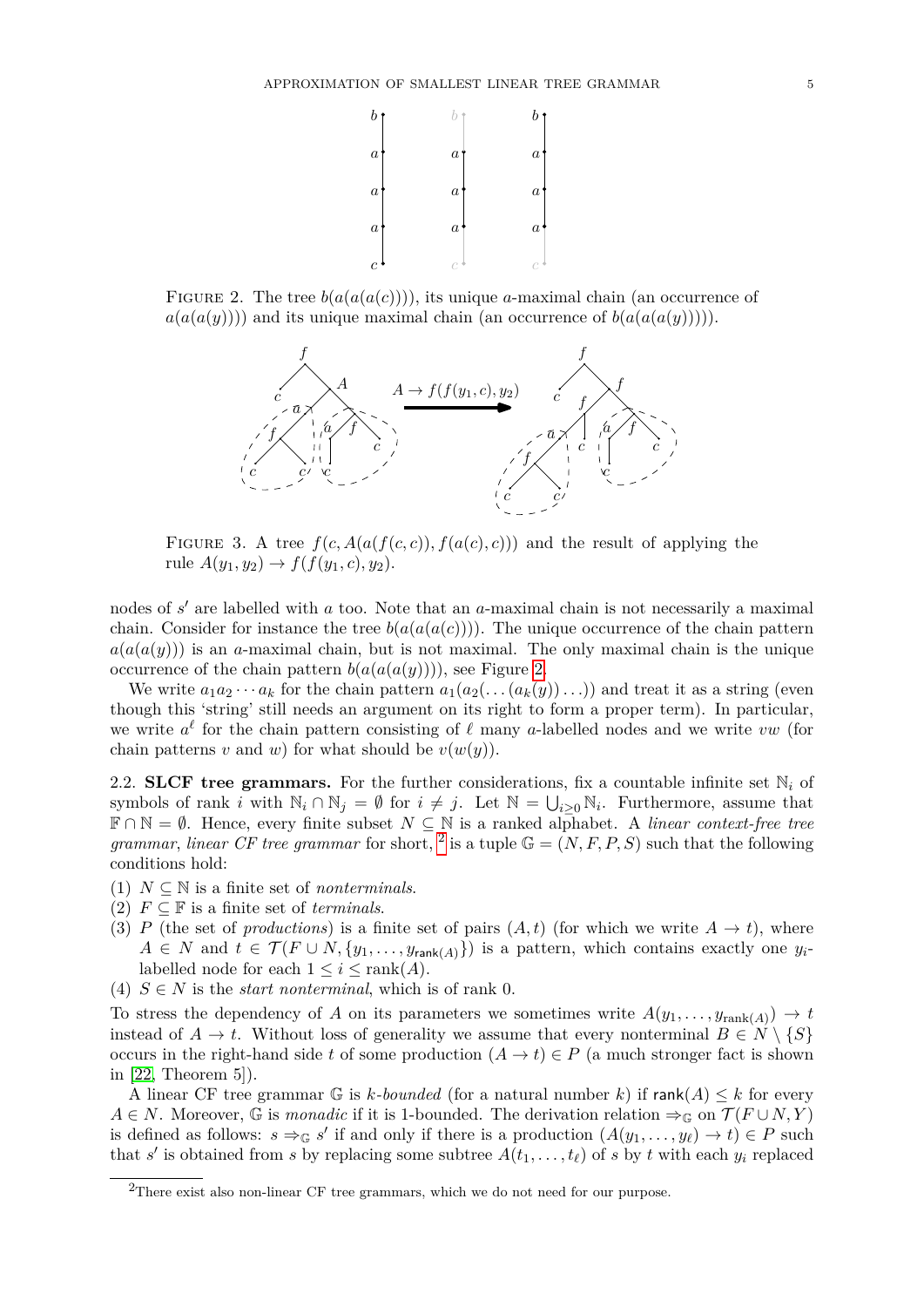

Figure 4. A tree and the results of compression operations: *a*-chain compression, *ab*-compression, and (parallel) leaf compression.

by  $t_i$ . Intuitively, we replace an *A*-labelled node by the pattern  $t(y_1, \ldots, y_{\text{rank}(A)})$  and thereby identify the *j*-th child of *A* with the unique  $y_j$ -labelled node of the pattern, see Figure [3.](#page-4-2) Then  $L(\mathbb{G})$  is the set of all trees from  $\mathcal{T}(F)$  (so *F*-labelled without parameters) that can be derived from *S* (in arbitrarily many steps).

A *straight-line context-free tree grammar* (or *SLCF grammar* for short) is a linear CF tree grammar  $\mathbb{G} = (N, F, P, S)$ , where

- for every  $A \in N$  there is *exactly one* production  $(A \to t) \in P$  with left-hand side A,
- if  $(A \to t) \in P$  and *B* occurs in *t* then  $B < A$ , where  $\lt$  is a linear order on *N*, and
- *S* is the maximal nonterminal with respect to *<*.

By the first two conditions, every  $A \in N$  derives exactly one tree from  $\mathcal{T}(F, \{y_1, \ldots, y_{\text{rank}(A)}\})$ . We denote this tree by  $val(A)$  (like *valuation*). Moreover, we define  $val(\mathbb{G}) = val(S)$ , which is a tree from  $\mathcal{T}(F)$ . In fact, every tree from  $\mathcal{T}(F \cup N, Y)$  derives a unique tree from  $\mathcal{T}(F, Y)$ , where *Y* is an arbitrary finite set of parameters.

For an SLCF grammar  $\mathbb{G} = (N, F, P, S)$  we can assume without loss of generality that for every production  $(A \to t) \in P$  the parameters  $y_1, \ldots, y_{\text{rank}(A)}$  occur in *t* in the order  $y_1, y_2, \ldots, y_{\text{rank}(A)}$ from left to right. This can be ensured by a simple bottom-up rearranging procedure, see [\[22,](#page-37-12) proof of Theorem 5].

In the rest of the paper, when we speak of grammars, we aways mean SLCF grammars.

2.3. **Grammar size.** There is a subtle point, when defining the *size* |G| of the SLCF grammar G: One possible definition could be  $|\mathbb{G}| = \sum_{(A\to t)\in P} |t|$ , i.e., the sum of all sizes of all right-hand sides. However, consider for instance the rule  $A(y_1, \ldots, y_\ell) \to f(y_1, \ldots, y_{i-1}, a, y_i, \ldots, y_\ell)$ . It is in fact enough to describe the right-hand side as  $(f,(i,a))$ , as we have a as the *i*-th child of *f*. On the remaining positions we just list the parameters, whose order is known to us (see the remark in the previous paragraph). In general, each right-hand side of G can be specified by listing for each node its children that are *not* parameters together with their positions in the list of all children. These positions are numbers between 1 and *r* (it is easy to show that our algorithm TtoG creates only nonterminals of rank at most  $r$ , see Lemma [1,](#page-6-0) and hence every node in a right-hand side has at most  $r$  children) and therefore fit into  $\mathcal{O}(1)$  machine words. For this reason we define the size  $|\mathbb{G}|$  as the total number of non-parameter nodes in all right-hand sides.

Should the reader prefer to define the size of a grammar as the total number of all nodes (including parameters) in all right-hand sides, then the approximation ratio of our algorithm TtoG has to be multiplied with the additional factor *r*.

<span id="page-5-0"></span>2.4. **Notational conventions.** Our compression algorithm TtoG takes the input tree and applies to it local compression operations, each such operation decreases the size of the kept tree. With *T* we will always denote the current tree stored by TtoG, whereas *n* denotes the size of the initial input tree.

The algorithm TtoG relabels the nodes of the tree with fresh letters. With *F* we will always denote the set of letters occurring in the current tree *T*. By *r* we denote the maximal rank of the letters occurring in the initial input tree. The ranks of the fresh letters will not exceed *r*.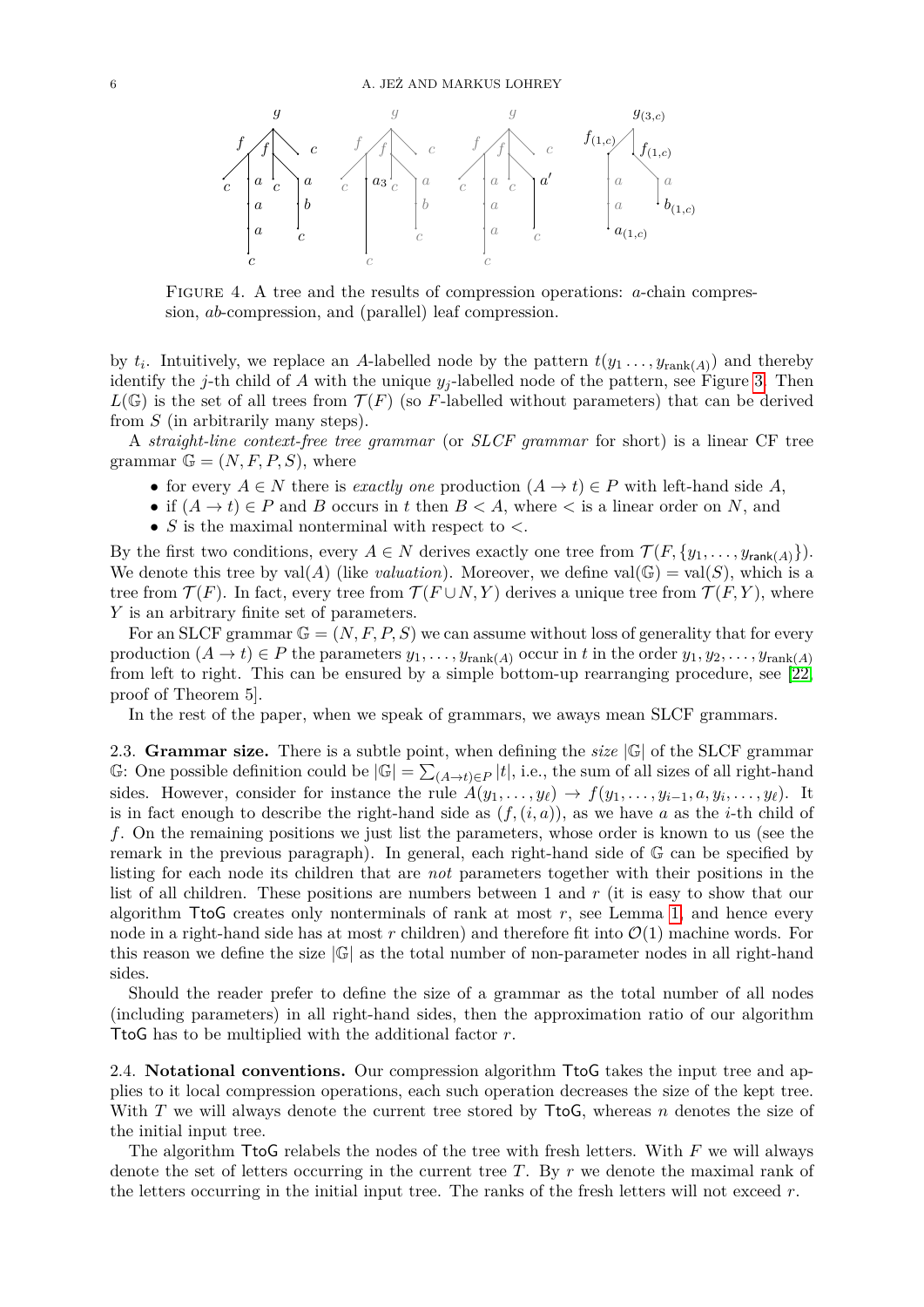2.5. **Compression operations.** Our compression algorithm TtoG is based on three local replacement rules applied to trees:

- <span id="page-6-1"></span>(a) *a*-maximal chain compression (for a unary symbol *a*),
- <span id="page-6-2"></span>(b) unary pair compression,
- <span id="page-6-3"></span>(c) and leaf compression.

Operations [\(a\)](#page-6-1) and [\(b\)](#page-6-2) apply only to unary letters and are direct translations of the operations used in the recompression-based algorithm for constructing a grammar for a given string [\[10\]](#page-37-4). To be more precise, [\(a\)](#page-6-1) and [\(b\)](#page-6-2) affect only chains, return chains as well, and when a chain is treated as a string the results of [\(a\)](#page-6-1) and [\(b\)](#page-6-2), respectively, correspond to the results of the corresponding operations on strings. On the other hand, the last operations [\(c\)](#page-6-3) is new and designed specifically to deal with trees. Let us inspect these operations:

*a*-maximal chain compression: For a unary letter *a* replace every *a*-maximal chain consisting of  $\ell > 1$  nodes with a fresh unary letter  $a_{\ell}$  (for all  $\ell > 1$ ).

 $(a, b)$ -pair compression: For two unary letters  $a \neq b$  replace every occurrence of *ab* by a single node labelled with a fresh unary letter  $c$  (which identifies the pair  $(a, b)$ ).

 $(f, i_1, a_1, \ldots, i_\ell, a_\ell)$ -leaf compression: For  $f \in F_{\geq 1}, \ell \geq 1, a_1, \ldots, a_\ell \in F_0$  and  $0 < i_1 < i_2 < \cdots <$  $i_{\ell} \leq \text{rank}(f) =: m$  replace every occurrence of  $f(t_1, \ldots, t_m)$ , where  $t_{i_j} = a_j$  for  $1 \leq j \leq \ell$  and  $t_i$  is a non-constant for  $i \notin \{i_1,\ldots,i_\ell\}$ , with  $f'(t_1,\ldots,t_{i_1-1},t_{i_1+1},\ldots,t_{i_\ell-1},t_{i_\ell+1},\ldots,t_m)$ , where *f*' is a fresh letter of rank rank $(f) - \ell$  (which identifies  $(f, i_1, a_1, \ldots, i_\ell, a_\ell)$ ).

Note that each of these operations decreases the size of the current tree. Also note that for each of these compression operations one has to specify some arguments: for chain compression the unary letter *a*, for unary pair compression the unary letters *a* and *b*, and for leaf compression the letter *f* (of rank at least 1) as well as the list of positions  $i_1 < i_2 < \cdots < i_\ell$  and the constants  $a_1, \ldots, a_\ell.$ 

Despite its rather cumbersome definition, the idea behind leaf compression is easy: For a fixed occurrence of *f* in a tree we 'absorb' all leaf-children of *f* that are constants (and do the same for all other occurrences of *f* that have the same set of leaf-children on the same positions).

Every application of one of our compression operations can be seen as the 'backtracking' of a production of the grammar that we construct: When we replace  $a^{\ell}$  by  $a_{\ell}$ , we in fact introduce the new nonterminal  $a_{\ell}(y)$  with the production

<span id="page-6-4"></span>
$$
(1) \t a_{\ell}(y) \to a^{\ell}(y).
$$

When we replace all occurrences of the chain *ab* by *c*, the new production is

<span id="page-6-6"></span>
$$
(2) \t\t c(y) \to a(b(y)).
$$

Finally, for a  $(f, i_1, a_1, \ldots, i_\ell, a_\ell)$ -leaf compression the production is

(3) 
$$
f'(y_1,\ldots,y_{\text{rank}(f)-\ell})\to f(t_1,\ldots,t_{\text{rank}(f)}),
$$

where  $t_{i_j} = a_j$  for  $1 \leq j \leq \ell$  and every  $t_i$  with  $i \notin \{i_1, \ldots, i_\ell\}$  is a parameter (and the left-to-right order of the parameters in the right-hand side is  $y_1, \ldots, y_{\text{rank}(f)-\ell}$ .

<span id="page-6-5"></span>Observe that all productions introduced in  $(1)$ – $(3)$  are for nonterminals of rank at most *r*.

<span id="page-6-0"></span>**Lemma 1.** *The rank of nonterminals defined by* TtoG *is at most r.*

During the analysis of the approximation ratio of TtoG we also consider the nonterminals of a smallest grammar generating the given input tree. To avoid confusion between these nonterminals and the nonterminals of the grammar produced by TtoG, we insist on calling the fresh symbols introduced by  $\text{TtoG}$  ( $a_{\ell}$ ,  $c$ , and  $f'$  in [\(1\)](#page-6-4)–[\(3\)](#page-6-5)) *letters* and add them to the set  $F$  of current letters, so that *F* always denotes the set of letters in the current tree. In particular, whenever we talk about nonterminals, productions, etc. we mean the ones of the smallest grammar we consider.

Still, the above rules [\(1\)](#page-6-4), [\(2\)](#page-6-6), and [\(3\)](#page-6-5) form the grammar returned by our algorithm TtoG and we need to estimate their size. In order to not mix the notation, we will call the size of the rule for a new letter *a* the *representation cost* for *a* and say that *a represents* the subpattern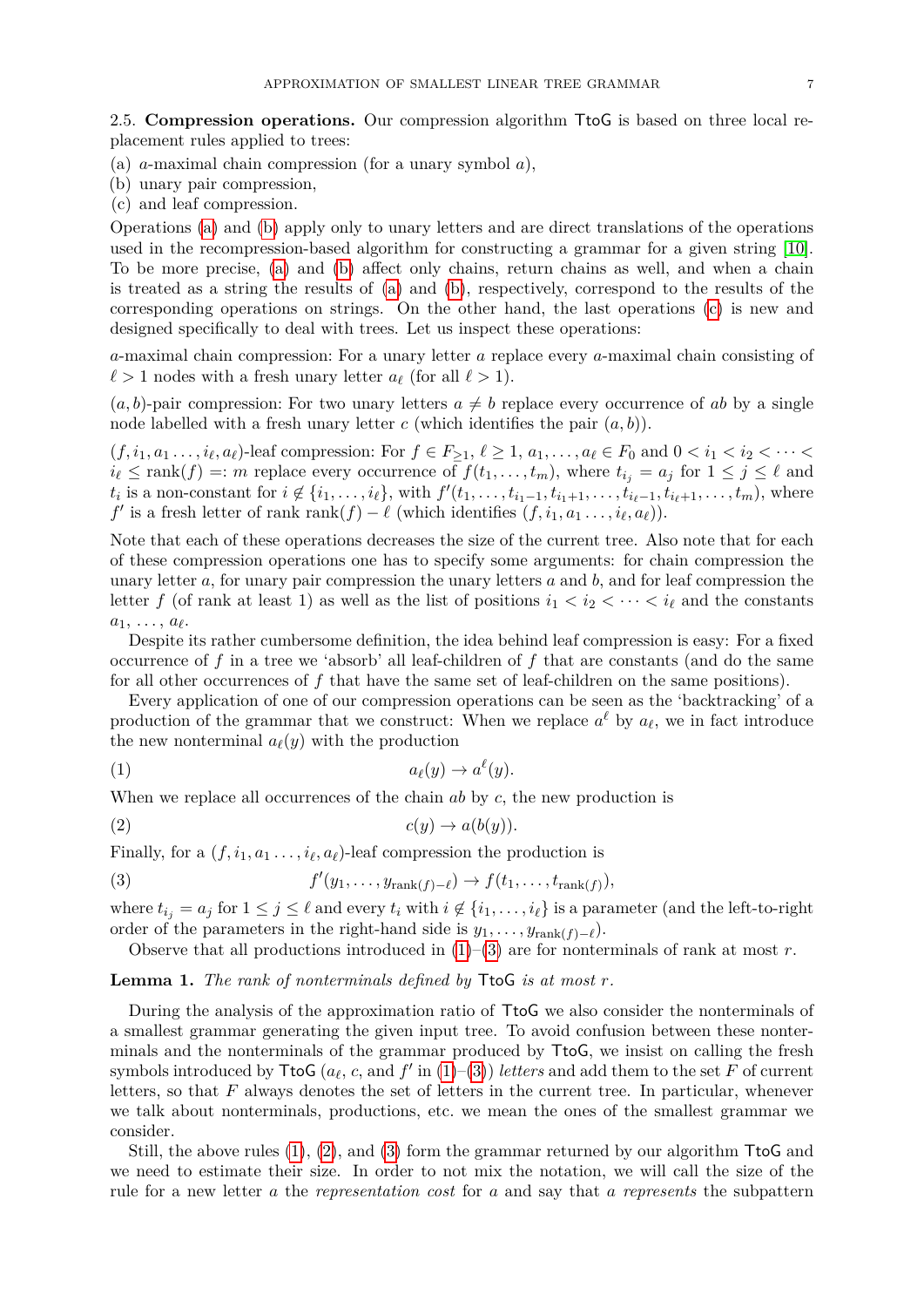it replaces in *T*. For instance, the representation cost of  $a_\ell$  in [\(1\)](#page-6-4) is  $\ell$ , the representation cost of *c* in [\(2\)](#page-6-6) is 2, and the representation cost of  $f'$  in [\(3\)](#page-6-5) is  $\ell + 1$ . A crucial part of the analysis of TtoG is the reduction of the representation cost for  $a_\ell$ . Note that instead of representing  $a^{\ell}(y)$  directly via the rule [\(1\)](#page-6-4), we can introduce new unary letters representing some shorter chains in  $a^{\ell}$  and build a longer chains using the smaller ones as building blocks. For instance, the rule  $a_8(y) \to a^8(y)$  can be replaced by the rules  $a_8(y) \to a_4(a_4(y))$ ,  $a_4(y) \to a_2(a_2(y))$ and  $a_2(y) \rightarrow a(a(y))$ . This yields a total representation cost of 6 instead of 8. Our algorithm employs a particular strategy for representing *a*-maximal chains. Slightly abusing the notation we will say that the sum of the sizes of the right-hand sides of the generated subgrammar is the representation cost for  $a_\ell$  (for our strategy).

2.6. **Parallel compression.** The important property of the compression operations is that we can perform many of them in parallel: Since different *a*-maximal chains and *b*-maximal chains do not overlap (regardless of whether  $a = b$  or not) we can perform *a*-maximal chain compression for all  $a \in F_1$  in parallel (assuming that the new letters do not belong to  $F_1$ ). This justifies the following compression procedure for compression of all *a*-maximal chains (for all  $a \in F_1$ ) in a tree *t*:

<span id="page-7-1"></span>

| <b>Algorithm 1</b> TreeChainComp( $F_1, t$ ): Compression of chains of letters from $F_1$ in a tree t |                                      |
|-------------------------------------------------------------------------------------------------------|--------------------------------------|
| 1: for $a \in F_1$ do                                                                                 | $\triangleright$ chain compression   |
| for $\ell \leftarrow 1$  t  do<br>2:                                                                  |                                      |
| replace every a-maximal chain of size $\ell$ by a fresh letter $a_{\ell}$<br>$-3:$                    | $\triangleright a_{\ell} \notin F_1$ |

We will refer to the procedure TreeChainComp simply as *chain compression*. The running time of an appropriate implementation is considered in the next section and the corresponding representation cost is addressed in Section [4.](#page-14-0)

A similar observation applies to leaf compressions: We can perform several different leaf compressions as long as we do not try to compress the letters introduced by these leaf compressions.

**Algorithm 2** TreeLeafComp $(F_{\geq 1}, F_0, t)$ : leaf compression for parent nodes in  $F_{\geq 1}$ , and leafchildren in  $F_0$  for a tree  $t$ 

1: **for**  $f \in F_{\geq 1}, 0 < i_1 < i_2 < \cdots < i_\ell \leq \text{rank}(f) =: m, (a_1, a_2, \ldots, a_\ell) \in F_0^{\ell}$  do replace each subtree  $f(t_1, \ldots, t_m)$  s.t.  $t_{i_j} = a_j$  for  $1 \leq j \leq \ell$  and  $t_i \notin F_0$  for  $i \notin \{i_1, \ldots, i_\ell\}$  by  $f'(t_1, \ldots, t_{i_1-1}, t_{i_1+1}, \ldots, t_{i_\ell-1}, t_{i_\ell+1}, \ldots, t_m)$   $\triangleright f' \notin F_{\geq 1} \cup F_0$ 

We refer to the procedure TreeLeafComp as *leaf compression*. An efficient implementation is given in the next section, while the analysis of the number of introduced letters is done in Section [4.](#page-14-0)

The situation is more subtle for unary pair compression: observe that in a chain *abc* we can compress *ab* or *bc* but we cannot do both in parallel (and the outcome depends on the order of the operations). However, as in the case of string compression [\[10\]](#page-37-4), parallel (*a, b*)-pair compressions are possible when we take *a* and *b* from disjoint subalphabets  $F_1^{\text{up}}$  $I_1^{\text{up}}$  and  $F_1^{\text{down}}$ , respectively. In this case we can tell for each unary letter whether it should be the parent node or the child node in the compression step and the result does not depend on the order of the considered 2-chains, as long as the new letters do not belong to  $F_1^{\text{up}} \cup F_1^{\text{down}}$ .

<span id="page-7-0"></span>

| <b>Algorithm 3 TreeUnaryComp</b> ( $F_1^{\text{up}}, F_1^{\text{down}}, t$ ): $(F_1^{\text{up}}, F_1^{\text{down}})$ -compression for a tree t |                                                                  |
|------------------------------------------------------------------------------------------------------------------------------------------------|------------------------------------------------------------------|
| 1: for $a \in F_1^{\text{up}}$ and $b \in F_1^{\text{down}}$ do                                                                                |                                                                  |
| replace each occurrence of $ab$ with a fresh unary letter $c$<br>2:                                                                            | $\triangleright c \notin F_1^{\text{up}} \cup F_1^{\text{down}}$ |

The procedure  $TreeUnaryComp$  is called  $(F_1^{up}$  $\mathcal{L}_1^{\text{up}}, F_1^{\text{down}}$ -compression in the following. Again, its efficient implementation is given in the next section and the analysis of the number of introduced letters is done in Section [4.](#page-14-0)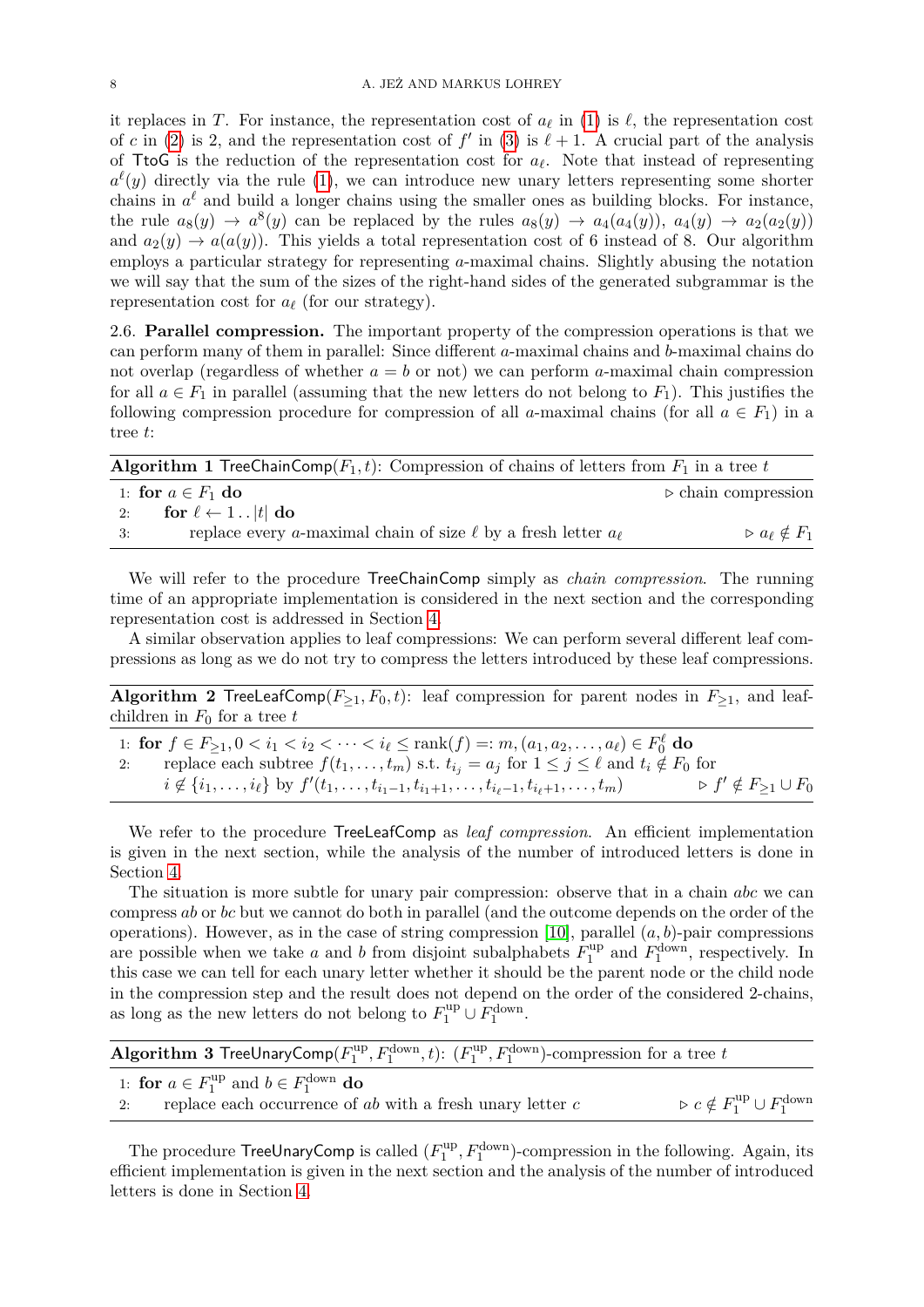#### 3. Algorithm

In a single phase of the algorithm  $\mathsf{TtoG}$ , chain compression,  $(F_1^{\text{up}})$  $T_1^{\text{up}}, F_1^{\text{down}})$ -compression and leaf compression are executed in this order (for an appropriate choice of the partition  $F_1^{\text{up}}$  $I_1^{\text{up}}, F_1^{\text{down}}$ ). The intuition behind this approach is as follows: If the tree *t* in question does not have any unary letters, then leaf compression on its own reduces the size of *t* by at least half, as it effectively reduces all constant nodes, i.e., leaves of the tree, and more than half of the nodes are leaves. On the other end of the spectrum is the situation in which all nodes (except for the unique leaf) are labelled with unary letters. In this case our instance is in fact a string. Chain compression and unary pair compression correspond to the operations of block compression and pair compression, respectively, from the earlier work of the first author on string compression [\[10\]](#page-37-4), where it is shown that block compression followed by pair compression reduces the size of the string by a constant factor (for an appropriate choice of the partition  $F_1^{\text{up}}$  $I_1^{\text{up}}, F_1^{\text{down}}$  of the letters occurring in the string). The in-between cases are a mix of those two extreme scenarios and it can be shown that for them the size of the instance drops by a constant factor in one phase as well.

Recall from Section [2.4](#page-5-0) that *T* always denotes the current tree kept by TtoG and that *F* is the set of letters occurring in *T*. Moreover, *n* denotes the size of the input tree.

<span id="page-8-1"></span>

| <b>Algorithm 4 TtoG:</b> Creating an SLCF grammar for the input tree $T$                                                                           |                                          |  |  |
|----------------------------------------------------------------------------------------------------------------------------------------------------|------------------------------------------|--|--|
| 1: while $ T  > 1$ do                                                                                                                              |                                          |  |  |
| $F_1 \leftarrow$ list of unary letters in T<br>2:                                                                                                  |                                          |  |  |
| $T \leftarrow$ TreeChainComp $(F_1, T)$<br>3:                                                                                                      | $\triangleright$ time $\mathcal{O}( T )$ |  |  |
| $F_1 \leftarrow$ list of unary letters in T<br>4:                                                                                                  |                                          |  |  |
| compute partition $F_1 = F_1^{\text{up}} \oplus F_1^{\text{down}}$ using the algorithm from Lemma 6 $\triangleright$ time $\mathcal{O}( T )$<br>5: |                                          |  |  |
| $T \leftarrow$ TreeUnaryComp( $F_1^{\text{up}}, F_1^{\text{down}}, T$ )<br>6:                                                                      | $\triangleright$ time $\mathcal{O}( T )$ |  |  |
| $F_0 \leftarrow$ list of constants in $T, F_{\geq 1} \leftarrow$ list of other letters in T<br>7:                                                  |                                          |  |  |
| $T \leftarrow$ TreeLeafComp $(F_{\geq 1}, F_0, T)$<br>8:                                                                                           | $\triangleright$ time $\mathcal{O}( T )$ |  |  |
| 9: return constructed grammar                                                                                                                      |                                          |  |  |

A single iteration of the main loop of TtoG is called a *phase*. In the rest of this section we show how to implement TtoG in linear time (a polynomial implementation is straightforward), while in Section [4](#page-14-0) we analyze the approximation ratio of  $T_{\text{to}}$ .

Since the compression operations use RadixSort for grouping it is important that right before such a compression the letters in *T* form an interval of numbers. As no letters are replaced in the listing of letters preceeding such a compression, it is enough to guarantee that after each compression, as a post-processing, letters are replaced so that they form an interval of numbers. Such a post-processing takes linear time.

<span id="page-8-0"></span>**Lemma 2** (cf. [\[10,](#page-37-4) Lemma 1])**.** *After each compression operation performed by* TtoG *we can rename in time*  $\mathcal{O}(|T'|)$  *the letters used in T so that they form an interval of numbers, where*  $T'$ *denotes the tree before the compression step. Furthermore, in the preprocessing step we can in linear time ensure the same property for the input tree.*

*Proof.* Recall that we assume that the input alphabet consists of letters that can be identified with elements from an interval  $\{1, \ldots, n^c\}$  for a constant *c*, see the discussion in the introduction. Treating them as *n*-ary numbers of length *c*, we we can sort them using RadixSort in  $\mathcal{O}(cn)$  time, i.e., in linear time. Then we can renumber the letters to  $1, 2, \ldots, n'$  for some  $n' \leq n$ . This preprocessing is done once at the beginning.

Fix the compression step and suppose that before the listing preceding this compression the letters formed an interval  $[m, \ldots, m+k]$ . Each new letter, introduced in place of a compressed subpattern (i.e., a chain  $a^{\ell}$ , a chain *ab* or a node *f* together with some leaf-children) is assigned a consecutive value, and so after the compression the letters occurring in *T* are within an interval  $[m, \ldots, m+k']$  for some  $k' > k$ , note also that  $k' - k \leq \mathcal{O}(|T|) \leq \mathcal{O}(|T'|)$ , as each new letter labels a node in *T*. It is now left to re-number the letters from  $(m, \ldots, m+k')$ , so that the ones occurring in *T* indeed form an interval. For each symbol in the interval  $[m, \ldots, m+k']$  we set a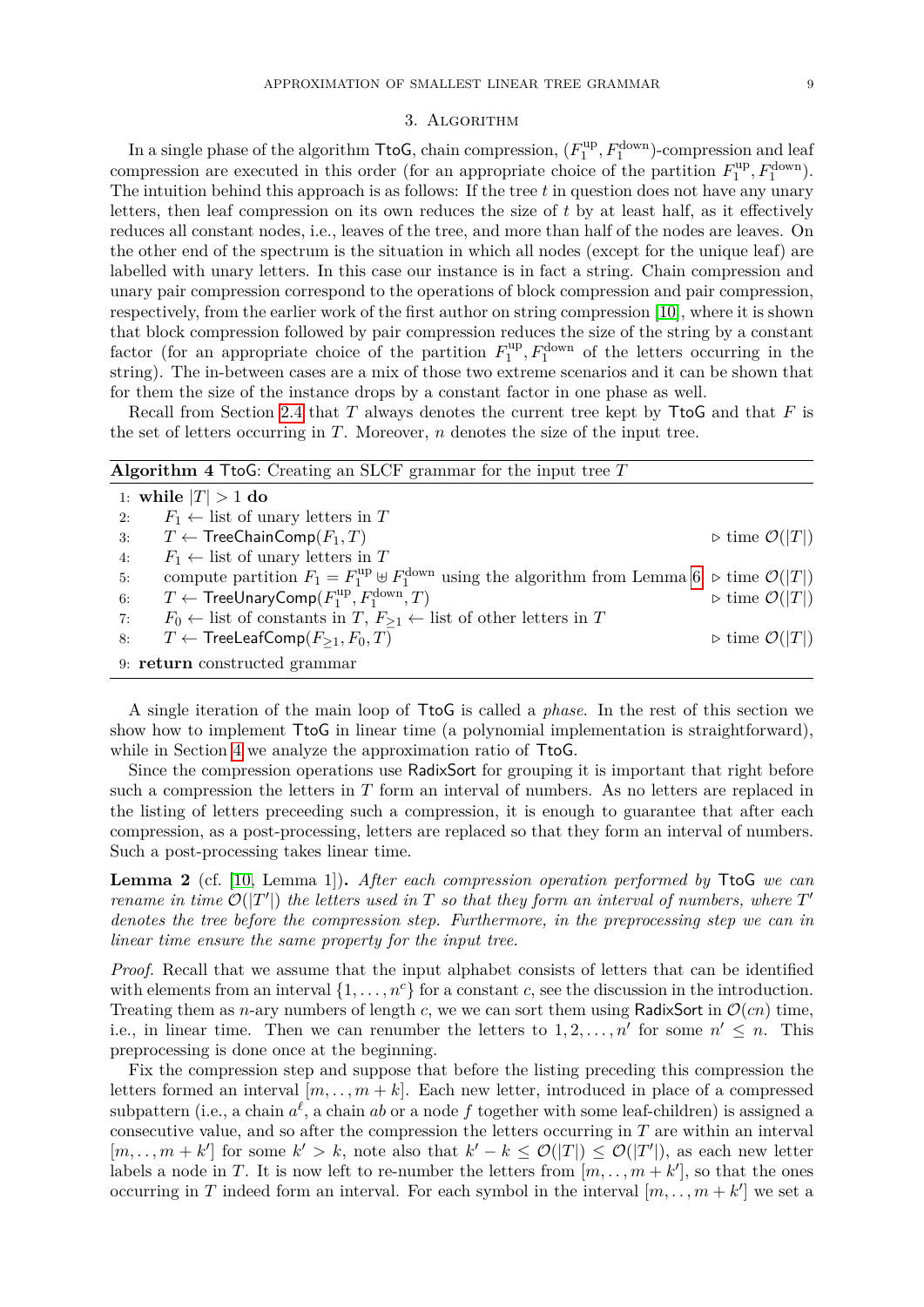flag to 0. Moreover, we set a variable next to  $m + k' + 1$ . Then we traverse T (in an arbitrary way). Whenever we spot a letter  $a \in [m, \ldots, m+k']$  with  $flag[a] = 0$ , we set  $flag[a] := 1$ ;  $new[a] := next$ , and  $next := next + 1$ . Moreover, we replace the label of the current node (which is *a*) by new[*a*]. When we spot a symbol  $a \in [m, ..., m+k']$  with  $flag[a] = 1$ , then we replace the label of the current node (which is *a*) by new[*a*]. Clearly the running time is  $\mathcal{O}(\mathcal{O}(|T|)+\mathcal{O}(|T'|))$ and after the algorithm the symbols form a subinterval of  $[m + k' + 1, \ldots, m + 2k' + 1]$ .

The reader might ask, why we do not assume in Lemma [2](#page-8-0) that the letters used in *T* form an initial interval of numbers (starting with 1). The above proof can be easily modified so that it ensures this property. But then, we would assign new names to letters, which makes it difficult to produce the final output grammar at the end.

<span id="page-9-2"></span>3.1. **Chain compression.** The efficient implementation of TreeChainComp( $F_1, T$ ) is very simple: We traverse *T*. For an *a*-maximal chain of size  $1 < \ell \leq |T|$  we create a record  $(a, \ell, p)$ , where p is the pointer to the top-most node in this chain. We then sort these records lexicographically using RadixSort (ignoring the last component and viewing  $(a, \ell)$  as a number of length 2). There are at most  $|T|$  records and we assume that  $F$  can be identified with an interval, see Lemma [2.](#page-8-0) Hence, RadixSort needs time  $\mathcal{O}(|T|)$  to sort the records. Now, for a fixed unary letter a, the consecutive tuples with the first component *a* correspond to all *a*-maximal chains, ordered by size. It is easy to replace them in time  $\mathcal{O}(|T|)$  with new letters.

<span id="page-9-1"></span>**Lemma 3.** TreeChainComp( $F_1, T$ ) *can be implemented in*  $\mathcal{O}(|T|)$  *time.* 

Note that so far we did not care about the representation cost for the new letters that replace *a*-maximal chains. We use a particular scheme to represent  $a_{\ell_1}, a_{\ell_2}, \ldots, a_{\ell_k}$ , which will have a representation cost of  $\mathcal{O}(k + \sum_{i=1}^{k} \log(\ell_i - \ell_{i-1}))$ , where we take  $\ell_0 = 0$  for convenience. This is an easy, but important improvement over  $\mathcal{O}(k + \sum_{i=1}^{k} \log \ell_i)$  obtained using the binary expansion of the numbers  $\ell_1, \ell_2, \ldots, \ell_k$ .

<span id="page-9-3"></span>**Lemma 4** (cf. [\[10,](#page-37-4) Lemma 2]). *Given a list*  $\ell_1 < \ell_2 < \cdots < \ell_k$  *we can represent the let*ters  $a_{\ell_1}, a_{\ell_2}, \ldots, a_{\ell_k}$  that replace the chain patterns  $a^{\ell_1}, a^{\ell_2}, \ldots, a^{\ell_k}$  with a total cost of  $\mathcal{O}(k + 1)$  $\sum_{i=1}^{k} \log(\ell_i - \ell_{i-1}),$  where  $\ell_0 = 0.$ 

*Proof.* The proof is identical, up to change of names, to the proof of Lemma 2 in [\[10\]](#page-37-4), still we supply it for completeness.

Firstly observe that without loss of generality we may assume that the list  $\ell_1, \ell_2, \ldots, \ell_k$  is given in a sorted way, as it can be easily obtained form the sorted list of occurrences of *a*-maximal chains. For simplicity define  $\ell_0 = 0$  and let  $\ell = \max_{i=1}^k (\ell_i - \ell_{i-1})$ .

In the following, we will define rules for certain new unary letters  $a_m$ , each of them derives  $a^m$  (in other words,  $a_m$  represents  $a^m$ ). For each  $1 \leq i \leq \lfloor \log \ell \rfloor$  introduce a new letter  $a_{2^i}$  with the rule  $a_{2^i}(y_1) \to a_{2^{i-1}}(a_{2^{i-1}}(y_1))$ , where  $a_1$  simply denotes a. Clearly  $a_{2^i}$  represents  $a^{2^i}$  and the representation cost summed over all  $1 \leq i \leq |\log \ell|$  is  $2|\log \ell|$ .

Now introduce new unary letters  $a_{\ell_i-\ell_{i-1}}$  for each  $1 \leq i \leq k$ , which will represent  $a^{\ell_i-\ell_{i-1}}$ . These letters are represented using the binary expansions of the numbers  $\ell_i - \ell_{i-1}$ , i.e., by concatenation of  $\lfloor \log(\ell_i - \ell_{i-1}) \rfloor + 1$  many letters from  $a_1, a_2, \ldots, a_{2^{\lfloor \log \ell \rfloor}}$ . This introduces an additional representation cost of  $\sum_{i=1}^{k} (1 + \lfloor \log(\ell_i - \ell_{i-1}) \rfloor) \leq k + \sum_{i=1}^{k} \log(\ell_i - \ell_{i-1}).$ 

Finally, each  $a_{\ell_i}$  is represented as  $a_{\ell_i}(y_1) \to a_{\ell_i-\ell_{i-1}}(a_{\ell_{i-1}}(y_1))$ , which adds 2*k* to the representation cost. Summing all contributions yields the promised value  $\mathcal{O}(k + \sum_{i=1}^{k} \log(\ell_i - \ell_{i-1}))$ .  $\Box$ 

In the following we will also use a simple property of chain compression: Since no two *a*maximal chains can be next to each other, there are no *b*-maximal chains (for any unary letter *b*) of length greater than 1 in *T* after chain compression.

<span id="page-9-0"></span>**Lemma 5** (cf. [\[10,](#page-37-4) Lemma 3])**.** *In line [4](#page-8-1) of algorithm* TtoG *there is no node in T such that this node and its child are labelled with the same unary letter.*

*Proof.* Suppose for the sake of contradiction that there is a node *u* that is labelled with the unary letter *a* and *u*'s unique child *v* is labelled with *a* too. There are two cases: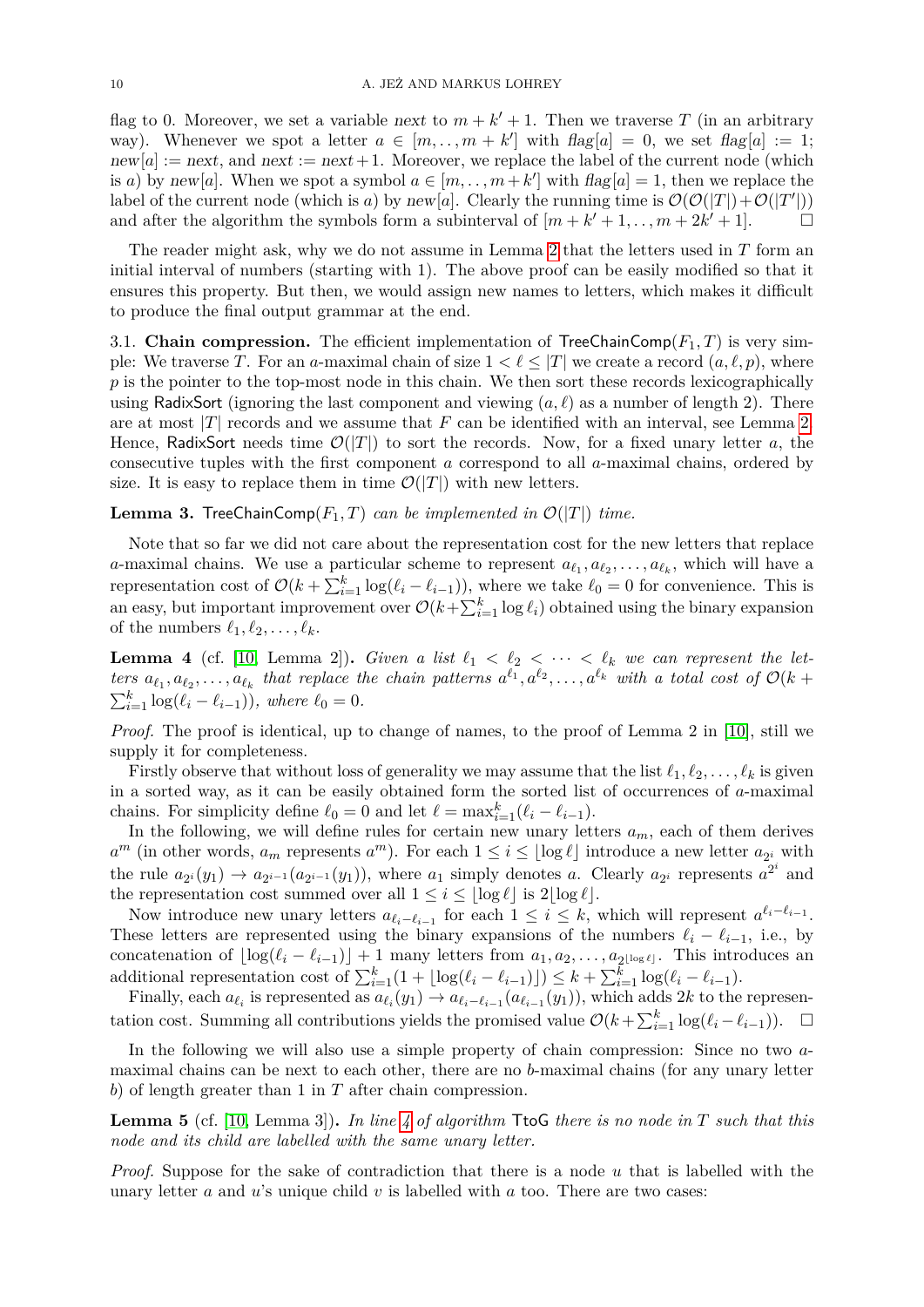*Case 1.* The letter *a* was present in *T* in line [2:](#page-8-1) But then *a* was listed in  $F_1$  in line [2](#page-8-1) and *u* and *v* are part of an *a*-maximal chain that was replaced by a single node during  $\text{TreeChainComp}(F_1, T)$ .

*Case 2.* The letter *a* was introduced during  $TreeChainComp(F_1, T)$ : Assume that *a* represents  $b^{\ell}$ . Hence *u* and *v* both replaced *b*-maximal chains. But this is not possible since the definition of a *b*-maximal chain implies that two *b*-maximal chains are not adjacent.

3.2. **Unary pair compression.** The operation of unary pair compression is implemented similarly as chain compression. As already noticed, since 2-chains can overlap, compressing all 2-chains at the same time is not possible. Still, we can find a subset of non-overlapping chain patterns of length 2 in *T* such that an almost constant fraction of unary letters in *T* is covered by occurrences of these chain patterns. This subset is defined by a *partition* of the letters from  $F_1$  occurring in *T* into subsets  $F_1^{\text{up}}$  $I_1^{\text{up}}$  and  $F_1^{\text{down}}$ . Then we replace all 2-chains, whose first (respectively, second) node is labelled with a letter from  $F_1^{\text{up}}$  $I_1^{\text{up}}$  (respectively,  $F_1^{\text{down}}$ ). Our first task is to show that indeed such a partition exists and that it can be found in time  $\mathcal{O}(|T|)$ .

<span id="page-10-0"></span>**Lemma 6.** *Assume that (i) T does not contain an occurrence of a chain pattern aa for some*  $a \in F_1$  *and (ii) that the symbols in T form an interval of numbers. Then, in time*  $\mathcal{O}(|T|)$  *one can find a partition*  $F_1 = F_1^{\text{up}} \oplus F_1^{\text{down}}$  such that the number of occurrences of chain patterns  $f$ rom  $F_1^{\text{up}} F_1^{\text{down}}$  *in*  $T$  *is at least*  $(n_1 - c + 2)/4$ *, where*  $n_1$  *is the number of nodes in*  $T$  *with a unary label and c is the number of maximal chains in T. In the same running time we can provide for*  $\mathbf{a}$  *each*  $ab \in F_1^{\text{up}} F_1^{\text{down}}$  *occurring in*  $T$  *a lists of pointers to all occurrences of ab in*  $T$ *.* 

*Proof.* For a choice of  $F_1^{\text{up}}$ <sup>up</sup> and  $F_1^{\text{down}}$  we say that occurrences of  $ab \in F_1^{\text{up}} F_1^{\text{down}}$  are *covered* by the partition  $F_1 = F_1^{\text{up}} \oplus F_1^{\text{down}}$ . We extend this notion also to words: A partition covers also occurrences of a chain pattern *ab* in a word (or set of words).

The following claim is a slighter stronger version of [\[10,](#page-37-4) Lemma 4], the proof is essentially the same, still, for completeness, we provide it below:

<span id="page-10-1"></span>*Claim* 1 ([\[10,](#page-37-4) Lemma 4])*. For words w*1*, w*2*, . . . , w<sup>c</sup> that do not contain a factor aa for any symbol a and whose alphabet can be identified with an interval of numbers of size m, one can in time*  $\mathcal{O}(\sum_{i=1}^{c} |w_i| + m)$  *partition the letters occurring in*  $w_1, w_2, \ldots, w_c$  *into sets*  $F_1^{\text{up}}$ 1 *and*  $F_1^{\text{down}}$  *such that the number of occurrences of chain patterns from*  $F_1^{\text{up}}F_1^{\text{down}}$  *in*  $w_1, w_2, \ldots, w_c$ *is at least*  $(\sum_{i=1}^{c}(|w_i|-1))/4$ *. In the same running time we can provide for each ab*  $\in F_1^{\text{up}}F_1^{\text{down}}$ *occurring in*  $w_1, w_2, \ldots, w_c$  *a lists of pointers to all occurrences of ab in*  $w_1, w_2, \ldots, w_c$ .

It is easy to derive the statement of the lemma from this claim: Consider all maximal chains in *T*, and let us treat the corresponding chain patterns as strings  $w_1, w_2, \ldots, w_c$ . The sum of their lengths is  $n_1 \leq |T|$ . By the assumption from the lemma no two consecutive letters in strings  $w_1, w_2, \ldots, w_c$  are identical. Moreover, the alphabet of  $w_1, w_2, \ldots, w_c$  is within an interval of size  $\mathcal{O}(|T|)$ . By Claim [1](#page-10-1) one can compute in time  $\mathcal{O}(\sum_{i=1}^{c} |w_i| + |T|) \leq \mathcal{O}(|T|)$  a partition  $F_1^{\text{up}} \oplus F_1^{\text{down}}$  of  $F_1$  such that  $\frac{\sum_{i=1}^c (|w_i|-1)}{4}$  many 2-chains from  $w_1, w_2, \ldots, w_c$  are covered by this partition, and hence the same applies to *T*. Moreover, by Claim [1](#page-10-1) one can also compute in time  $\mathcal{O}(\sum_{i=1}^{c} |w_i|) \leq \mathcal{O}(|T|)$  for every  $ab \in F_1^{\text{up}} F_1^{\text{down}}$  occurring in  $w_1, w_2, \ldots, w_c$  a lists of pointers to all occurrences of *ab* in  $w_1, w_2, \ldots, w_c$ . It is straightforward to compute from this list a lists of pointers to all occurrences of *ab* in *T*.

Let us now provide a proof of Claim [1:](#page-10-1)

*Proof of Claim [1.](#page-10-1)* Observe that finding a partition reduces to the (well-studied and well-known) problem of finding a cut in a directed and weighted graph: For the reduction, for each letter *a* we create a node  $a$  in a graph and make the weight of the edge  $(a, b)$  the number of occurrences of *ab* in  $w_1, w_2, \ldots, w_c$ . A *directed cut* in this graph is a partition  $V_1 \oplus V_2$  of the vertices, and the weight of this cut is the sum of all weights of edges in  $V_1 \times V_2$ . It is easy to see that a directed cut of weight *k* corresponds to a partition of the letters covering exactly *k* occurrences of chain patterns (and vice-versa). The rest of the the proof gives the standard construction [\[26,](#page-37-27) Section 6.3] in the terminology used in the paper (the running time analysis is not covered in standard sources).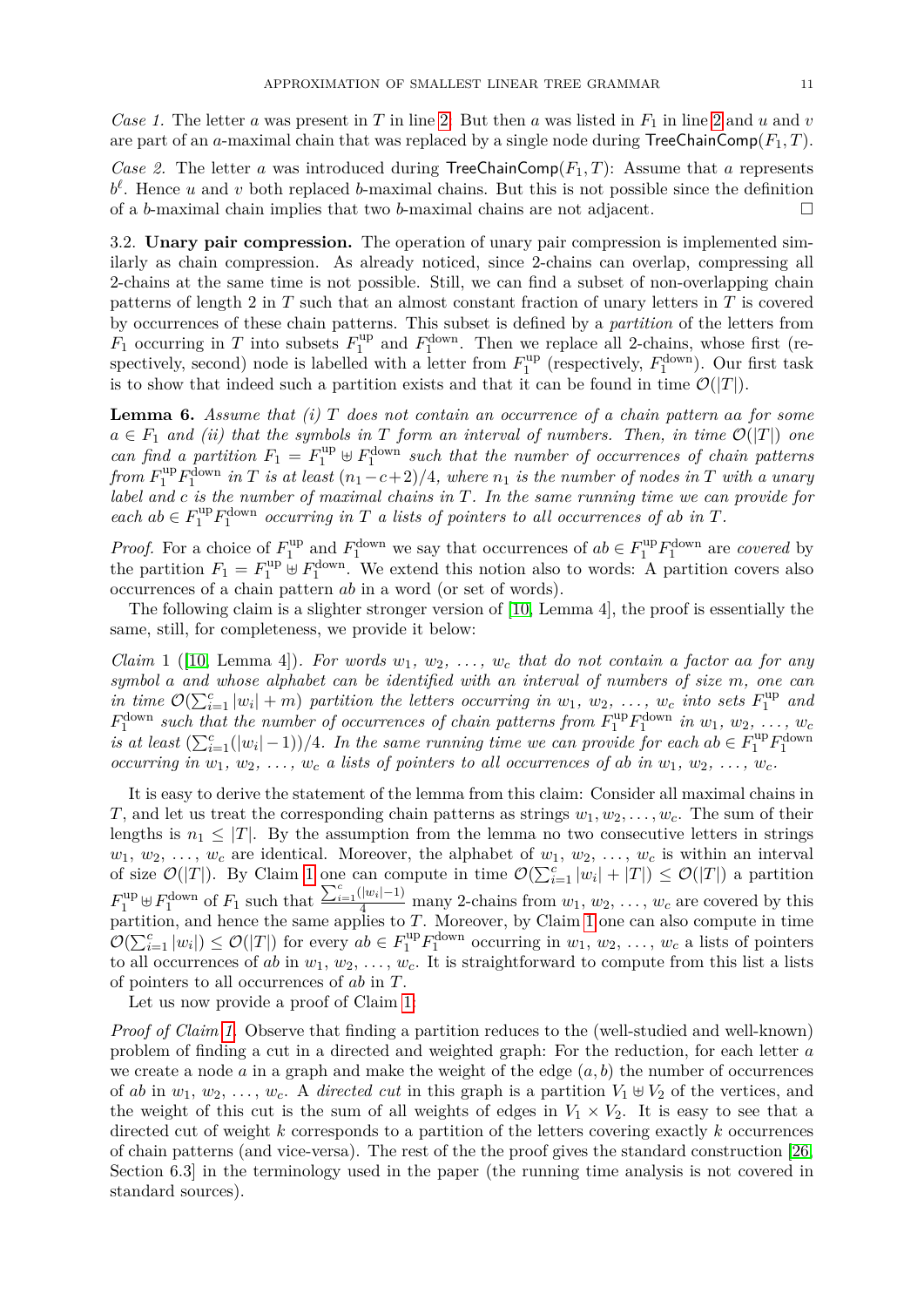The existence of a partition covering at least one fourth of the occurrences can be shown by a simple probabilistic argument: Divide  $F_1$  into  $F_1^{\text{up}}$  $I_1^{\text{up}}$  and  $F_1^{\text{down}}$  randomly, where each letter goes to each of the parts with probability 1/2. Fix an occurrence of *ab*, then  $a \in F_1^{\text{up}}$  $b \in F_1^{\text{down}}$ with probability 1/4. There are  $\sum_{i=1}^{c} (|w_i| - 1)$  such 2-chains in  $w_1, w_2, \ldots, w_c$ , so the expected number of occurrences of patterns from  $F_1^{\text{up}} F_1^{\text{down}}$  in  $w_1, w_2, \ldots, w_c$  is  $(\sum_{i=1}^c (|w_i| - 1))/4$ . Hence, there exists a partition that covers at least  $(\sum_{i=1}^{c}(|w_i|-1))/4$  many occurrences of 2-chains. Observe, that the expected number of occurrences of patterns from  $F_1^{\text{up}} F_1^{\text{down}} \cup F_1^{\text{down}} F_1^{\text{up}}$  $i_1^{\text{up}}$  is  $(\sum_{i=1}^{c}(|w_i|-1))/2.$ 

The deterministic construction of a partition covering at least  $(\sum_{i=1}^{c}(|w_i|-1))/4$  occurrences follows by a simple derandomisation, using an expected value approach. It is easier to first find a partition  $F_1^{\text{up}} \oplus F_1^{\text{down}}$  such that at least  $(\sum_{i=1}^c (|w_i| - 1))/2$  many occurrences of 2-chains in  $w_1, w_2, \ldots, w_c$  are covered by  $F_1^{\text{up}} F_1^{\text{down}} \cup F_1^{\text{down}} F_1^{\text{up}}$ <sup>up</sup>. We then choose  $F_1^{\text{up}}F_1^{\text{down}}$  or  $F_1^{\text{down}}F_1^{\text{up}}$  $1^{\text{up}}$ , depending on which of them covers more occurrences.

Suppose that we have already assigned some letters to  $F_1^{\text{up}}$ <sup>up</sup> and  $F_1^{\text{down}}$  and we have to decide where the next letter *a* is assigned to. If it is assigned to  $\overline{F}_1^{\text{up}}$  $1^{\text{up}}$ , then all occurrences of patterns from  $aF_1^{\text{up}} \cup F_1^{\text{up}}$ <sup>tup</sup> a are not going to be covered, while occurrences of patterns from  $aF_1^{\text{down}} \cup F_1^{\text{down}} a$ are. A similar observation holds if *a* is assigned to  $F_1^{\text{down}}$ . The algorithm Greedy2Chains makes a greedy choice, maximising the number of covered 2-chains in each step. As there are only two options, the choice will cover at least half of all occurrences of 2-chains that contain the letter *a* and a letter from  $F_1^{\text{up}} \oplus F_1^{\text{down}}$ . Finally, as each occurrence of a pattern *ab* from  $w_1, w_2, \ldots, w_c$ is considered exactly once (namely when the second letter of *a* and *b* is considered in the main loop), this procedure guarantees that at least half of all 2-chains in  $w_1, w_2, \ldots, w_c$  are covered.

In order to make the selection efficient, the algorithm Greedy2Chains below keeps for every letter *a* counters count<sup>up</sup>[*a*] and count<sup>down</sup>[*a*], storing the number of occurrences of patterns from  $aF_1^{\text{up}} \cup F_1^{\text{up}}$  $a_1^{\text{up}}a$  and  $a_1^{\text{down}} \cup F_1^{\text{down}}a$ , respectively, in  $w_1, w_2, \ldots, w_c$ . These counters are updated as soon as a letter is assigned to  $F_1^{\text{up}}$  $I_1^{\text{up}}$  or  $F_1^{\text{down}}$ .

# **Algorithm 5** Greedy2Chains

<span id="page-11-0"></span>1:  $F_1 \leftarrow$  set of letters used in  $w_1, w_2, \ldots, w_c$ 2:  $F_1^{\text{up}} \leftarrow F_1^{\text{down}} \leftarrow \emptyset$  b organised as a bit vector 3: **for**  $a \in F_1$  **do** 4:  $count^{\text{up}}[a] \leftarrow count^{\text{down}}[a] \leftarrow 0$   $\triangleright$  initialisation 5: **for**  $a \in F_1$  **do** 6: **if** count<sup>down</sup>[a]  $\geq$  count<sup>up</sup>[a] **then**  $\triangleright$  choose the one that guarantees larger cover 7:  $choice \leftarrow \leftarrow up$ 8: **else** 9:  $choice \leftarrow} \longrightarrow \text{choose}$ 10: **for**  $b \in F_1$  and all occurrences of *ab* or *ba* in  $w_1, w_2, \ldots, w_c$  **do** 11:  $count^{choice}[b] \leftarrow count^{choice}[b] + 1$ 12: *F*  $P_1^{\text{choice}} \leftarrow F_1^{\text{choice}} \cup \{a\}$ 13: **if**  $\#$  occurrences of patterns from  $F_1^{\text{down}}F_1^{\text{up}}$  $u_1^{up}$  in  $w_1, w_2, \ldots, w_c > \text{\#}$  occurrences of patterns from  $F_1^{\text{up}} F_1^{\text{down}}$  in  $w_1, w_2, \ldots, w_c$  then 14: switch  $F_1^{\text{down}}$  and  $F_1^{\text{up}}$ 1 15: **return**  $(F_1^{\text{up}})$  $f_1^{\text{up}}, F_1^{\text{down}}$ 

By the argument given above, when  $F_1$  is partitioned into  $F_1^{\text{up}}$  $I_1^{\text{up}}$  and  $F_1^{\text{down}}$  by Greedy2Chains, at least half of all 2-chains in  $w_1, w_2, \ldots, w_c$  are occurrences of patterns from  $F_1^{\text{up}} F_1^{\text{down}} \cup F_1^{\text{down}} F_1^{\text{up}}$ ,up<br>1 Then one of the choices  $(F_1^{\text{up}})$ <sup>up</sup>,  $F_1^{\text{down}}$  or  $(F_1^{\text{down}}, F_1^{\text{up}})$  covers at least one fourth of all 2-chains in  $w_1, w_2, \ldots, w_c$ .

It is left to give an efficient variant of Greedy2Chains. The non-obvious operations are the updating of countchoice<sup>[*b*]</sup> in line [11](#page-11-0) and the choice of the actual partition in line [14.](#page-11-0) All other operation clearly take at most time  $\mathcal{O}(\sum_{i=1}^{c} |w_i|)$ . The latter is simple: since we organize  $F_1^{\text{up}}$ 1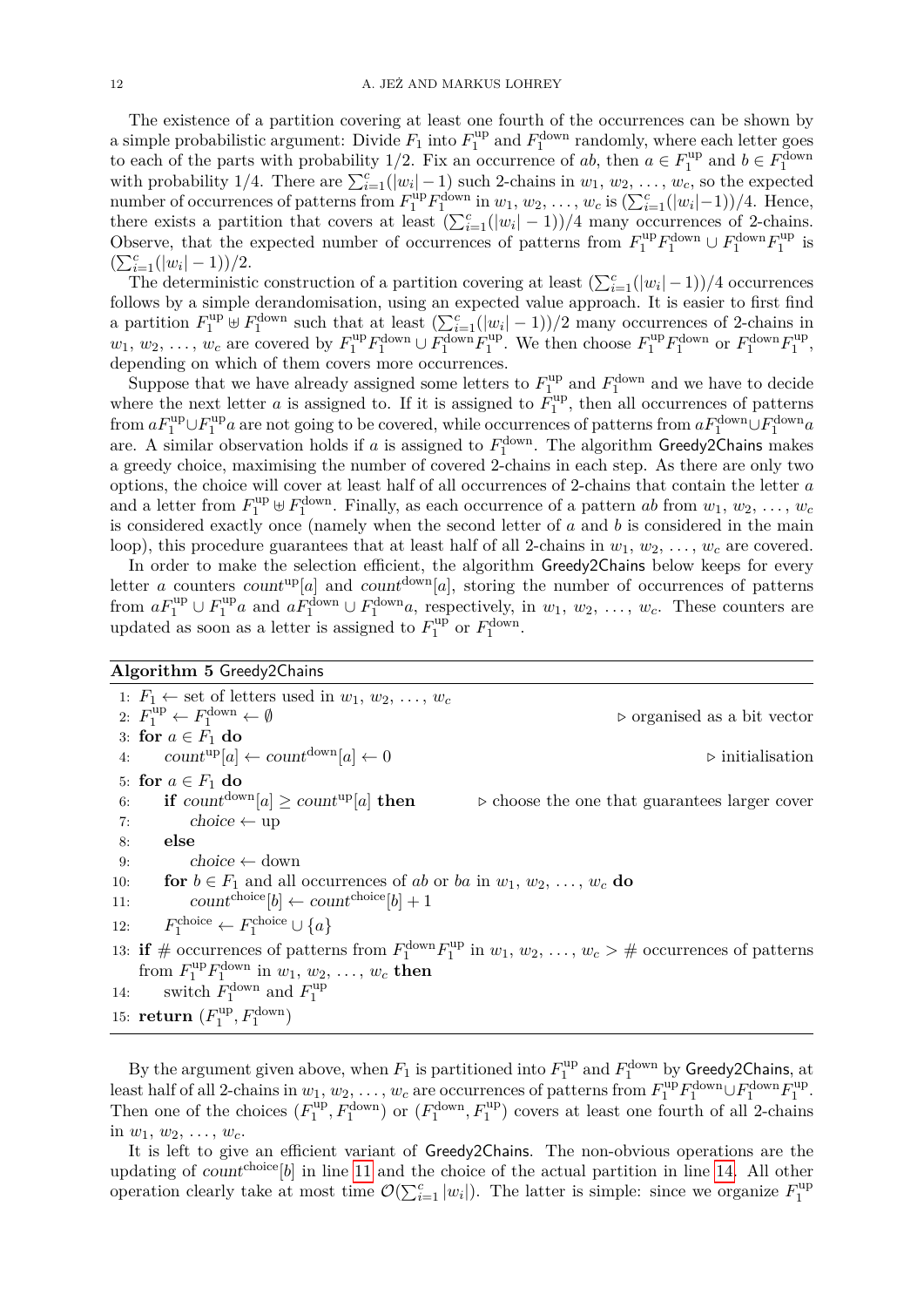and  $F_1^{\text{down}}$  as bit vectors, we can read each  $w_1, w_2, \ldots, w_c$  from left to right (in any order) and calculate the number of occurrences of patterns from  $F_1^{\text{up}}F_1^{\text{down}}$  as well as those from  $F_1^{\text{down}}F_1^{\text{up}}$ 1 in time  $\mathcal{O}(\sum_{i=1}^{c} |w_i|)$  (when we read a pattern *ab* we check in  $\mathcal{O}(1)$  time whether  $ab \in F_1^{\text{up}} F_1^{\text{down}}$ or  $ab \in F_1^{\text{down}} F_1^{\text{up}}$  $\binom{10}{1}$ . Afterwards we choose the partition that covers more 2-chains in  $w_1, w_2,$ . . . , *wc*.

To implement count<sup>up</sup> and count<sup>down</sup>, for each letter *a* in  $w_1, w_2, \ldots, w_c$  we store a *right list*  $right(a) = \{b \mid ab \text{ occurs in } w\}$ , represented as a list. Furthermore, the element *b* on the right list points to a list of all occurrences of the pattern  $ab$  in  $w_1, w_2, \ldots, w_c$ . There is a similar *left list* left(*a*) = {*b* | *ba* occurs in *w*}. We comment on how to create the left lists and right lists in linear time later.

Given right and left, performing the update in line [11](#page-11-0) is easy: We go through right $(a)$ (respectively,  $left(a)$ ) and increment count<sup>up</sup>[b] for every occurrence of *ab* (respectively, *ba*). Note that in this way each of the lists  $right(a)$  (left(a)) is read once during Greedy2Chains, the same applies also to pointers from those lists. Therefore, all updates of count<sup>up</sup> and count<sup>down</sup> only need time  $\mathcal{O}(\sum_{i=1}^c |w_i|)$ , as the total number of pointers on those lists is  $\mathcal{O}(|T|)$ .

It remains to show how to initially create right(*a*) (left(*a*) is created similarly). We read  $w_1$ ,  $w_2, \ldots, w_c$ . When reading a pattern *ab* we create a record  $(a, b, p)$ , where *p* is a pointer to this occurrence. We then sort these records lexicographically using RadixSort, ignoring the last component. There are  $\sum_{i=1}^{c} |w_i|$  records and the alphabet is an interval of size *m*, so RadixSort needs time  $\mathcal{O}(\sum_{i=1}^{c} |w_i| + m)$ . Now, for a fixed letter *a*, the consecutive tuples with the first component *a* can be turned into right(*a*): For  $b \in right(a)$  we want to store a list *I* of pointers to occurrences of *ab*. On a sorted list of records the entries  $(a, b, p)$  for  $p \in I$  form an interval of consecutive records. This shows the first statement from Claim [1.](#page-10-1)

In order to show the second statement from Claim [1,](#page-10-1) i.e., in order to get for each *ab* ∈  $F_1^{\text{up}} F_1^{\text{down}}$  the lists of pointers to occurrences of *ab* in  $w_1, w_2, \ldots, w_c$ , it is enough to read right and filter the patterns *ab* such that  $a \in F_1^{\text{up}}$ <sup>up</sup> and  $b \in F_1^{\text{down}}$ ; the filtering can be done in  $\mathcal{O}(1)$  per occurrence as  $F_1^{\text{up}}$ <sup>up</sup> and  $F_1^{\text{down}}$  are represented as bitvectors. The total needed time is  $\mathcal{O}(\sum_{i=1}^{c} |w_i|)$ . This concludes the proof of Claim [1](#page-10-1) and thus also the proof of Lemma [6.](#page-10-0)

When for each pattern  $ab \in F_1^{\text{up}} F_1^{\text{down}}$  the list of its occurrences in *T* is provided, the replacement of these occurrences is done by going through the list and replacing each of the occurrences, which is done in linear time. Note that since  $F_1^{\text{up}}$  $I_1^{\text{up}}$  and  $F_1^{\text{down}}$  are disjoint, the considered occurrences cannot overlap and the order of the replacements is unimportant.

#### <span id="page-12-0"></span> ${\bf Lemma}$  7. TreeUnaryComp $(F^{\rm up}_{1})$  $T_1^{\text{up}}, F_1^{\text{down}}, T$  *can be implemented in*  $\mathcal{O}(|T|)$  *time.*

3.3. **Leaf compression.** Leaf compression is done in a similar way as chain compression and  $(F_1^{\text{up}})$  $T_1^{\text{up}}, F_1^{\text{down}}$ -compression: We traverse *T*. Whenever we reach a node *v* labelled with a symbol  $f \in F_{\geq 1}$ , we scan the list of its children. Assume that this list is  $v_1, v_2, \ldots, v_m$ . When no  $v_i$  is a leaf, we do nothing. Otherwise, let  $1 \leq i_1 < i_2 < \cdots < i_\ell \leq m$  be a list of those positions such that  $v_{i_k}$  is a leaf, say labelled with a constant  $a_k$ , for all  $1 \leq k \leq \ell$ . We create a record  $(f, i_1, a_1, i_2, a_2, \ldots, i_\ell, a_\ell, p)$ , where *p* is a pointer to node *v*, and continue with the traversing of *T*. Observe that the total number of elements in the created tuples is at most 2|*T*|. Furthermore each position index is at most  $r \leq |T|$  and by Lemma [2](#page-8-0) also each letter is a number from an interval of size at most  $|T|$ . Hence RadixSort sorts those tuples (ignoring the pointer coordinate) in time  $\mathcal{O}(|T|)$  (we use the RadixSort version for lists of varying length). After the sorting the tuples corresponding to nodes with the same label and the same constant-labelled children (at the same positions) are consecutive on the returned list, so we can easily perform the replacement. Given a tuple  $(f, i_1, a_1, i_2, a_2, \ldots, i_\ell, a_\ell, p)$  we use the last component (i.e. pointer) in the created records to localize the node, replace the label  $f$  with the fresh label  $f'$  and remove the children at positions  $i_1, i_2, \ldots, i_\ell$  (note that in the meantime some other children might become leaves, we do not remove them, though). Clearly all of this takes time  $\mathcal{O}(|T|)$ .

<span id="page-12-1"></span>**Lemma 8.** TreeLeafComp( $F_{\geq 1}$ ,  $F_0$ , *T*) *can be implemented in*  $\mathcal{O}(|T|)$  *time.* 

3.4. **Size and running time.** It remains to estimate the total running time of our algorithm TtoG, summed over all phases. As each subprocedure in a phase has running time  $\mathcal{O}(|T|)$  and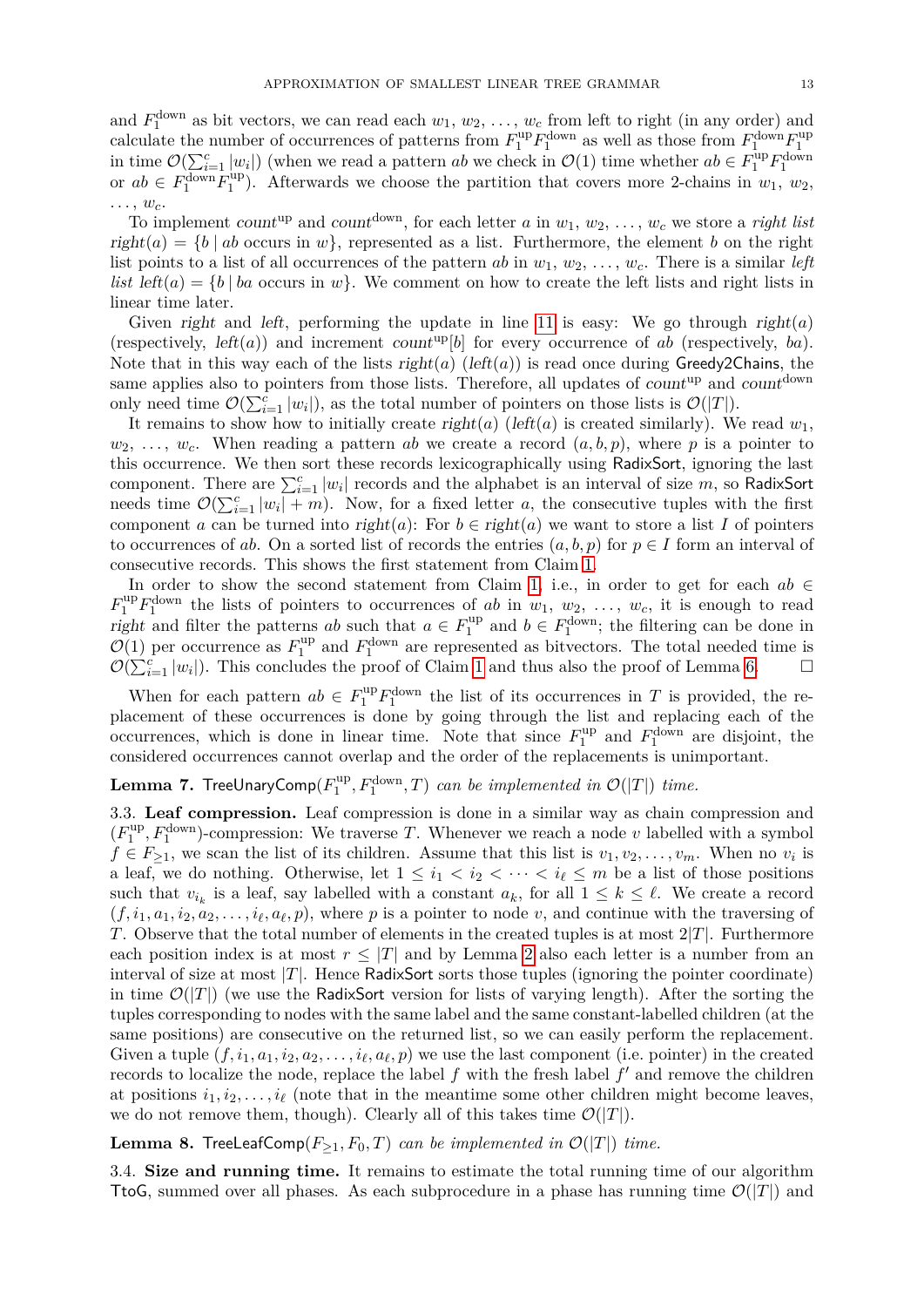there are constant number of them in a phase, it is enough to show that  $|T|$  is reduced by a constant factor per phase (then the sum of the running times over all phases is a geometric sum).

### <span id="page-13-3"></span>**Lemma 9.** *In each phase* |*T*| *is reduced by a constant factor.*

*Proof.* For  $i \geq 0$  let  $n_i$ ,  $n'_i$ ,  $n''_i$  and  $n'''_i$  be the number of nodes labelled with a letter of rank *i* in *T* at the beginning of the phase, after chain compression, unary pair compression, and leaf compression, respectively. Let  $n_{\geq 2} = \sum_{i\geq 2} n_i$  and define  $n'_{\geq 2}$ ,  $n''_{\geq 2}$ , and  $n'''_{\geq 2}$  similarly. We have

$$
(4) \t\t\t n_0 \ge n_{\ge 2} + 1 .
$$

To see this, note that there are  $n_0 + n_1 + n_{\geq 2} - 1$  nodes that are children ('-1' is for the root). On the other hand, a node of arity *i* is a parent node for *i* children. So the number of children is at least  $2n_{\geq 2} + n_1$ . Comparing those two values yields [\(4\)](#page-13-0).

We next show that

<span id="page-13-1"></span><span id="page-13-0"></span>
$$
n_0''' + n_1''' + n_{\geq 2}''' \leq \frac{3}{4}(n_0 + n_1 + n_{\geq 2}),
$$

which shows the claim of the lemma. Let *c* denote the number of maximal chains in *T* at the beginning of the phase, this number does not change during chain compression and unary pair compression. Observe that

(5) 
$$
c \leq n_{\geq 2} + \frac{n_0}{2} + \frac{1}{2}.
$$

Indeed, consider a maximal chain. Then the node above has a label from  $F_{\geq 2}$  (unless the maximal chain includes the root) while the node below it has a label from  $F_{\geq 2} \cup F_0$ . Summing this up over all chains, we get  $2c \leq 2n_{\geq 2} + n_0 + 1$  (the '+1' is for the possibility that the root has a unary label), which yields [\(5\)](#page-13-1).

Clearly after chain compression we have  $n'_0 = n_0$ ,  $n'_1 \leq n_1$  and  $n'_{\geq 2} = n_{\geq 2}$ . Furthermore, the number of maximal chains does not change. During unary pair compression, by Lemma [6,](#page-10-0) we choose a partition such that at least  $\frac{n'_1-c+2}{4}$  many 2-chains are compressed (note that the assumption of Lemma [6](#page-10-0) that no parent node and its child are labelled with the same unary letter is satisfied by Lemma [5\)](#page-9-0), so the size of the tree is reduced by at least  $\frac{n'_1-c+2}{4}$ . Hence, the size of the tree after unary pair compression is at most

$$
n_0'' + n_1'' + n_{\geq 2}'' \leq n_0' + n_1' + n_{\geq 2}' - \frac{n_1' - c + 2}{4}
$$
  
=  $n_0' + \frac{3n_1'}{4} + n_{\geq 2}' + \frac{c}{4} - \frac{1}{2}$   
(6)  

$$
\leq n_0 + \frac{3n_1}{4} + n_{\geq 2} + \frac{c}{4} - \frac{1}{2}.
$$

<span id="page-13-2"></span>Lastly, during leaf compression the size is reduced by  $n''_0 = n_0$ . Hence the size of *T* after all three compression steps is

$$
n_0''' + n_1''' + n_{\geq 2}''' = n_0'' + n_1'' + n_{\geq 2}'' - n_0
$$
 leaf compression  
\n
$$
\leq n_0 + \frac{3n_1}{4} + n_{\geq 2} + \frac{c}{4} - \frac{1}{2} - n_0
$$
 from (6)  
\n
$$
= \frac{3n_1}{4} + n_{\geq 2} + \frac{c}{4} - \frac{1}{2}
$$
 simplification  
\n
$$
\leq \frac{3n_1}{4} + n_{\geq 2} + \frac{n_{\geq 2}}{4} + \frac{n_0}{8} + \frac{1}{8} - \frac{1}{2}
$$
 from (5)  
\n
$$
< \frac{n_0}{8} + \frac{3n_1}{4} + \frac{5n_{\geq 2}}{4}
$$
 simplification  
\n
$$
= \frac{3}{4}(n_0 + n_1 + n_{\geq 2}) + \left(-\frac{5n_0}{8} + \frac{4n_{\geq 2}}{8}\right)
$$
 simplification  
\n
$$
< \frac{3}{4}(n_0 + n_1 + n_{\geq 2}),
$$
 from (4)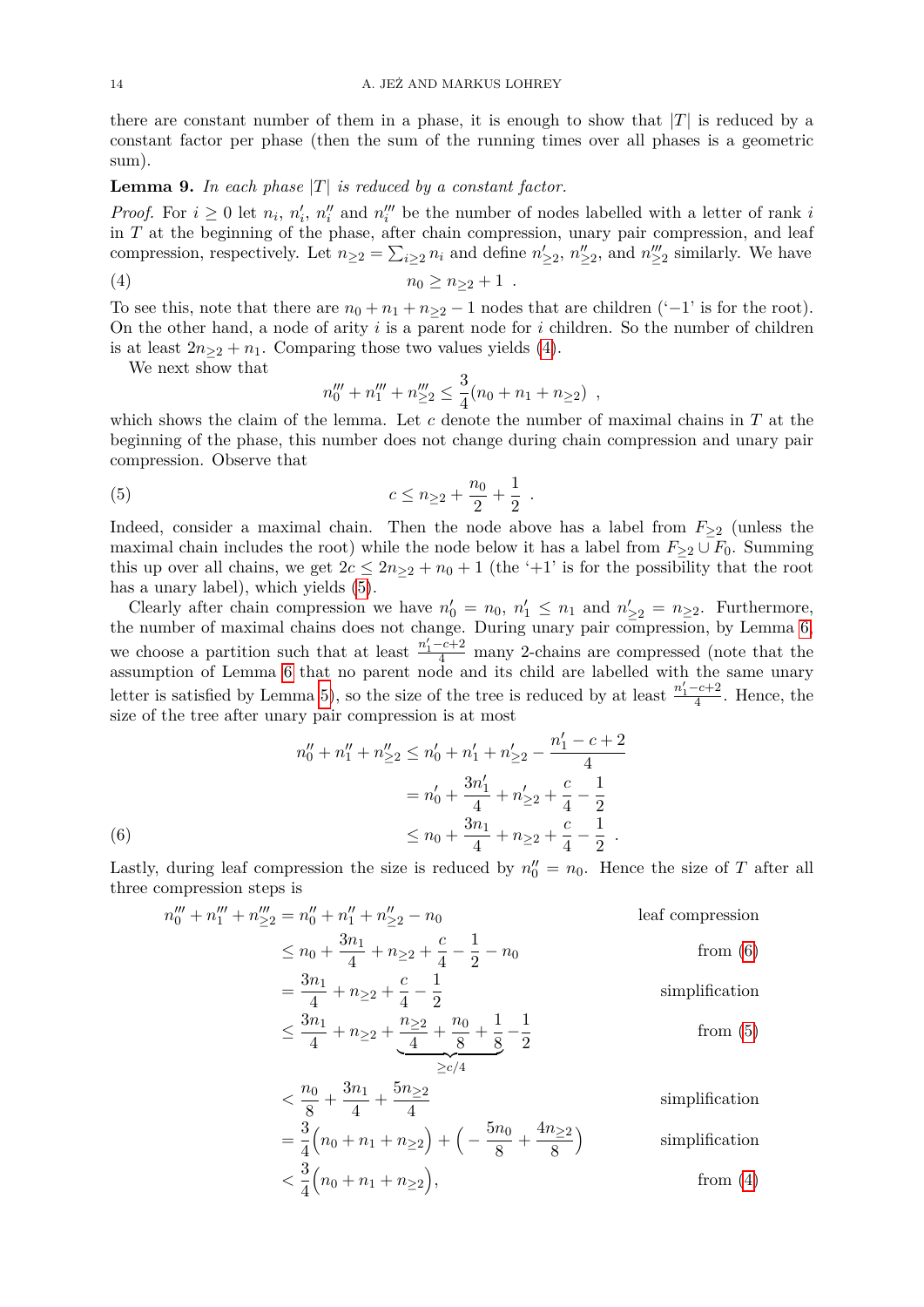<span id="page-14-2"></span>

FIGURE 5. A handle, A has rank 0, c is a constant and a is a unary letter.

as claimed.  $\Box$ 

**Theorem 2.** TtoG *runs in linear time.*

*Proof.* By Lemma [2](#page-8-0) there is a linear preprocessing. By Lemmata [2,](#page-8-0) [3,](#page-9-1) [7,](#page-12-0) and [8,](#page-12-1) each phase takes  $\mathcal{O}(|T|)$  time and by Lemma [9](#page-13-3) |*T*| drops by a constant factor in each phase. As the initial size of *T* is *n*, the total running time is  $\mathcal{O}(n)$ .

## 4. Size of the grammar: recompression

<span id="page-14-0"></span>To bound the cost of representing the letters introduced during the construction of the SLCF grammar, we start with a smallest SLCF grammar  $\mathbb{G}_{opt}$  generating the input tree  $T$  (note that  $\mathbb{G}_{\text{out}}$  is not necessarily unique) and show that we can transform it into an SLCF grammar  $\mathbb{G}$  (also generating *T*) of a special form and of size  $\mathcal{O}(r|\mathbb{G}_{opt}|)$ , where *r* is the maximal rank of symbols in *F* (the set of letters occurring in  $\mathbb{G}_{\mathrm{opt}}$ ). The transformation is based on known results on normal forms for SLCF grammars [\[22\]](#page-37-12), see Section [4.1.](#page-14-1)

During the run of TtoG we modify G, preserving its special form, so that it generates *T* (i.e., the current tree kept by TtoG) after each of the compression steps of TtoG. Then the cost of representing the letters introduced by TtoG is paid by various credits assigned to G. Therefore, instead of computing the total representation cost of the new letters, it suffices to calculate the total amount of issued credit, which is much easier than calculating the actual representation cost. Note that this is entirely a mental experiment for the purpose of the analysis, as G is not stored or even known by TtoG. We just perform some changes on it depending on the actions of TtoG.

In this section we show a slightly weaker bound, the full proof of the bound from Theorem [1](#page-2-0) is presented in Section [5.](#page-32-0)

<span id="page-14-1"></span>4.1. **Normal form.** It is known that every SLCF grammar G can be transformed into a monadic SLCF grammar  $\mathbb{G}'$  (thus, every nonterminal of  $\mathbb{G}'$  has rank 0 or 1) generating the same tree. Moreover,  $\mathbb{G}'$  is only  $\mathcal{O}(r)$  times larger than  $\mathbb{G}$ , where r is the maximal rank of letters from F used in  $\mathbb{G}$  [\[22,](#page-37-12) Theorem 10]. However, we need a slightly stronger statement, which follows from the original proof of [\[22,](#page-37-12) Theorem 10]. It is repeated in the appendix for completeness. We formalise this result in terms of *handles*:

We say that a pattern  $t(y)$  is a *handle* if it is of the form

$$
f(w_1(\gamma_1), w_2(\gamma_2), \ldots, w_{i-1}(\gamma_{i-1}), y, w_{i+1}(\gamma_{i+1}), \ldots, w_{\ell}(\gamma_{\ell})),
$$

where rank $(f) = \ell$ , every  $\gamma_j$  is either a constant symbol or a nonterminal of rank 0, every  $w_j$ is a chain pattern, and *y* is a parameter, see Figure [5.](#page-14-2) Note that  $a(y)$  for a unary letter *a* is a handle. Since handles have one parameter only, for handles  $h_1, h_2, \ldots, h_\ell$  we write  $h_1 h_2 \cdots h_\ell$ for the tree  $h_1(h_2(\ldots(h_\ell(y))))$  and treat it as a string, similarly to chains patterns.

We say that an SLCF grammar  $\mathbb{G} = (N, F, P, S)$  is a *handle grammar* (or simply " $\mathbb{G}$  is handle") if the following conditions hold:

 $(HG1)$   $N \subseteq \mathbb{N}_0 \cup \mathbb{N}_1$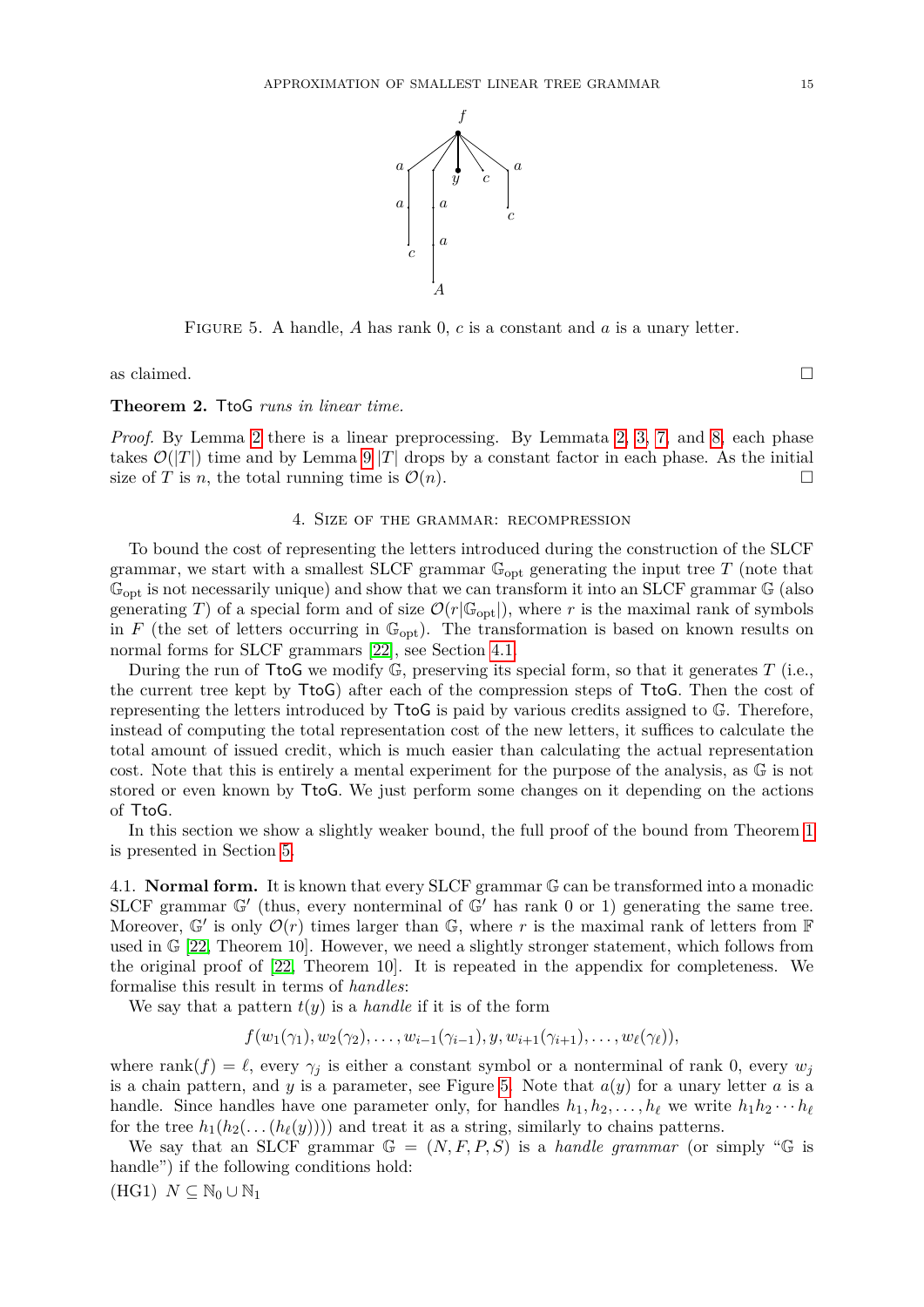

Figure 6. Two types of rules: for rank 1 and rank 0 nonterminal. The dots symbolize the chains of unary letters ended by a nonterminal of rank 0 or a constant.

<span id="page-15-3"></span>(HG2) For  $A \in N \cap \mathbb{N}_1$  the unique rule for *A* is of the form

<span id="page-15-0"></span> $A \rightarrow uBvCw$  or  $A \rightarrow uBv$  or  $A \rightarrow u$ ,

where *u*, *v*, and *w* are (perhaps empty) sequences of handles and  $B, C \in N_1$ . We call *B* the *first* and *C* the *second* nonterminal in the rule for *A*, see Figure [6.](#page-15-0)

<span id="page-15-2"></span>(HG3) For  $A \in N \cap \mathbb{N}_0$  the rule for *A* is of the (similar) form

 $A \rightarrow uBvC$  or  $A \rightarrow uBvc$  or  $A \rightarrow uC$  or  $A \rightarrow uc$ .

where *u* and *v* are (perhaps empty) sequences of handles, *c* is a constant,  $B \in N_1$ , and  $C \in N_0$ , see Figure [6.](#page-15-0) Again we speak of the *first* and *second* nonterminal in the rule for *A*.

Note that the representation of the rules for nonterminals from  $\mathbb{N}_0$  is not unique. Take for instance the rule  $A \to f(B, C)$ , which can be written as  $A \to h(C)$  for the handle  $h(y) = f(B, y)$ or as  $A \to h'(B)$  for the handle  $h' = f(y, C)$ . On the other hand, for nonterminals from  $\mathbb{N}_1$  the representation of the rules is unique, since there is a unique occurrence of the parameter *y* in the right-hand side.

For each SLCF grammar we can find an equivalent handle grammar that is at most *r* times larger:

<span id="page-15-1"></span>**Lemma 10** (cf. [\[22,](#page-37-12) Theorem 10]). *From a given SLCF grammar*  $\mathbb{G}$  *of size*  $q = |\mathbb{G}|$  *one can construct an equivalent handle grammar of size*  $\mathcal{O}(r)$  *with only*  $\mathcal{O}(g)$  *many occurrences of nonterminals of arity 1 in the rules (and*  $\mathcal{O}(rg)$  *occurrences of nonterminals of arity 0).* 

The construction and proof of [\[22,](#page-37-12) Theorem 10] yield the claim, though the actual statement in [\[22\]](#page-37-12) is a bit weaker. For completeness, the proof of this stronger statement is given in the appendix.

When considering handle grammars it is useful to have some intuition about the trees they derive. Let a *context* be a pattern  $t(y) \in \mathcal{T}(\mathbb{F}, \{y\})$  with a unique occurrence of the only parameter *y*. Observe that each nonterminal  $A \in \mathbb{N}_1$  derives a unique context val(*A*), the same applies to a handle f and so we write val $(f)$  as well. Furthermore, we can 'concatenate' contexts, so we write them in the string notation. Also, when we attach a tree from  $\mathcal{T}(\mathbb{F})$  to a context, we obtain another tree from  $\mathcal{T}(\mathbb{F})$ . Thus, when we consider a rule  $A \to h_1 \cdots h_i Bh_{i+1} \cdots h_j Ch_{j+1} \cdots h_k$  in a handle grammar (where  $h_1, \ldots, h_k$  are handles and *A*, *B*, and *C* are nonterminals of rank 1) then  $val(A) = val(h_1) \cdots val(h_i) val(B) val(h_{i+1}) \cdots val(h_j) val(C) val(h_{j+1}) \cdots val(h_k)$ , i.e., we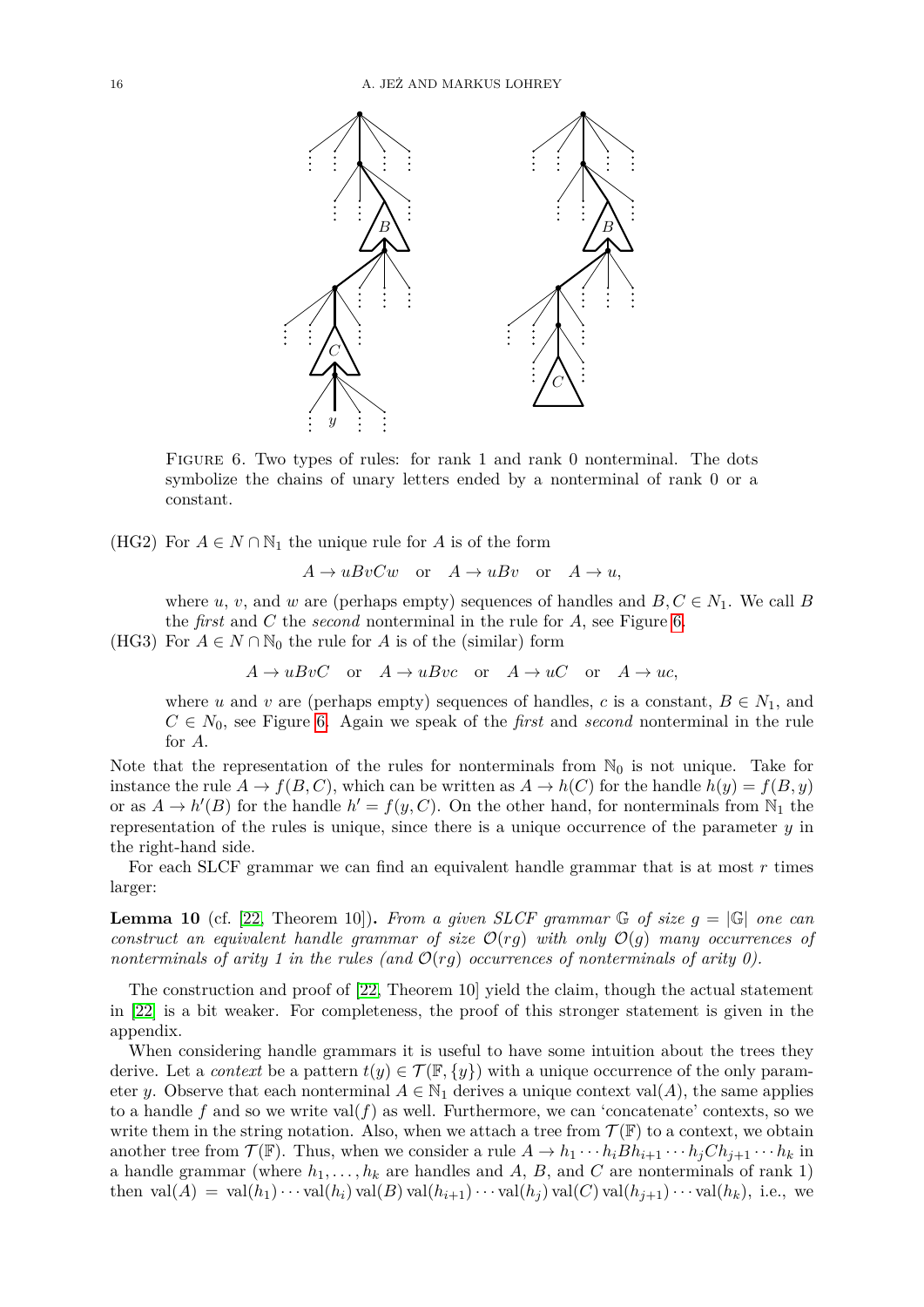<span id="page-16-0"></span>

FIGURE 7. The tree obtained from a rule for nonterminal of rank 0; each handle and nonterminal represents a context.

concatenate the contexts derived by the handles and nonterminals, see Figure [7.](#page-16-0) Similar considerations apply to other rules of handle grammars as well, also the ones for nonterminals of rank 0.

4.2. **Intuition and invariants.** For a given input tree *T* we start (as a mental experiment) with a smallest SLCF grammar generating *T*. Let *g* be the size of this grammar. We first transform it to a handle grammar G of size  $\mathcal{O}(gr)$  using Lemma [10.](#page-15-1) The number of nonterminals of rank 0 (resp., 1) in G is bounded by  $\mathcal{O}(gr)$  (resp.,  $\mathcal{O}(g)$ ).

In the following, by *T* we will denote the current tree stored by **TtoG**. For analyzing the size of the grammar produced by  $T$ to Gapplied to *T*, we use the accounting method, see e.g. [\[6,](#page-37-26) Section 17.2. With each occurrence of a letter from  $\mathbb F$  in  $\mathbb G$ 's rules we associate two units of *credit* (no credit is assigned to occurrences of nonterminals in rules). During the run of TtoG we appropriately modify  $\mathbb{G}$ , so that val $(\mathbb{G}) = T$  (recall that T always denotes the current tree stored by TtoG). In other words, we perform the compression steps of TtoG also on G. We thereby always maintain the invariant that every occurrence of a letter from F in G's rules has two units of credit. In order to do this, we have to *issue* (or pay) some new credits during the modifications, and we have to do a precise bookkeeping on the amount of issued credit. On the other hand, if we do a compression step in G, then we remove some occurrences of letters. The credit associated with these occurrences is then *released* and can be used to pay for the representation cost of the new letters introduced by the compression step. For unary pair compression and leaf compression, the released credit indeed suffices to pay the representation cost for the fresh letters, but for chain compression the released credit will not suffice. Here we need some extra amount that will be estimated separately later on in Section [4.6.](#page-28-0) At the end, we can bound the size of the grammar produced by TtoG by the sum of the initial credit assigned to  $\mathbb{G}$ , which is at most  $\mathcal{O}(rq)$  by Lemma [10,](#page-15-1) plus the total amount of issued credit plus the extra cost estimated in Section [4.6.](#page-28-0)

An important difference between our algorithm and the string compression algorithm from the earlier paper of the first author [\[10\]](#page-37-4) is that we add new nonterminals to G during its modification. To simplify notation, we denote with *m* always the number of nonterminals of the current grammar G, and we denote its nonterminals with  $A_1, \ldots, A_m$ . We assume that  $i < j$  if *A*<sup>*i*</sup> occurs in the right-hand side of  $A_j$ , and that  $A_m$  is the start nonterminal. With  $\alpha_i$  we always denote the current right-hand side of  $A_i$ . In other words, the productions of  $\mathbb{G}$  are  $A_i \to \alpha_i$  for  $1 \leq i \leq m$ .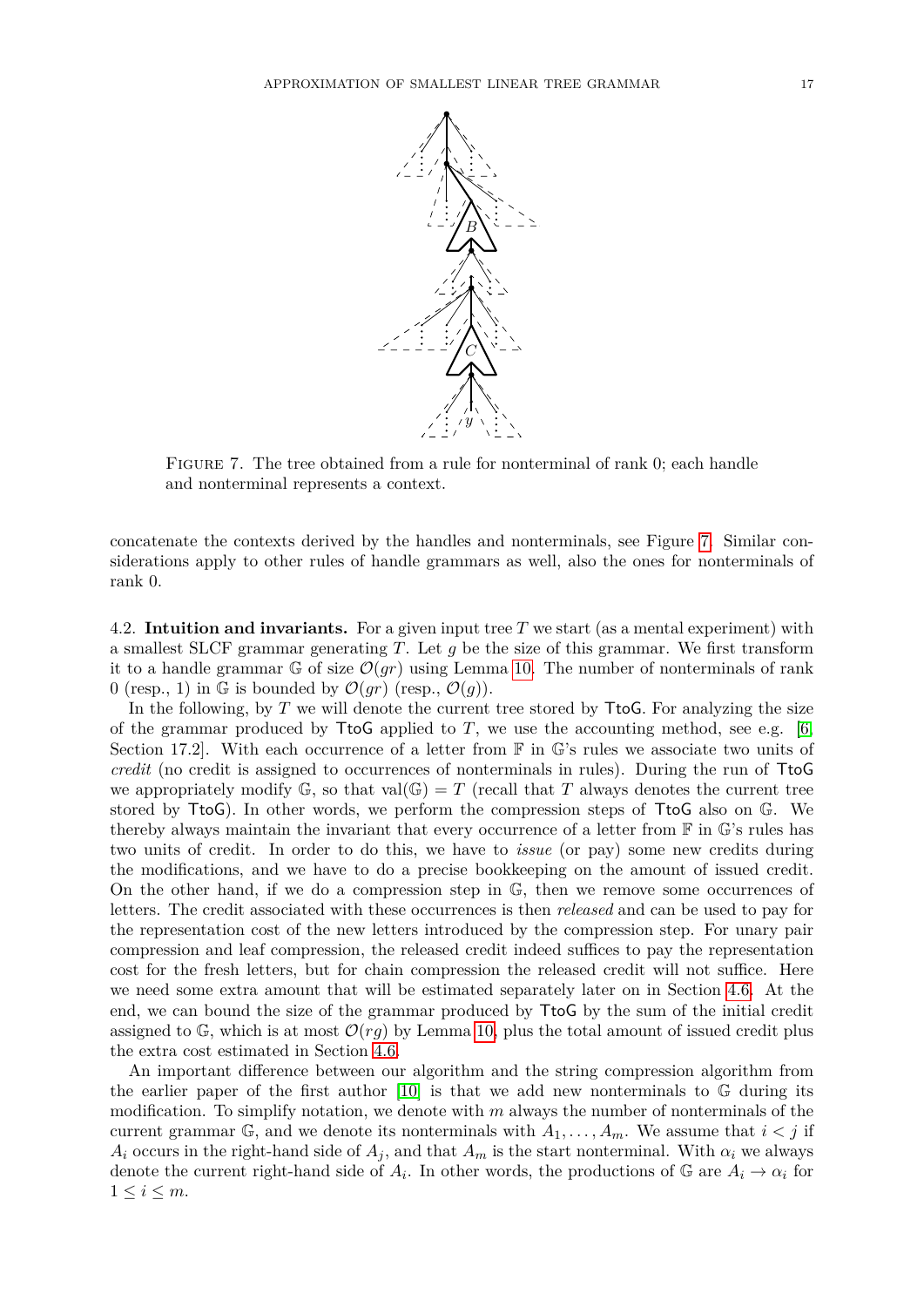Again note that the modification of G is not really carried out by TtoG, but is only done for the purpose of analyzing TtoG.

Suppose a compression step, for simplicity say an (*a, b*)-pair compression, is applied to *T*. We should also reflect it in G. The simplest solution would be to perform the same compression on each of the rules of G, hoping that in this way all occurrences of *ab* in val(G) will be replaced by *c*. However, this is not always the case. For instance, the 2-chain *ab* may occur 'between' a nonterminal and a unary letter. This intuition is made precise in Section [4.3.](#page-17-0) To deal with this problem, we modify the grammar, so that the problem disappears. Similar problems occur also when we want to replace an *a*-maximal chain or perform leaf compression. The solutions to those problems are similar and are given in Section [4.4](#page-20-0) and Section [4.5,](#page-23-0) respectively.

To ensure that G stays handle and to estimate the amount of issued credit, we show that the grammar preserves the following invariants, where  $n_0 = \mathcal{O}(gr)$  (respectively,  $n_1 = \mathcal{O}(g)$ ) is the initial number of occurrences of nonterminals from  $\mathbb{N}_0$  (respectively,  $\mathbb{N}_1$ ) in  $\mathbb{G}$  while  $g_0$  and  $g_1$  are those values at some particular moment. Similarly,  $\tilde{g}_0$  is the number of occurrences of nonterminals from  $\widetilde{N}_0$ .

<span id="page-17-1"></span> $(GR1)$  G is handle.

- <span id="page-17-3"></span>(GR2) G has nonterminals  $N_0 \cup N_1 \cup \widetilde{N_0}$ , where  $\widetilde{N_0} \cup N_0 \subseteq N_0$ ,  $|N_0| \le n_0$  and  $N_1 \subseteq N_1$ ,  $|N_1| < n_1$ .
- <span id="page-17-8"></span>(GR3) The number  $g_0$  of occurrences nonterminals from  $N_0$  in  $\mathbb{G}$  never increases (and is initially *n*0), and the number *g*<sup>1</sup> of occurrences of nonterminals from *N*<sup>1</sup> also never increases (and is initially  $n_1$ ).
- <span id="page-17-4"></span>(GR4) The number  $\tilde{g}_0$  of occurrences of nonterminals from  $\widetilde{N}_0$  in G is at most  $n_1(r-1)$ .
- <span id="page-17-2"></span>(GR5) The rules for  $A_i \in N_0$  are of the form  $A_i \to wA_j$  or  $A_i \to wc$ , where *w* is a string of unary symbols,  $A_j \in N_0 \cup \widetilde{N_0}$ , and *c* is a constant.

Intuitively,  $N_0$  and  $N_1$  are subsets of the initial nonterminals of rank 0 and 1, respectively, while  $N_0$  are the nonterminals introduced by **TtoG**, which are all of rank 0.

Clearly, [\(GR1\)](#page-17-1)–[\(GR5\)](#page-17-2) hold for the initial handle grammar G obtained by Lemma [10.](#page-15-1)

<span id="page-17-0"></span>4.3.  $(F_1^{\text{up}})$  $\mathcal{L}_1^{\text{up}}, F_1^{\text{down}}$  **-compression.** We begin with some necessary definitions that help to classify 2-chains.

For a non-empty tree or context *t* its *first* letter is the letter that labels the root of *t*. For a context  $t(y)$  which is not a parameter its *last* letter is the label of the node above the one labelled with *y*. For instance, the last letter of the context  $a(b(y))$  is *b* and the last letter of the context  $f(a(c), y)$  is f, which is also the first letter.

A chain pattern *ab* has a *crossing occurrence* in a nonterminal *A<sup>i</sup>* if one of the following holds:

- <span id="page-17-6"></span>(CR1)  $aA_j$  is a subpattern of  $\alpha_i$  and the first letter of val $(A_j)$  is *b*
- <span id="page-17-9"></span>(CR2)  $A_i(b)$  is a subpattern of  $\alpha_i$  and the last letter of val $(A_i)$  is a
- <span id="page-17-7"></span>(CR3)  $A_j(A_k)$  is a subpattern of  $\alpha_i$ , the last letter of val $(A_j)$  is a and the first letter of val $(A_k)$ is *b*.

A chain pattern *ab* is *crossing* if it has a crossing occurrence in any nonterminal and *non-crossing* otherwise. Unless explicitly written, we use this notion only in case  $a \neq b$ .

When every chain pattern  $ab \in F_1^{\text{up}} F_1^{\text{down}}$  is noncrossing, simulating  $(F_1^{\text{up}})$  $T_1^{\text{up}}, F_1^{\text{down}}$  -compression on G is easy: It is enough to apply TreeUnaryComp (Algorithm [3\)](#page-7-0) to each right-hand side of G. We denote the resulting grammar with  $\mathsf{TreeUnaryComp}(F_1^{\text{up}})$  $I_1^{\text{up}}, F_1^{\text{down}}, \mathbb{G}$ ).

In order to distinguish between the nonterminals, grammar, etc. before and after the application of TreeUnaryComp (or, in general, any procedure) we use 'primed' symbols, i.e.,  $A'_i$ ,  $G', T'$ for the nonterminals, grammar and tree, respectively, after the compression step and 'unprimed' symbols (i.e.,  $A_i$ ,  $\mathbb{G}, T$ ) for the ones before.

<span id="page-17-5"></span>**Lemma 11.** Let  $\mathbb{G}$  *satisfy [\(GR1\)](#page-17-1)*–*[\(GR5\)](#page-17-2)* and  $\mathbb{G}'$  = TreeUnaryComp( $F_1^{\text{up}}$ )  $T_1^{\text{up}}, F_1^{\text{down}}, \mathbb{G}$ *). Then the following hold:*

• *The grammar*  $\mathbb{G}'$  *satisfies [\(GR1\)](#page-17-1)*–*[\(GR5\)](#page-17-2) as well.*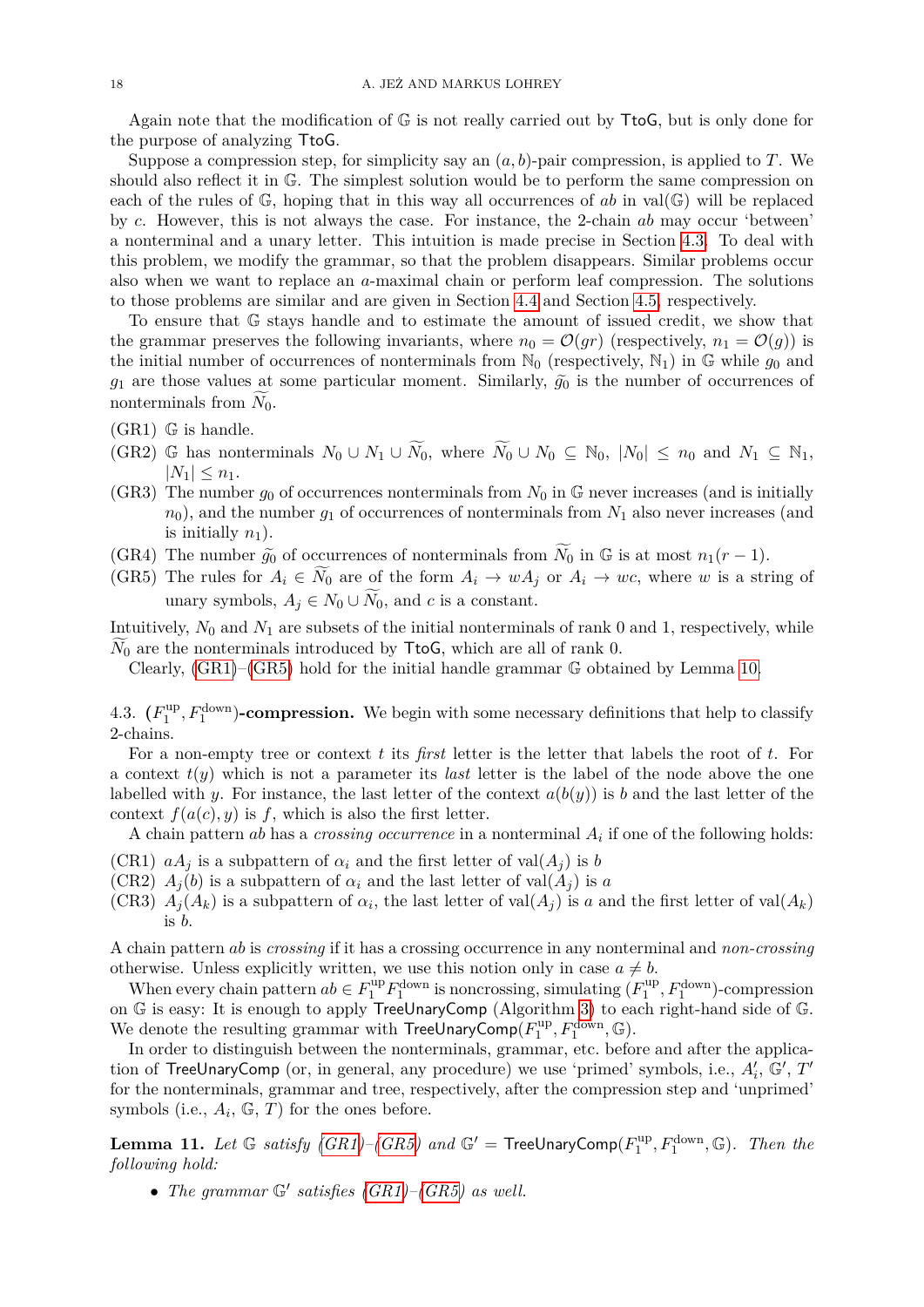• If there is no crossing chain pattern from  $F_1^{\text{up}} F_1^{\text{down}}$  in  $\mathbb{G}$ , then

$$
\text{val}(\mathbb{G}') = \text{TreeUnaryComp}(F_1^{\text{up}}, F_1^{\text{down}}, \text{val}(\mathbb{G})).
$$

• The credit for new letters in  $\mathbb{G}'$  and the cost of representing these new letters is paid by *the released credit.*

*Proof.* Clearly,  $val(\mathbb{G}')$  can be obtained from  $val(\mathbb{G})$  by compressing some occurrences of patterns from  $F_1^{\text{up}}F_1^{\text{down}}$ . Hence, to show that  $\text{val}(\mathbb{G}') = \text{TreeUnaryComp}(F_1^{\text{up}})$  $I_1^{\text{up}}, F_1^{\text{down}}, \text{val}(\mathbb{G})$ , it suffices to show that val( $\mathbb{G}'$ ) does not contain occurrences of patterns from  $F_1^{\text{up}} F_1^{\text{down}}$ . By induction on *i* we show that for every  $1 \leq i \leq m$ , val $(A'_i)$  does not contain occurrences of patterns from  $F_1^{\text{up}} F_1^{\text{down}}$ . To get a contradiction, consider an occurrence of  $ab \in F_1^{\text{up}} F_1^{\text{down}}$  in val $(A'_i)$ . If it is generated by an explicit occurrence of *ab* in the right-hand side of  $A_i^f$  then it was present already in the rule for  $A_i$ , since we do not introduce new occurrences of the letters from  $\mathbb{G}$ . So, the occurrence of  $ab$  is replaced by a new letter in  $\mathbb{G}'$ . If the occurrence is contained within the subtree generated by some  $A'_{j}$   $(j < i)$ , then the occurrence is compressed by the inductive assumption. The remaining case is that there exists a crossing occurrence of *ab* in the rule for  $A_i'$ . However note that if *a* is the first (or *b* is the last) letter of val $(A_j')$ , then it was also the first (respectively, last) letter of  $val(A_i)$  in the input instance, as we do not introduce new occurrences of the old letters. Hence, the occurrence of *ab* was crossing already in the input grammar G, which is not possible by the assumption of the lemma.

Each occurrence of  $ab \in F_1^{\text{up}} F_1^{\text{down}}$  has 4 units of credit (two for each symbol), which are released in the compression step. Two of the released units are used to pay for the credit of the new occurrence of the symbol *c* (which replaces the occurrence of *ab*), while the other two units are used to pay for the representation cost of *c* (if we replace more than one occurrence of *ab* in G, some credit is wasted).

Let us finally argue that the invariants [\(GR1\)](#page-17-1)–[\(GR5\)](#page-17-2) are preserved: Replacing an occurrence of *ab* with a single unary letter *c* cannot make a handle grammar a non-handle one, so [\(GR1\)](#page-17-1) is preserved. Similarly, [\(GR5\)](#page-17-2) is preserved. The set of nonterminals and the number of occurrences of the nonterminals is unaffected, so also  $(GR2)$ – $(GR4)$  are preserved.

By Lemma [11](#page-17-5) it is left to assure that indeed all occurrences of chain patterns from  $F_1^{\text{up}}F_1^{\text{down}}$ are noncrossing. What can go wrong? Consider for instance the grammar with the rules  $A_1(y) \rightarrow$  $a(y)$  and  $A_2 \rightarrow A_1(b(c))$ . The pattern *ab* has a crossing occurrence. To deal with crossing occurrences we change the grammar. In our example, we replace  $A_1$  with  $a$ , leaving only  $A_2 \rightarrow ab(c)$ , which does not contain a crossing occurrence of *ab*.

Suppose that some  $ab \in F_1^{\text{up}} F_1^{\text{down}}$  is crossing because of [\(CR1\)](#page-17-6). Let  $aA_i$  be a subpattern of some right-hand side and let  $val(A_i) = bt'$ . Then it is enough to modify the rule for  $A_i$  so that  $val(A_i) = t'$  and replace each occurrence of  $A_i$  in a right-hand side by  $bA_i$ . We call this action *popping-up b from*  $A_i$ . The similar operation of *popping down* a letter *a* from  $A_i \in N \cap \mathbb{N}_1$  is symmetrically defined (note that both pop operations apply only to unary letters). See Figure [8](#page-19-0) for an example. It is shown in the lemma below that popping up and popping down removes all crossing occurrences of *ab*. Note that the operations of popping up and popping down can be performed for several letters in parallel: The procedure  $\rho_{\text{op}}(F_1^{\text{up}})$  $T_1^{\text{up}}, F_1^{\text{down}}, \mathbb{G}$  below 'uncrosses' all occurrences of patterns from the set  $F_1^{\text{up}} F_1^{\text{down}}$ , assuming that  $F_1^{\text{up}}$  $I_1^{\text{up}}$  and  $F_1^{\text{down}}$  are disjoint subsets of  $F_1$  (and we apply it only in the cases in which they are disjoint).

Recall that for a handle grammar, right-hand sides can be viewed as sequences of nonterminals and handles. Hence, we can speak of the first (respectively, last) symbol of a right-hand side.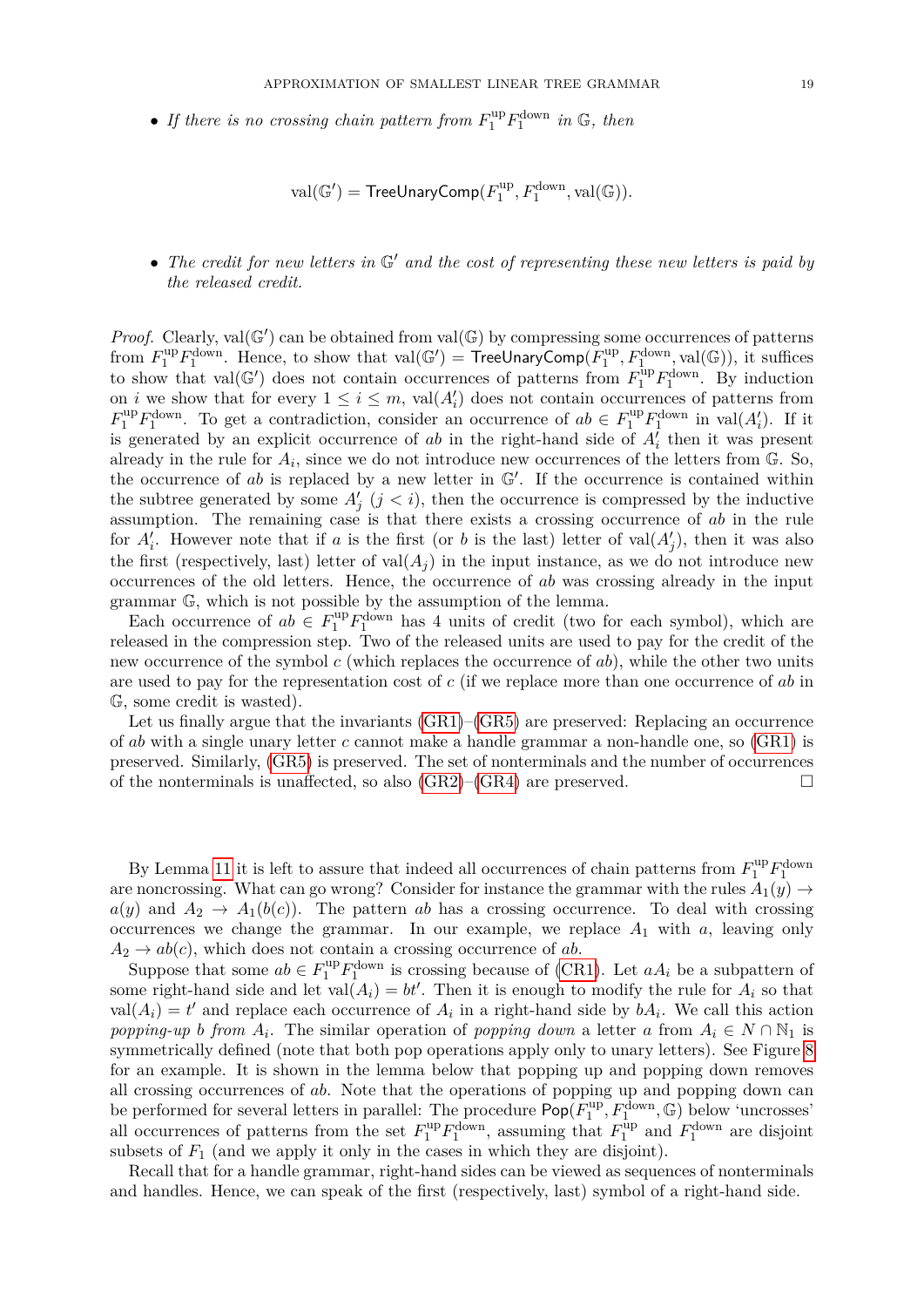

<span id="page-19-0"></span>FIGURE 8. A tree before and after  $Pop({a}, {b}, \cdot)$ . The affected nodes are highlighted by squares.

<span id="page-19-1"></span>

| <b>Algorithm 6</b> Pop $(F_1^{\text{up}}, F_1^{\text{down}}, \mathbb{G})$ : Popping letters from $F_1^{\text{up}}$ and $F_1^{\text{down}}$ |                                                                                           |                                 |  |  |
|--------------------------------------------------------------------------------------------------------------------------------------------|-------------------------------------------------------------------------------------------|---------------------------------|--|--|
| 1: for $i \leftarrow 1 \dots m-1$ do                                                                                                       |                                                                                           |                                 |  |  |
| 2:                                                                                                                                         | <b>if</b> the first symbol of $\alpha_i$ is $b \in F_1^{\text{down}}$ then                | $\rhd$ popping up b             |  |  |
| 3:                                                                                                                                         | if $\alpha_i = b$ then                                                                    |                                 |  |  |
| 4:                                                                                                                                         | replace $A_i$ in all right-hand sides of $\mathbb{G}$ by b                                |                                 |  |  |
| 5:                                                                                                                                         | else                                                                                      |                                 |  |  |
| 6:                                                                                                                                         | remove this leading b from $\alpha_i$                                                     |                                 |  |  |
| 7:                                                                                                                                         | replace $A_i$ in all right-hand sides of $\mathbb{G}$ by $bA_i$                           |                                 |  |  |
| 8:                                                                                                                                         | <b>if</b> $A_i \in N_1$ and the last symbol of $\alpha_i$ is $a \in F_1^{\text{up}}$ then | $\triangleright$ popping down a |  |  |
| 9:                                                                                                                                         | if $\alpha_i = a$ then                                                                    |                                 |  |  |
| 10:                                                                                                                                        | replace $A_i$ in all right-hand sides of $\mathbb{G}$ by a                                |                                 |  |  |
| 11:                                                                                                                                        | else                                                                                      |                                 |  |  |
| 12:                                                                                                                                        | remove this final a from $\alpha_i$                                                       |                                 |  |  |
| 13:                                                                                                                                        | replace $A_i$ in all right-hand sides of $\mathbb{G}$ by $A_i a$                          |                                 |  |  |

<span id="page-19-2"></span>**Lemma 12.** *Assume that*  $F_1^{\text{up}} \cap F_1^{\text{down}} = \emptyset$  *and let*  $\mathbb{G}' = \text{Pop}(F_1^{\text{up}})$  $T_1^{\text{up}}, F_1^{\text{down}}, \mathbb{G}$ . Then, the following *hold:*

- $val(A'_m) = val(A_m)$  *and hence*  $val(\mathbb{G}) = val(\mathbb{G}').$
- All chain patterns from  $F_1^{\text{up}} F_1^{\text{down}}$  are non-crossing in  $\mathbb{G}'$ .
- If  $\mathbb{G}$  satisfies  $(GR1)$ – $(GR5)$ , then so does  $\mathbb{G}'$ .
- At most  $4g_1 + 2g_0 + 2g_0$  *units of credit are issued in the computation of*  $\mathbb{G}'$ *.*

*Proof.* Observe first that whenever we pop up *b* from some  $A_i$ , then we replace each of  $A_i$ 's occurrences in G with  $bA_i$  (or with *b*, when val $(A_i) = b$ ), and similarly for the popping down operation, thus the value of val $(A_i)$  is not changed for  $j \neq i$ . Hence, in the end we have  $\text{val}(A'_m) = \text{val}(A_m) = T$  (note that  $A_m$  does not pop letters).

Secondly, we show that if the first letter of  $val(A'_i)$  (where  $i < m$ ) is  $b' \in F_1^{\text{down}}$  then we popped-up a letter from  $A_i$  (which by the code is some  $b \in F_1^{\text{down}}$ ); a similar claim holds by symmetry for the last letter of  $val(A_i)$ . So, suppose that the claim is not true and consider the nonterminal  $A_i$  with the smallest *i* such that the first letter of val $(A'_i)$  is  $b' \in F_1^{\text{down}}$  but we did not pop up a letter from  $A_i$ . Consider the first symbol of  $\alpha_i$  when Pop considered  $A_i$  in line [2.](#page-19-1) Note, that as Pop did not pop up a letter from  $A_i$ , the first letter of val $(A_i)$  and val $(A'_i)$ is the same and hence it is  $b' \in F_1^{\text{down}}$ . So  $\alpha_i$  cannot begin with a letter as then it is  $b' \in F_1^{\text{down}}$ which should have been popped-up. Hence, the first symbol of  $\alpha_i$  is some nonterminal  $A_j$  for  $j < i$ . But then the first letter of val $(A'_j)$  is  $b' \in F_1^{\text{down}}$  and so by the inductive assumption Pop popped-up a letter from  $A_j$ . Hence,  $\alpha_i$  begins with a letter when  $A_i$  is considered in line [2.](#page-19-1) We obtained a contradiction.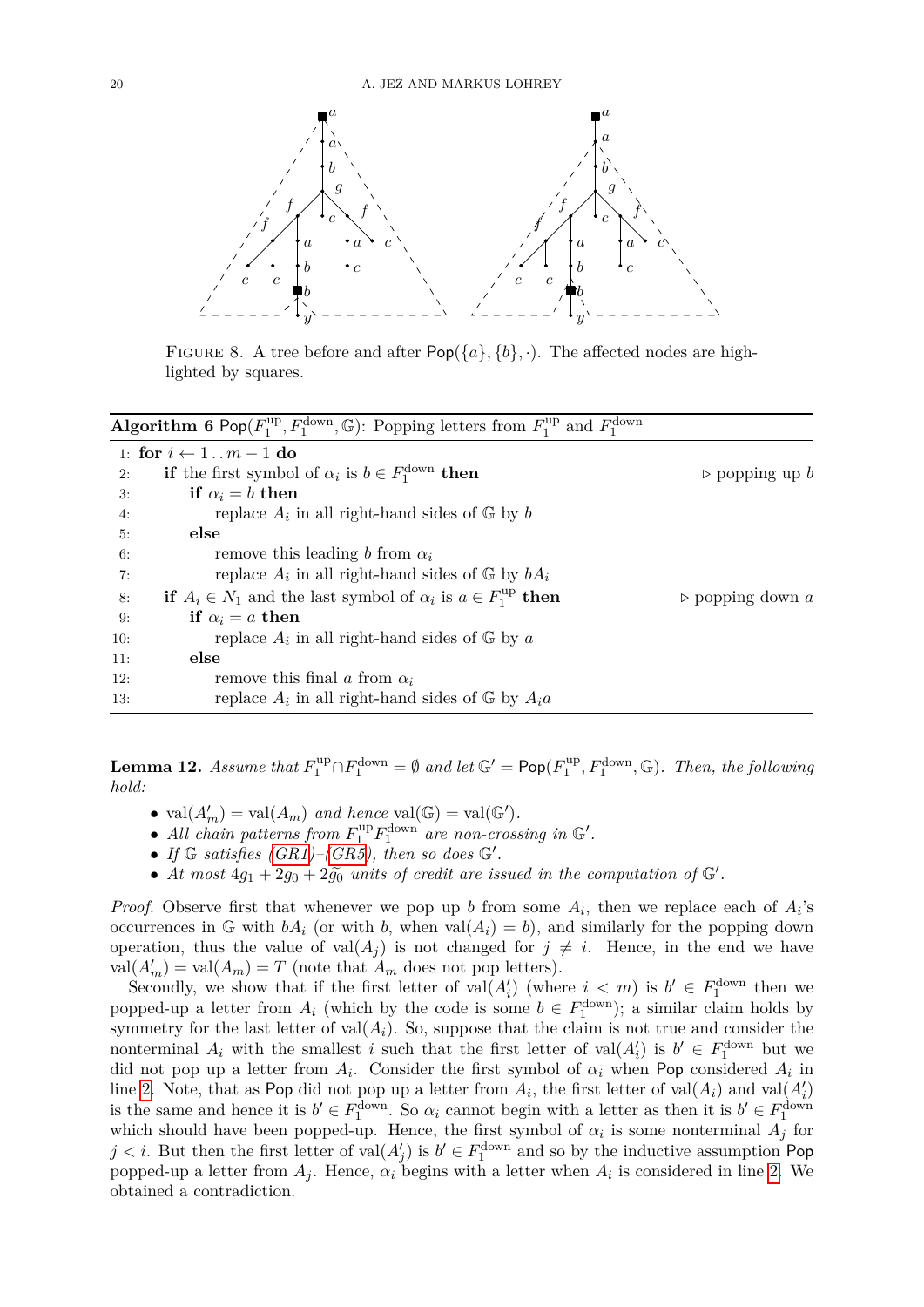Suppose now that after Pop there is a crossing pattern  $ab \in F_1^{\text{up}} F_1^{\text{down}}$ . This is due to one of the bad situations [\(CR1\)](#page-17-6)–[\(CR3\)](#page-17-7). We consider only [\(CR1\)](#page-17-6); the other cases are dealt in a similar fashion. Hence, assume that  $aA_i'$  is a subpattern in a right-hand side of  $\mathbb{G}'$  and the first letter of val $(A_i)$  is *b*. Note that as  $a \notin F_1^{\text{down}}$  is labelling the parent node of an occurrence of  $A_i'$  in  $\mathbb{G}'$ ,  $A_i$  did not pop up a letter. But the first letter of val $(A'_i)$  is  $b \in F_1^{\text{down}}$ . So,  $A_i$  should have popped up a letter by our earlier claim, which is a contradiction.

Note that Pop introduces at most two new letters for each occurrence of a nonterminal from *N*<sup>1</sup> (one popped up and one popped down) and at most 1 new letter for each occurrence of a nonterminal from  $N_0 \cup N_0$  (as nonterminals of rank 0 cannot pop down a letter). As each letter has two units of credit; the estimation on the number of issued credit is correct.

Concerning the preservation of the invariants, note that Pop does not introduce new nonterminals or new occurrences of existing nonterminals (occurrences of nonterminals can be eliminated in line [4](#page-19-1) and [10\)](#page-19-1). Therefore, [\(GR2\)](#page-17-3)–[\(GR4\)](#page-17-4) are preserved. Moreover, also the form of the productions guaranteed by [\(GR1\)](#page-17-1) and [\(GR5\)](#page-17-2) cannot be spoiled, so [\(GR1\)](#page-17-1) and [\(GR5\)](#page-17-2) are preserved as well.

Hence, to simulate  $(F_1^{\text{up}})$  $\mathbb{Z}_1^{\text{up}}, F_1^{\text{down}}$ -compression on  $\mathbb G$  it is enough to first uncross all 2-chains from  $F_1^{\text{up}}F_1^{\text{down}}$  and then compress them all using TreeUnaryComp( $F_1^{\text{up}}$  $I_1^{\text{up}}, F_1^{\text{down}}, \mathbb{G}$ .

<span id="page-20-2"></span>**Lemma 13.** *Let* G *satisfy [\(GR1\)](#page-17-1)–[\(GR5\)](#page-17-2) and*

$$
\mathbb{G}' = \mathsf{TreeUnaryComp}(F_1^{\text{up}}, F_1^{\text{down}}, \mathsf{Pop}(F_1^{\text{up}}, F_1^{\text{down}}, \mathbb{G})).
$$

*Then the following hold:*

- $val(\mathbb{G}') = \mathsf{Tree}$ UnaryComp $(F_1^{\text{up}})$  $I_1^{\text{up}}, F_1^{\text{down}}, \text{val}(\mathbb{G}))$
- *The grammar*  $\mathbb{G}'$  *satisfies*  $(GR1)$ – $(GR5)$  *as well.*
- *At most*  $4g_1 + 2g_0 + 2g_0$  *units of credit are issued in the computation of*  $\mathbb{G}'$ .
- *The issued credit and the credit released by* TreeUnaryComp *cover the representation cost* of fresh letters as well as their credit in  $\mathbb{G}'$ .

*Proof.* By Lemma [12,](#page-19-2) every chain pattern from  $F_1^{\text{up}} F_1^{\text{down}}$  is non-crossing in  $\text{Pop}(F_1^{\text{up}})$  $T_1^{\text{up}}, F_1^{\text{down}}, \mathbb{G}$ . We get

$$
\text{val}(\mathbb{G}') = \text{val}(\text{TreeUnaryComp}(F_1^{\text{up}}, F_1^{\text{down}}, \text{Pop}(F_1^{\text{up}}, F_1^{\text{down}}), \mathbb{G})))
$$
\n
$$
\xrightarrow{\text{Lemma 11}} \text{TreeUnaryComp}(F_1^{\text{up}}, F_1^{\text{down}}, \text{val}(\text{Pop}(F_1^{\text{up}}, F_1^{\text{down}}, \mathbb{G})))
$$
\n
$$
\xrightarrow{\text{Lemma 12}} \text{TreeUnaryComp}(F_1^{\text{up}}, F_1^{\text{down}}, \text{val}(\mathbb{G})).
$$

Moreover, at most  $4g_1 + 2g_0 + 2g_0$  units of credit are issued. By Lemma [11](#page-17-5) the cost of representing new letters introduced by TreeUnaryComp is covered by the released credit. Finally, both TreeUnaryComp and Pop preserve the invariants  $(GR1)$ – $(GR5)$ .

Since by Lemma [9](#page-13-3) we apply at most  $\mathcal{O}(\log n)$  many  $(F_1^{\text{up}})$  $\mathcal{L}_1^{\text{up}}, F_1^{\text{down}})$ -compressions (for different sets  $F_1^{\text{up}}$ <sup>tup</sup> and  $F_1^{\text{down}}$  and by [\(GR3\)](#page-17-8)–[\(GR4\)](#page-17-4) we have  $g_0 \le n_0$ ,  $\tilde{g}_0 \le n_1(r-1)$  and  $g_1 \le n_1$ , we obtain.

<span id="page-20-1"></span>**Corollary 1.**  $(F_1^{\text{up}})$  $\int_{1}^{\text{up}} P_{1}^{\text{down}}$  -compression issues in total  $\mathcal{O}((n_0+n_1r)\log n)$  units of credit during *all modifications of* G*.*

<span id="page-20-0"></span>4.4. **Chain compression.** Our notations and analysis for chain compression is similar to those for  $(F_1^{\text{up}})$  $\mathcal{L}_1^{\text{up}}, F_1^{\text{down}}$ -compression. In order to simulate chain compression on G we want to apply TreeChainComp (Algorithm [1\)](#page-7-1) to the right-hand sides of G. This works as long as there are no crossing chains: A unary letter *a has a crossing chain* in a rule  $A_i \rightarrow \alpha_i$  if *aa* has a crossing occurrence in  $\alpha_i$ , otherwise *a* has no crossing chain. As for  $(F_1^{\text{up}})$  $I_1^{\text{up}}, F_1^{\text{down}}$ -compression, when there are no crossing chains, we apply TreeChainComp to the right-hand sides of G. We denote with TreeChainComp( $F_1$ ,  $\mathbb{G}$ ) the grammar obtained by applying TreeChainComp to all right-hand sides of G.

**Lemma 14.** Let  $\mathbb{G}$  satisfies [\(GR1\)](#page-17-1)–[\(GR5\)](#page-17-2) and  $\mathbb{G}'$  = TreeChainComp( $F_1, \mathbb{G}$ ). Then the following *hold:*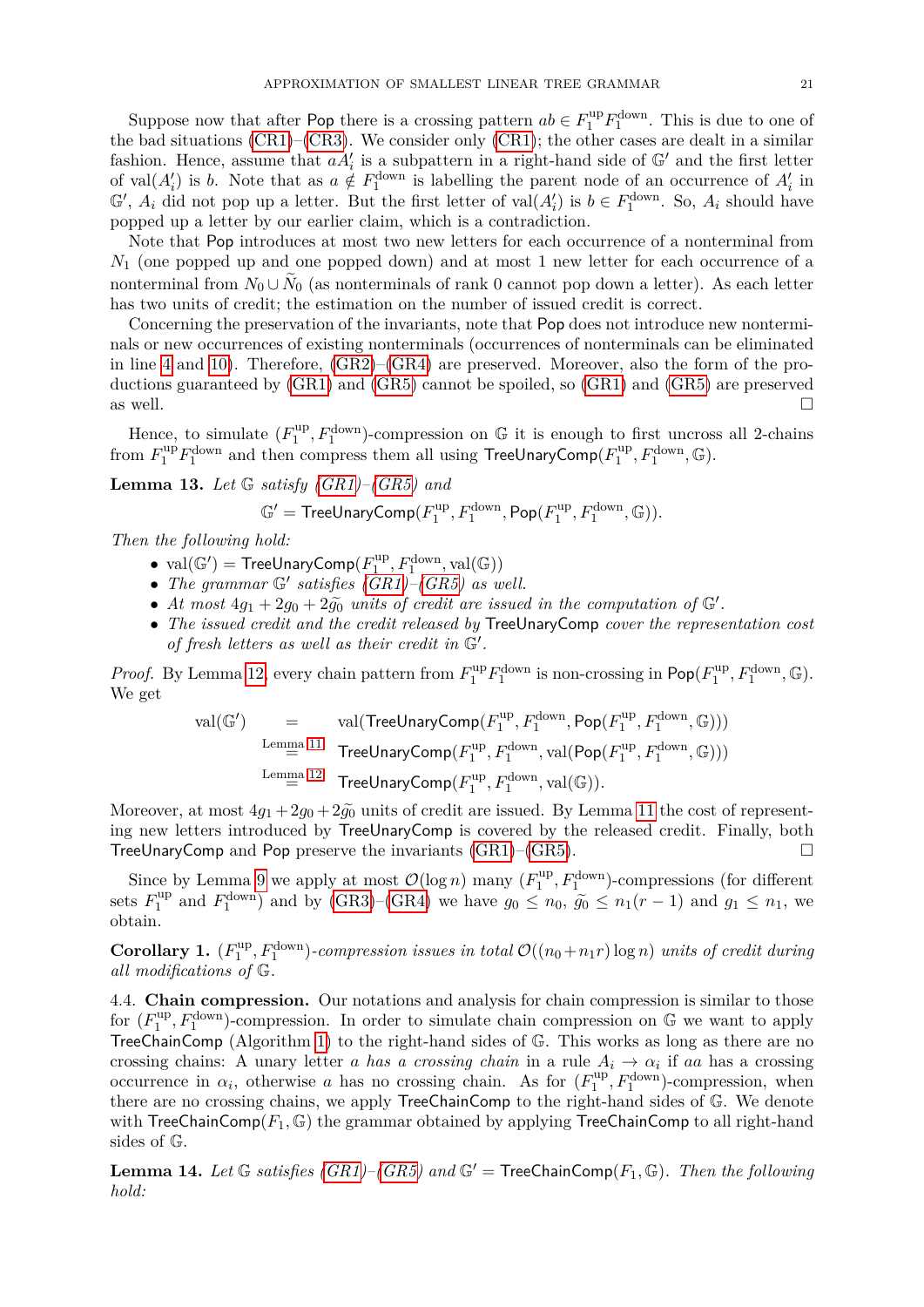<span id="page-21-1"></span>

FIGURE 9. A context with the *a*-prefix and *a*-suffix depicted.



Figure 10. A tree before and after RemCrChains. The affected nodes are denoted with squares.

• *If no unary letter from F*<sup>1</sup> *has a crossing chain in a rule of* G*, then*

<span id="page-21-0"></span>
$$
val(\mathbb{G}') = \mathsf{TreeChainComp}(F_1, val(\mathbb{G})).
$$

• *The grammar*  $\mathbb{G}'$  *satisfies [\(GR1\)](#page-17-1)*–*[\(GR5\)](#page-17-2) as well.* 

The proof is similar to the proof of Lemma [11](#page-17-5) and so it is omitted. Note that so far we have neither given a bound on the amount of issued credit nor on the representation cost for the new letters  $a_{\ell}$  introduced by TreeChainComp. Let us postpone these points and first show how to ensure that no letter has a crossing chain. The solution is similar to Pop: Suppose for instance that *a* has a crossing chain due to  $(CR1)$ , i.e., some  $aA_i$  is a subpattern in a right-hand side and val( $A_i$ ) begins with *a*. Popping up *a* does not solve the problem, since after popping, val( $A_i$ ) might still begin with *a*. Thus, we keep on popping up until the first letter of val $(A_i)$  is not a, see Figure [10.](#page-21-0) In order to do this in one step we need some notation: We say that  $a^{\ell}$  is an *a*-prefix of a tree (or context) *t* if  $t = a^{\ell}t'$  and the first letter of *t*' is not *a* (here *t*' might be the trivial context *y*), see Figure [9.](#page-21-1) In this terminology, we remove the *a*-prefix of val $(A_i)$ . Similarly, we say that  $a^{\ell}$  is an *a*-suffix of a context  $t(y)$  if  $t = t'(a^{\ell}(y))$  for a context  $t'(y)$  and the last letter of *t'* is not *a* (again, *t'* might be the trivial context *y* and then  $a^{\ell}$  is also the *a*-prefix of *t*). The following algorithm RemCrChains eliminates crossing chains from G.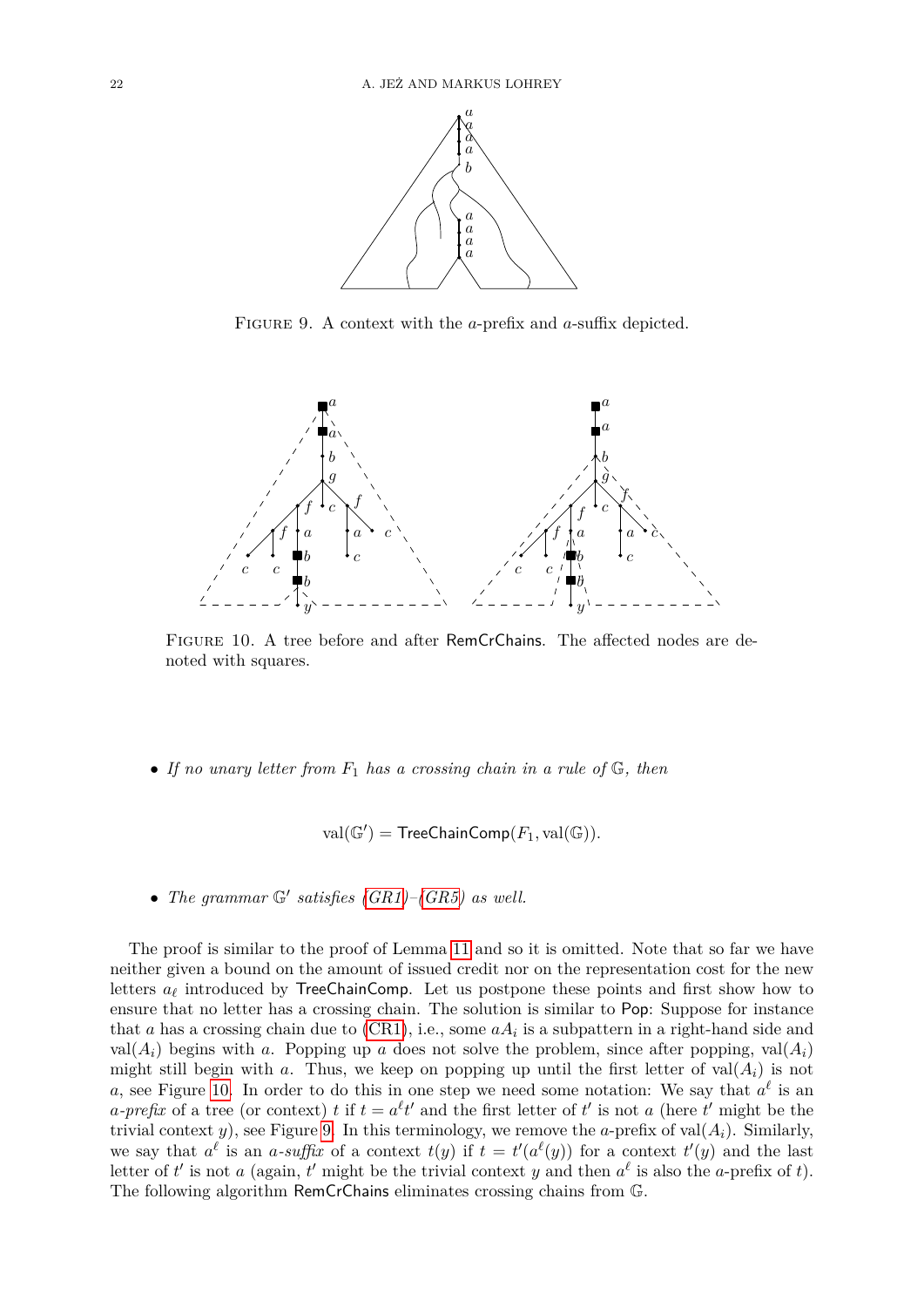<span id="page-22-0"></span>

|     | 1: for $i \leftarrow 1 \dots m - 1$ do                                     |  |  |
|-----|----------------------------------------------------------------------------|--|--|
| 2:  | if the first letter a of $val(A_i)$ is unary then                          |  |  |
| 3:  | let p be the length of the a-prefix of $\alpha_i$                          |  |  |
| 4:  | if $\alpha_i = a^p$ then                                                   |  |  |
| 5:  | replace $A_i$ in all right-hand sides by $a^p$                             |  |  |
| 6:  | else                                                                       |  |  |
| 7:  | remove $a^p$ from the beginning of $\alpha_i$                              |  |  |
| 8:  | replace $A_i$ by $a^p A_i$ in all right-hand sides                         |  |  |
| 9:  | <b>if</b> $A_i \in N_1$ and the last letter b of val $(A_i)$ is unary then |  |  |
| 10: | let s be the length of the b-suffix of $\alpha_i$                          |  |  |
| 11: | if $\alpha_i = b^s$ then                                                   |  |  |
| 12: | replace $A_i$ in all right-hand sides by $b^s$                             |  |  |
| 13: | else                                                                       |  |  |
| 14: | remove $b^s$ from the end of $\alpha_i$                                    |  |  |
| 15: | replace $A_i$ by $A_i b^s$ in all right-hand sides                         |  |  |

**Algorithm 7** RemCrChains(G): removing crossing chains.

<span id="page-22-2"></span>**Lemma 15.** Let  $\mathbb{G}'$  = RemCrChains $(\mathbb{G})$ . Then the following hold:

- $val(A_m) = val(A'_m)$  *and hence*  $val(\mathbb{G}) = val(\mathbb{G}').$
- *No unary letter has a crossing chain in*  $\mathbb{G}'$ .
- If  $\mathbb{G}$  satisfies  $(GR1)$ – $(GR5)$ , then so does  $\mathbb{G}'$ .

*Proof.* First observe that whenever we remove the *a*-prefix  $a^{p_i}$  from the rule for  $A_i$  we replace each occurrence of  $A_i$  by  $a^{p_i}A_i$  and similarly for *b*-suffixes. Hence, as long as  $A_j$  is not yet considered, it defines the same tree as in the input tree. In particular, after RemCrChains we have  $\text{val}(A'_m) = \text{val}(A_m)$ , as we do not pop prefixes and suffixes from  $A_m$ .

Next, we show that when RemCrChains considers  $A_i$ , then  $p$  from line [3](#page-22-0) is the length of the *a*-prefix of val $(A_i)$  (similarly, *s* from line [10](#page-22-0) is the length of the *a*-suffix of val $(A_i)$ ). Suppose that this is not the case and consider  $A_i$  with smallest *i* which violates the statement. Clearly  $i > 1$ since there are no nonterminals in the right-hand side for  $A_1$ . Let  $a^k$  be the *a*-prefix of val $(A_i)$ . We have  $p < k$ . The symbol below  $a^p$  in  $\alpha_i$  (which must exist because otherwise val $(A_i) = a^p$ ) cannot be a letter (as the *a*-prefix of val $(A_i)$  is not  $a^p$ ), so it is a nonterminal  $A_j$  with  $j < i$ . The first letter of val $(A_j)$  must be *a*. Let  $a^{k'}$  be the *a*-prefix of val $(A_j)$ . By induction,  $A_j$  popped up  $a^{k'}$ , and at the time when  $A_i$  is considered, the first letter of val $(A_j)$  is different from *a*. Hence, the *a*-prefix of val $(A_i)$  is exactly  $a^p$ , a contradiction.

As a consequence of the above statement, if  $aA_i'$  occurs in a right-hand side of the output grammar  $\mathbb{G}'$ , then *a* is not the first letter of val $(A<sub>i</sub><sup>j</sup>)$ . This shows that [\(CR1\)](#page-17-6) cannot hold for a chain pattern *aa*. The conditions [\(CR2\)](#page-17-9) and [\(CR3\)](#page-17-7) are handled similarly. So there are no crossing chains after RemCrChains.

Concerning the preservation of  $(GR1)$ – $(GR5)$ , the argument is the same as in the proof of Lemma [12](#page-19-2) and therefore omitted.  $\square$ 

So chain compression is done by first running RemCrChains and then TreeChainComp on the right-hand sides of G. Concerning the amount of issued credit, note that the arbitrarily long chains popped by RemCrChains are compressed into single letters by TreeChainComp. Hence, as for  $(F_1^{\text{up}})$ <sup>tup</sup>,  $F_1^{\text{down}}$ )-compression, only four units of credit per occurrence of a nonterminal from  $N_1$ and two units of credit per occurrence of a nonterminal from  $N_0 \cup N_0$  have to be issued. We get:

<span id="page-22-1"></span>**Lemma 16.** *Let* G *satisfy*  $(GR1)$ *–* $(GR5)$  *and* G' = TreeChainComp( $F_1$ , RemCrChains(G)). *Then, the following hold:*

- $val(\mathbb{G}') = \mathsf{TreeChainComp}(F_1, val(\mathbb{G}))$
- The grammar  $\mathbb{G}'$  satisfies  $(GR1)$ – $(GR5)$  as well.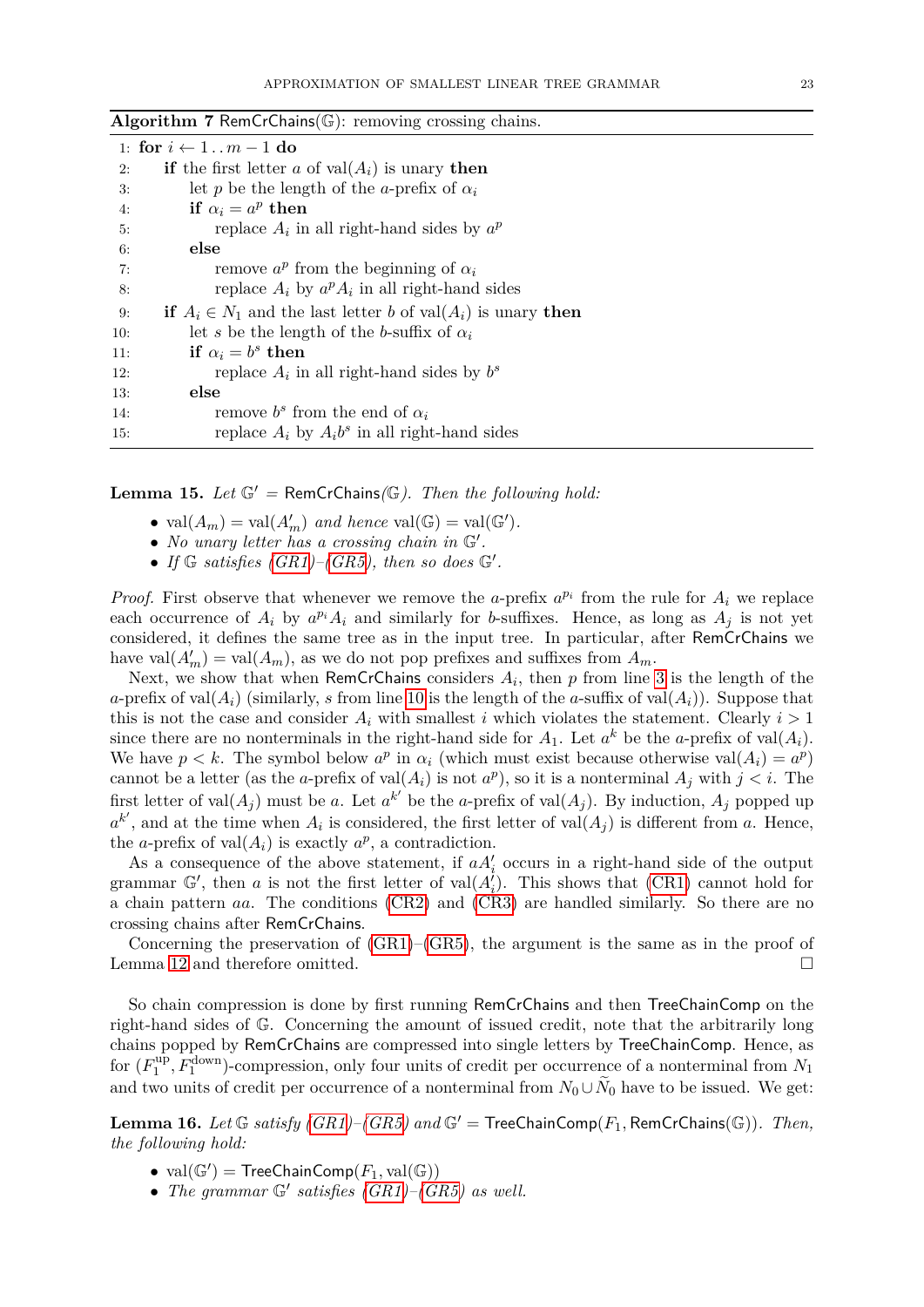• At most  $4g_1 + 2g_0 + 2\tilde{g}_0$  *units of credit are issued in the computation of*  $\mathbb{G}'$  *and this credit is used to pay the credit for the fresh letters*  $a_\ell$  *in the grammar introduced by* TreeChainComp *(but not their representation cost).*

Since by Lemma [9](#page-13-3) we apply at most  $\mathcal{O}(\log n)$  many chain compressions to G and by  $(GR3)$ – [\(GR4\)](#page-17-4) we have  $g_0 \leq n_0$ ,  $\tilde{g}_0 \leq n_1(r-1)$  and  $g_1 \leq n_1$ , we get:

<span id="page-23-5"></span>**Corollary 2.** *Chain compression issues in total*  $\mathcal{O}((n_0 + n_1r) \log n)$  *units of credit during all modifications of* G*.*

The total representation cost for the new letters  $a_\ell$  introduced by chain compression will be estimated separately in Section [4.6.](#page-28-0)

<span id="page-23-0"></span>4.5. **Leaf compression.** In order to simulate leaf compression on G we perform similar operations as in the case of  $(F_1^{\text{up}})$  $\mathcal{H}_1^{\text{up}}, F_1^{\text{down}})$ -compression: Ideally we would like to apply  $\sf TreeLeafComp$  to each rule of G. However, in some cases this does not return the appropriate result. We say that the pair  $(f, a)$  is a *crossing parent-leaf pair* in  $\mathbb{G}$ , if  $f \in F_{\geq 1}$ ,  $a \in F_0$ , and one of the following cases holds:

- <span id="page-23-3"></span>(FC1)  $f(t_1, \ldots, t_\ell)$  is a subtree of some right-hand side of G, where for some *j* we have  $t_j = A_k$ and  $val(A_k) = a$ .
- <span id="page-23-1"></span>(FC2) For some  $A_i \in N_1$ ,  $A_i(a)$  is a subtree of some right-hand side of  $\mathbb{G}$  and the last letter of  $val(A_i)$  is  $f$ .
- <span id="page-23-2"></span>(FC3) For some  $A_i \in N_1$  and  $A_k \in N_0$ ,  $A_i(A_k)$  is a subtree of some right-hand side of  $\mathbb{G}$ , the last letter of  $val(A_i)$  is f, and  $val(A_k) = a$ .

When there is no crossing parent-leaf pair, we proceed as in the case of any of the two previous compressions: We apply TreeLeafComp to each right-hand side of a rule. We denote the resulting grammar with  $TreeLeafComp(F_{\geq 1}, F_0, \mathbb{G})$ .

<span id="page-23-4"></span>**Lemma 17.** Let  $\mathbb{G}$  satisfy [\(GR1\)](#page-17-1)–[\(GR5\)](#page-17-2) and  $\mathbb{G}'$  = TreeLeafComp( $F_{\geq 1}$ ,  $F_0$ ,  $\mathbb{G}$ ). Then, the fol*lowing hold:*

- If there is no crossing parent-leaf pair in  $\mathbb{G}$ , then  $val(\mathbb{G}') = \mathsf{TreeLeafComp}(F_{\geq 1}, F_0, val(\mathbb{G}))$ .
- *The cost of representing new letters and the credits for those letters are covered by the released credit.*
- *The grammar*  $\mathbb{G}'$  *satisfies [\(GR1\)](#page-17-1)*–*[\(GR5\)](#page-17-2) as well.*

*Proof.* Most of the proof follows similar lines as the proof of Lemma [11,](#page-17-5) but there are some small differences.

Let us first prove that  $val(\mathbb{G}') = \mathsf{TreeLeafComp}(F_{\geq 1}, F_0, val(\mathbb{G}))$  under the assumption that there is no crossing parent-leaf pair in G. As in the proof of Lemma [11](#page-17-5) it suffices to show that val( $\mathbb{G}'$ ) does not contain a subtree of the form  $f(t_1, \ldots, t_k)$  with  $f \in F_{\geq 1}$  such that there exist positions  $1 \leq i_1 < i_2 < \cdots < i_\ell \leq k \ (\ell \geq 1)$  and constants  $a_1, \ldots, a_\ell \in F_0$  with  $t_{i_j} = a_j$  for  $1 \leq j \leq \ell$  and  $t_i \notin F_0$  for  $i \notin \{i_1, \ldots, i_\ell\}$  (note that the new letters introduced by **TreeLeafComp** do not belong to the alphabet  $F$ ). Assume that such a subtree exists in val $(A'_i)$ . Using induction, we will deduce a contradiction. If the root f together with its children at positions  $i_1, \ldots, i_\ell$ are generated by some other nonterminal  $A'_{j}$  occurring in the right-hand side of  $A'_{i}$ , then these nodes are compressed by the induction assumption. If they all occur explicitly in the right-hand side, then they are compressed by TreeLeafComp( $F_{\geq 1}$ ,  $F_0$ ,  $\mathbb{G}$ ). The only remaining case is that  $\mathbb{G}'$  contains a crossing parent-leaf pair. But then, since  $f, a_1, \ldots, a_\ell$  are old letters, this crossing parent-leaf pair must be already present in G, which contradicts the assumption from the lemma.

Concerning the representation cost for the new letters, observe that when  $f$  and  $\ell$  of its children are compressed, the representation cost for the new letter is  $\ell + 1$ . There is at least one occurrence of *f* with those children in a right-hand side of G. Before the compression these nodes held  $2(\ell + 1)$  units of credit. After the compression, only two units are needed for the new node. The other  $2\ell \geq \ell + 1$  units are enough to pay for the representation cost.

Concerning the preservation of the invariants, observe that no new nonterminals were introduced, so  $(GR2)$ – $(GR4)$  are preserved. Also the form of the rules for  $A_i \in N_0$  cannot be altered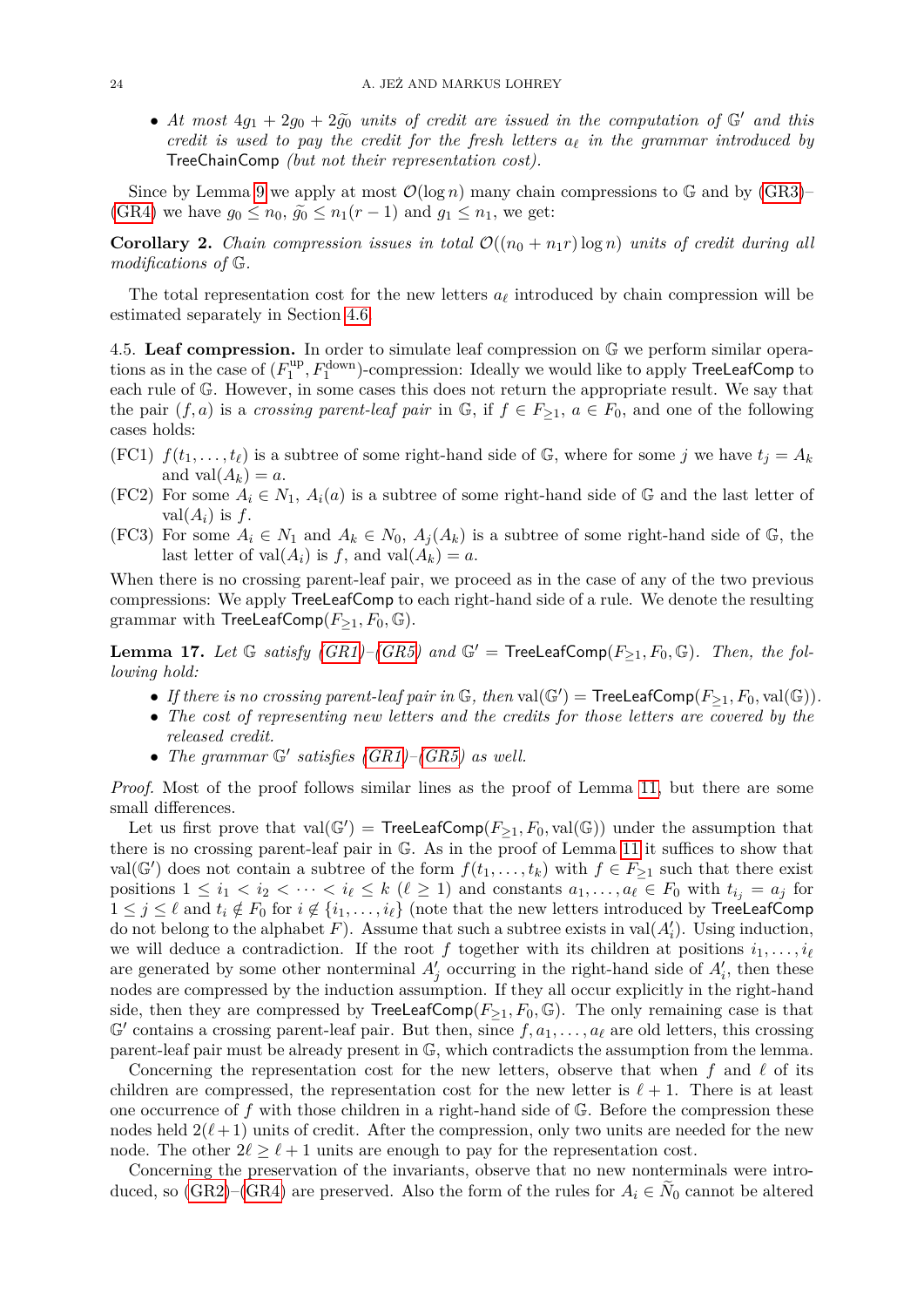

<span id="page-24-0"></span>Figure 11. Popping down during uncrossing a crossing father leaf pair. New nonterminals are depicted.

(the only possible change affecting those rules is a replacement of *ac*, where  $a \in F_1$  and  $c \in F_0$ , by a new letter  $c' \in F_0$ ).

So it is left to show that the resulting grammar is handle. It is easy to show that after a leaf compression a handle is still a handle, with only one exception: Assume we have a handle  $h = f(w_1 \gamma_1, \ldots, w_{j-1} \gamma_{j-1}, y, w_{j+1} \gamma_{j+1}, \ldots, w_\ell \gamma_\ell)$  followed by a constant *c* in the right-hand side  $\alpha_i$  of  $A_i$ . Such a situation can only occur, if  $A_i \in N_0$  and  $\alpha_i$  is of the form *vc* or *uBvc* for sequences of handles *u* and *v*, where  $v = v'h$  for a possibly empty sequence of handles *v'* (see (H[G3\)](#page-15-2)). Then leaf compression merges the constant *c* into the *f* from the handle *h*. There are two cases: If all  $w_k$  (which are chains) are empty and all  $\gamma_k$  are constants from  $F_0$ , then the resulting tree after leaf compression is a constant and no problem arises. Otherwise, we obtain a tree of the form  $f'(w'_1\gamma'_1,\ldots,w'_{\ell'}\gamma'_{\ell'})$ , where every  $w'_k$  is a chain, and every  $\gamma'_k$  is either a constant or a nonterminal of rank 0. We must have  $\ell' > 0$  (otherwise, this is in fact the first case). Therefore,  $f'(w'_1\gamma'_1,\ldots,w'_{\ell'}\gamma'_{\ell'})$  can be written (in several ways) as a handle, followed by (a possibly empty) chain, followed by a constant or a nonterminal of rank 0. For instance, we can write the rule for  $A_i$  as  $A_i \to v'f'(y, w'_2\gamma'_2, \ldots, w'_{\ell'}\gamma'_{\ell'})w'_1\gamma'_1$  or  $A_i \to uBv'f'(y, w'_2\gamma'_2, \ldots, w'_{\ell'}\gamma'_{\ell'})w'_1\gamma'_1$  (depending on the form of the original rule for  $A_i$ ). This rule has one of the forms from (H[G3\)](#page-15-2), which concludes the proof. Note that we possibly add a second nonterminal to the right-hand side of  $A_i \in N_0$  in the second case (as  $\gamma'_1$  can be a non-terminal), which is allowed in (H[G3\)](#page-15-2).

If there are crossing parent-leaf pairs, then we uncross them all by a generalisation of the Pop procedure. Observe that in some sense we already have a partition: We want to pop up letters from  $F_0$  and pop down letters from  $F_{\geq 1}$ . The latter requires some generalisation, as when we pop down a letter, it may have rank greater than 1 and so we need to in fact pop a whole handle. This adds new nonterminals to G as well as a large number of new letters and hence a large amount of credit, so we need to be careful. There are two crucial details:

- When we pop down a whole handle  $h = f(t_1, \ldots, t_k, y, t_{k+1}, \ldots, t_\ell)$ , we add to the set  $N_0$ fresh nonterminals for all trees  $t_i$  that are non-constants, replace these  $t_i$  in  $h$  by their corresponding nonterminals and then pop down the resulting handle. In this way on one hand we keep the issued credit small and on the other no new occurrence of nonterminals from  $N_0 \cup N_1$  are created.
- We do not pop down a handle from every nonterminal, but do it only when it is needed, i.e., if for  $A_i \in N_1$  one of the cases [\(FC2\)](#page-23-1) or [\(FC3\)](#page-23-2) holds. This allows preserving [\(GR5\)](#page-17-2). Note that when the last symbol in the rule for  $A_i$  is not a handle but another nonterminal, this might cause a need for recursive popping. So we perform the whole popping down in a depth-first-search style.

Our generalized popping procedure is called GenPop (Algorithm [8\)](#page-25-0) and is shown in Figure [11.](#page-24-0)

<span id="page-24-1"></span>**Lemma 18.** Let  $\mathbb{G}$  *satisfy*  $(GR1)$ *–* $(GR5)$  and  $\mathbb{G}'$  = GenPop $(F_{\geq 1}, F_0, \mathbb{G})$ *. Then, the following hold:*

- $val(A_m) = val(A'_m)$  *and hence*  $val(\mathbb{G}) = val(\mathbb{G}').$
- The grammar  $\mathbb{G}'$  satisfies  $(GR1)$ – $(GR5)$  as well.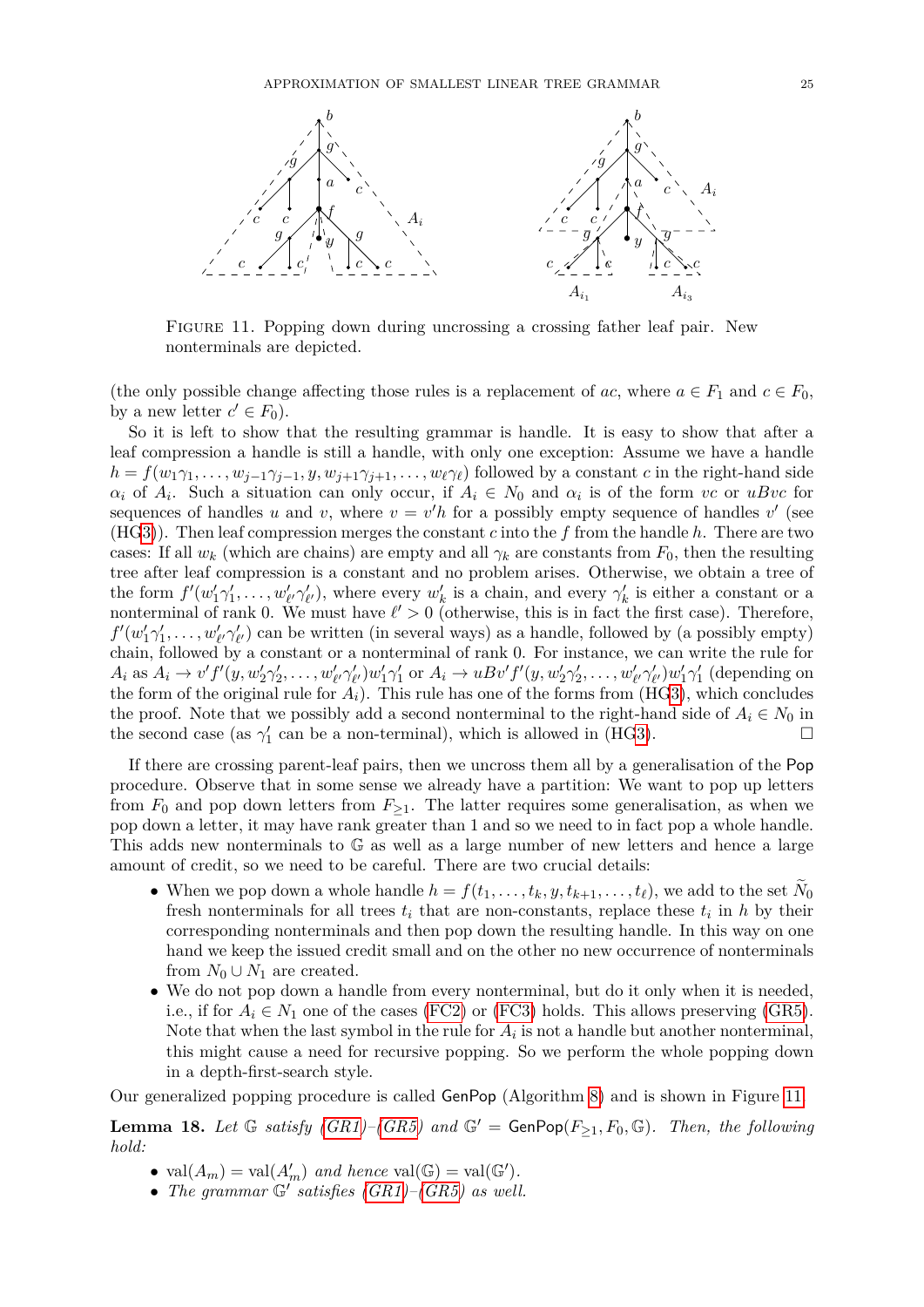<span id="page-25-0"></span>

|     | <b>Algorithm 8</b> Genrop $(r_{\geq 1}, r_0, \mathbb{F})$ : uncrossing parent-leal pairs |                                                                                                                      |
|-----|------------------------------------------------------------------------------------------|----------------------------------------------------------------------------------------------------------------------|
|     | 1: for $i \leftarrow 1 \dots m - 1$ do                                                   | $\triangleright$ popping up letters from $F_0$                                                                       |
| 2:  | if $\alpha_i = a \in F_0$ then                                                           |                                                                                                                      |
| 3:  | replace each $A_i$ in the right-hand sides by a                                          |                                                                                                                      |
|     | 4: for $i \leftarrow m-11$ do                                                            |                                                                                                                      |
| 5:  | <b>if</b> $A_i(a)$ with $a \in F_0$ occurs in some rule <b>then</b>                      |                                                                                                                      |
| 6:  | mark $A_i$                                                                               | $\triangleright$ we need to pop down a handle from $A_i$                                                             |
| 7:  | <b>if</b> $A_i$ is marked and $\alpha_i$ ends with a nonterminal $A_i$ then              |                                                                                                                      |
| 8:  | mark $A_i$                                                                               | $\triangleright$ we need to pop down a handle from $A_i$ as well                                                     |
|     | 9: for $i \leftarrow 1 \dots m - 1$ do                                                   |                                                                                                                      |
| 10: | <b>if</b> $A_i$ is marked <b>then</b>                                                    | $\triangleright$ we want to pop down a handle from $A_i$                                                             |
| 11: | let $\alpha_i$ end with handle $f(t_1,\ldots,t_k,y,t_{k+1},\ldots,t_\ell)$               | $\triangleright \alpha_i$ must end with a handle                                                                     |
| 12: | remove this handle from $\alpha_i$                                                       |                                                                                                                      |
| 13: | for $j \leftarrow 1 \dots \ell$ do                                                       |                                                                                                                      |
| 14: | if $t_j \notin F_0$ then                                                                 | $\triangleright$ i.e., it is not a constant                                                                          |
| 15: |                                                                                          | create a rule $A_{i_j} \rightarrow t_j$ for a fresh nonterminal $A_{i_j}$                                            |
| 16: | add $A_{i_j}$ to $N_0$                                                                   |                                                                                                                      |
| 17: | $\gamma_i := A_{i_i}$                                                                    |                                                                                                                      |
| 18: | else                                                                                     |                                                                                                                      |
| 19: | $\gamma_i := t_i$                                                                        |                                                                                                                      |
| 20: |                                                                                          | replace each $A_i(t)$ in a right-hand side by $A_i(f(\gamma_1,\ldots,\gamma_k,t,\gamma_{k+1},\ldots,\gamma_{\ell}))$ |

 $ALom<sub>1</sub>$   $\mathbf{Q}$   $CanDom<sub>2</sub>$ 

• The grammar  $\mathbb{G}'$  has no crossing parent-leaf pair.

• At most  $2g_1r + 2g_0 + 2\tilde{g}_0$  *units of credit are issued during the run of* GenPop.

*Proof.* The identity val $(A_m) = \text{val}(A'_m)$  follows as for Pop. Next, we show that  $(GR1)$ – $(GR5)$  are preserved: So, assume that G satisfies [\(GR1\)](#page-17-1)–[\(GR5\)](#page-17-2). Replacing nonterminals by constants and popping down handles cannot turn a handle grammar into one that is not a handle grammar, so [\(GR1\)](#page-17-1) is preserved. The number of nonterminals in  $N_0$  and  $N_1$  does not increase, so [\(GR2\)](#page-17-3) also holds. Concerning  $(GR3)$ , observe that no new occurrences of nonterminals from  $N_1$  are produced and that new occurrences of nonterminals from *N*<sup>0</sup> can be created only in line [15,](#page-25-0) when a rule  $A_{i_j} \to t_j$  is added to G ( $t_j$  may end with a nonterminal from  $N_0$ ). However, immediately before, in line [12,](#page-25-0) we removed one occurrence of  $t_j$  from  $\mathbb{G}$ , so the total count is the same. Hence [\(GR3\)](#page-17-8) holds.

The rules for the new nonterminals  $A_{i_j} \in N_0$  that are added in line [16](#page-25-0) are of the form  $A_{i_j} \rightarrow t_j$ , where  $f(t_1, \ldots, t_k, y, t_{k+1}, \ldots, t_{\ell})$  was a handle. So, by the definition of a handle, every  $t_j$  is either of the form *wc* or  $wA_k$ , where *w* is a string of unary letters, *c* a constant, and  $A_k \in N_0 \cup N_0$ . Hence, the rule for  $A_{i_j}$  is of the form required in [\(GR5\)](#page-17-2) and thus (GR5) is preserved.

It remains to show [\(GR4\)](#page-17-4), i.e., the bound on the number of occurrences of nonterminals from  $N_0$ , which is the only non-trivial task. When we remove the handle  $f(t_1, \ldots, t_k, y, t_{k+1}, \ldots, t_\ell)$ from the rule for  $A_i$  and introduce new nonterminals  $A_{i_1}, \ldots, A_{i_\ell}$  then we say that  $A_i$  *owns* those new nonterminals (note that  $A_i \in N_1$ ).<sup>[3](#page-25-1)</sup> Furthermore, when we replace an occurrence of  $A_i(t)$ in a right-hand side by  $A_i(f(A_{i_1},\ldots,A_{i_k},t,A_{i_{k+1}},\ldots,A_{i_\ell}))$  in line [20,](#page-25-0) those new occurrences of  $A_{i_1}, \ldots, A_{i_\ell}$  are *owned* by this particular occurrence of  $A_i$ . If the owning nonterminal (or its occurrence) is later removed from the grammar, the owned (occurrences of) nonterminals get *disowned* and they remain so till they get removed.

The crucial technical claim is that one occurrence of a nonterminal owns at most *r* − 1 occurrences of nonterminals, here stated in a slightly stronger form:

<span id="page-25-1"></span><sup>&</sup>lt;sup>3</sup>Some  $t_j$  might be constants and are not replaced by new nonterminals  $A_{i_j}$ . For notational simplicity we assume here that no  $t_j$  is a constant, which in some sense is the worst case.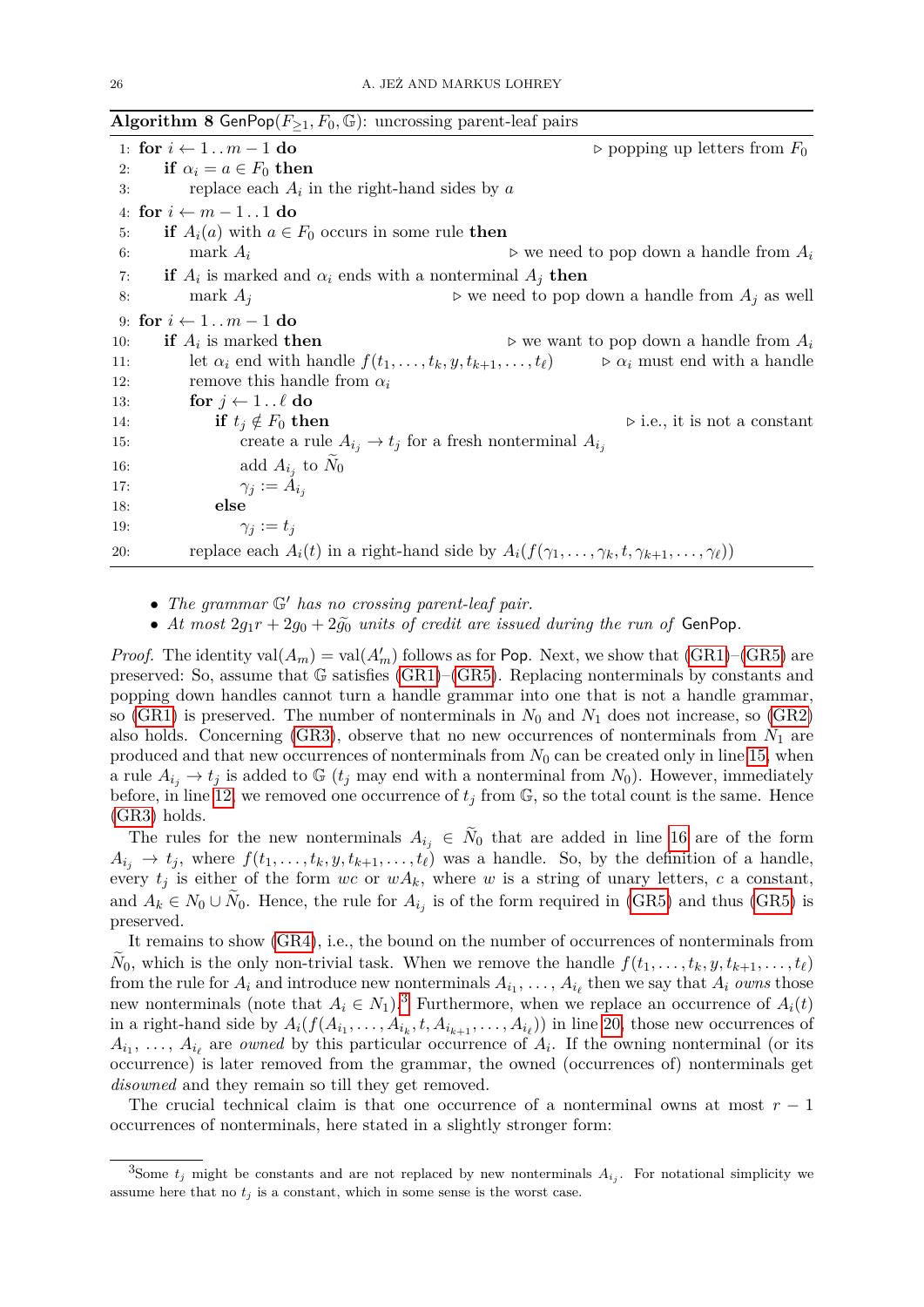

<span id="page-26-0"></span>FIGURE 12. The context  $t$  dominates the tree  $t'$ .

<span id="page-26-1"></span>*Claim* 2. When an occurrence of  $A_i \in N_1$  creates new occurrences of nonterminals (in line [20\)](#page-25-0) from  $\widetilde{N}_0$ , then right before it does not own any occurrences of other nonterminals from  $\widetilde{N}_0$ .

This is shown in a series of simpler claims.

<span id="page-26-3"></span>*Claim* 3. For a fixed nonterminal  $A_i \in N_1$ , every occurrence of  $A_i$  owns occurrences of the same nonterminals  $A_{i_1}, \ldots, A_{i_\ell}$ .

This is obvious: We assign occurrences of the same nonterminals  $A_{i_1}, \ldots, A_{i_\ell}$  to each occurrence of  $A_i$  in line [20](#page-25-0) and the only way that such an occurrence ceases to exist is when  $A_{i_j}$  is replaced with a constant. But this happens for all occurrences of  $A_{i_j}$  at the same time.

In order to formulate the next claim, we need some notation: We say that an occurrence of a subcontext  $t(y)$  of *T* dominates an occurrence of the subtree  $t'$  of *T*, if *T* can be written as  $T = C_1(t(C_2(t')))$ , where *t* and *t*<sup> $\prime$ </sup> refer here to the specific occurrences of *t* and *t*<sup> $\prime$ </sup>, respectively, see Figure [12](#page-26-0) for an illustration.

<span id="page-26-4"></span>*Claim* 4. When  $A_i$  owns  $A_{i_j}$  then each subcontext generated by  $A_i$  in *T* dominates a subtree generated by  $A_{i_j}$ .

This is true right after the introduction of an owned nonterminal  $A_{i_j}$ : Each occurrence of  $A_i$  is replaced by  $A_i(f(A_{i_1}, \ldots, A_{i_k}, t, A_{i_{k+1}}, \ldots, A_{i_\ell}))$  and this occurrence of  $A_i$  owns the occurrence of  $A_{i_j}$  in this particular  $f(A_{i_1}, \ldots, A_{i_k}, t, A_{i_{k+1}}, \ldots, A_{i_\ell})$ . What can change? Compression of letters does not affect dominance, as we always compress subtrees that are either completely within val $(A_i)$  or completely outside val $(A_i)$  and the same applies to each  $A_{i_j}$ . When popping up from  $A_{i_j}$  then the new tree generated by this occurrence of  $A_{i_j}$  is a subtree of the previous one, so the dominance is not affected. When popping up or popping down from  $A_i$ , then the new context is a subcontext of the previous one, so dominance is also not affected (assuming that  $A_i$  exists afterwards). Hence the claim holds.

<span id="page-26-2"></span>*Claim* 5. When  $A_i$  is marked by GenPop, then *T* contains a subtree of the form  $t(a)$  for a constant symbol *a*, where the subcontext *t* is generated by an occurrence of *A<sup>i</sup>* .

If  $A_i$  was marked because  $A_i(a)$  occurs in some rule then this is obvious, otherwise it was marked because it is the last nonterminal in the right-hand side of some  $A_j$  which is also marked (and  $j > i$ ). By induction we conclude that *T* contains a subtree of the form  $t(a)$  for a constant symbol *a*, where the subcontext *t* is generated by an occurrence of  $A_j$ . But as  $A_i$  is the last symbol in the right-hand side for  $A_j$ , the same is true for  $A_i$ .

Getting back to the proof of Claim [2,](#page-26-1) suppose that we create new occurrences of the nonterminals  $A_{i_1}, \ldots, A_{i_\ell}$  in line [20](#page-25-0) and right before line [20,](#page-25-0)  $A_i$  already owns a nonterminal  $A_q$ .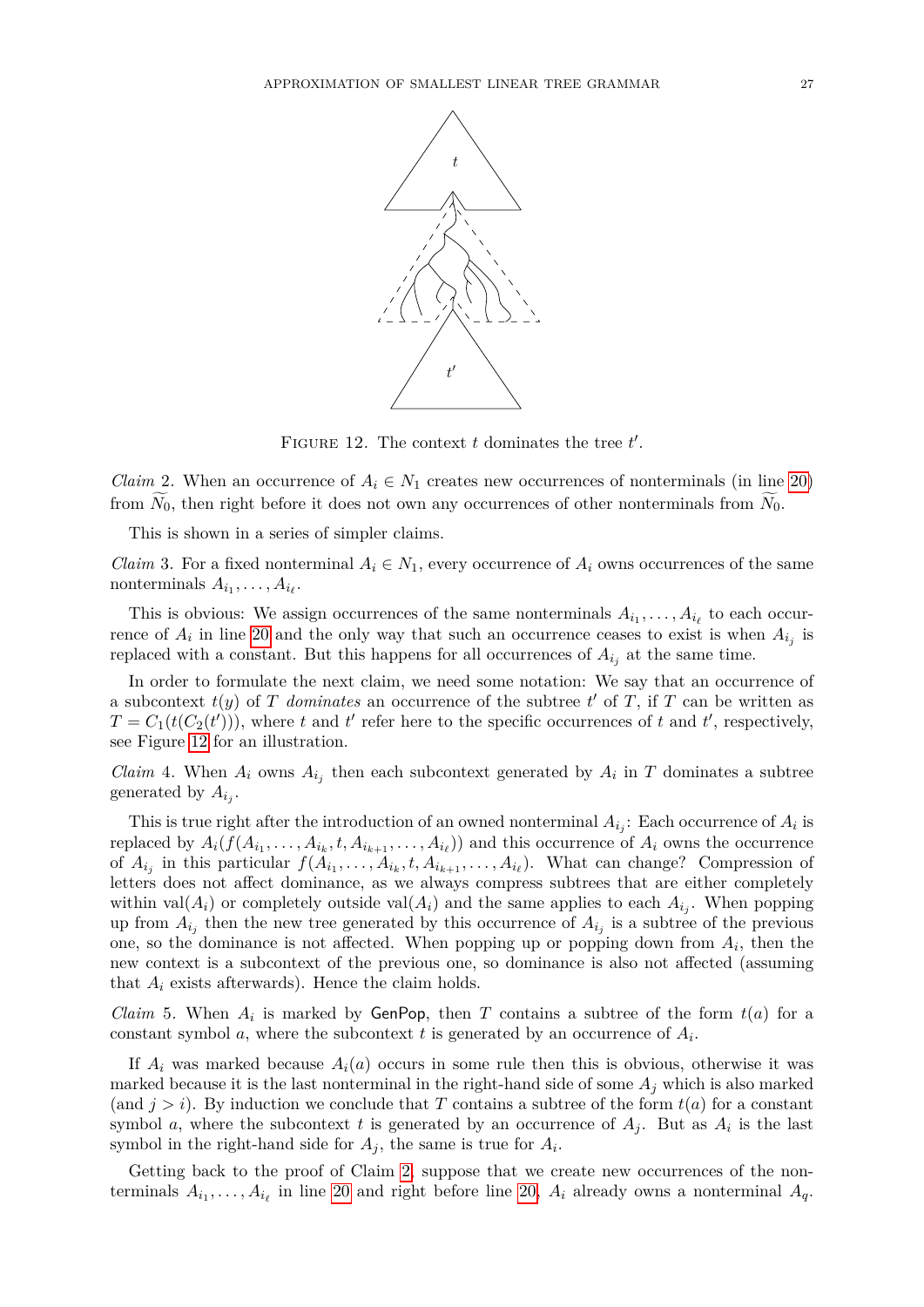Then *A<sup>i</sup>* must be marked and so by Claim [5](#page-26-2) we know that *T* contains a subtree of the form *t*(*a*) for a constant *a*, where the subcontext *t* is generated by an occurrence of *A<sup>i</sup>* . By Claim [3](#page-26-3) this occurrence of  $A_i$  owns an occurrence of  $A_q$ . Then by Claim [4](#page-26-4)  $A_q$  must produce the constant *a*. But this is not possible, since in line [1](#page-25-0) we eliminate all nonterminals that generate constants, and there is no way to introduce a nonterminal that produces a constant. So, we derived a contradiction and thus Claim [2](#page-26-1) holds.

Using Claim [2](#page-26-1) we can show the bound from [\(GR4\)](#page-17-4) on the number of occurrences of nonterminals from  $N_0$ . The bound clearly holds as long as there are no disowned nonterminals: Each occurrence of a nonterminal from  $N_0$  is owned by an occurrence of a nonterminal from  $N_1$ . By Claim [2](#page-26-1) at most  $r - 1$  of them are owned by an occurrence of a nonterminal from  $N_1$ , so there are at most  $g_1(r-1)$  such occurrence, where  $g_1 \leq n_1$  by [\(GR3\)](#page-17-8). As the second subclaim we show that there are at most  $(n_1 - g_1)(r - 1)$  disowned occurrences of nonterminals from  $N_0$ , which finally shows [\(GR4\)](#page-17-4). This is shown by induction and clearly holds when there are no disowned nonterminals. By [\(GR3\)](#page-17-8) the number  $q_1$  of occurrences of nonterminals from  $N_1$  never increases. So it is left to consider what happens, when a nonterminal gets disowned. Assume that it was owned by  $A_i \in N_1$  and now this  $A_i$  is removed from G. Thus  $g_1$  decreases by 1 and we know, from Claim [2](#page-26-1) that  $A_i$  owns at most  $r-1$  nonterminals, which yields the claim.

Concerning the credit: We issue at most two units of credit per occurrence of a nonterminal from  $N_0$  and  $\widetilde{N}_0$  during popping up and 2*r* units per occurrence of a nonterminal from  $N_1$  during popping down. So at most  $2rg_1 + 2g_0 + 2\tilde{g}_0$  units of credit have to be issued.

Finally, we show that  $\mathbb{G}^{\prime} = \mathsf{GenPop}(F_{\geq 1}, F_0, \mathbb{G})$  does not contain crossing parent-leaf pairs. Observe that after the loop in line [1](#page-25-0) there are no nonterminals  $A_i$  such that val $(A_i) \in F_0$ . Afterwards, we cannot create a nonterminal that evaluates to a constant in  $F_0$ . Hence there can be no crossing parent-leaf pair that satisfies [\(FC1\)](#page-23-3) or [\(FC3\)](#page-23-2).

In order to rule out [\(FC2\)](#page-23-1), we proceed with a series of claims. We first claim that if  $A_i$  is marked then in line [11](#page-25-0) indeed the last symbol in the rule  $A_i \to \alpha_i$  is a handle (so it can be removed in line [12\)](#page-25-0). Suppose this is wrong and let *A<sup>i</sup>* be the nonterminal with the smallest *i* for which this does not hold. As a first technical step observe that if some  $A_j$  is marked then  $A_j \in N_1$ : Indeed, if  $A_j(a)$  occurs in a rule of G then clearly  $A_j \in N_1$  and if  $A_k$  is the last nonterminal in the rule for  $A_j \in N_1$  then  $A_k \in N_1$  as well. Hence  $A_i \in N_1$ . So the last symbol in the rule for  $A_i$  is either a nonterminal  $A_j \in N_1$  with  $j < i$  or a handle. In the latter case we are done as there is no way to remove this handle from the rule for *A<sup>i</sup>* before *A<sup>i</sup>* is considered in line [11.](#page-25-0) In the former case observe that  $A_j$  is also marked. By the minimality of *i*, when  $A_j$  is considered in line [11,](#page-25-0) it ends with a handle  $f(t_1, \ldots, t_k, y, t_{k+1}, \ldots, t_\ell)$ . Hence the terminating  $A_j(y)$  in the right-hand side for  $A_i$  is replaced by  $A_j(f(\gamma_1,\ldots,\gamma_k,y,\gamma_{k+1},\ldots,\gamma_\ell))$  and there is no way to remove the handle  $f(\gamma_1, \ldots, \gamma_k, y, \gamma_{k+1}, \ldots, \gamma_\ell)$  from the end until  $A_i$  is considered in line [12.](#page-25-0)

Finally, suppose that there is a crossing parent-leaf pair because of the situation [\(FC2\)](#page-23-1) after GenPop, i.e.,  $A_i(a)$  occurs in some right-hand side and the last letter of val $(A_i)$  is f. Then in particular we did not pop down a letter from  $A_i$ , so by the earlier claim  $A_i$  was not marked. But  $A_i(a)$  occurs in the right-hand already after the loop in line [1,](#page-25-0) because *a* cannot be introduced after the loop. So we should have marked  $A_i$ , which is a contradiction.

So in case of leaf compression we can proceed as in the case of  $(F_1^{\text{up}})$  $I_1^{\text{up}}, F_1^{\text{down}}$ -compression and chain compression: We first uncross all parent-leaf pairs and then compress each right-hand side independently.

<span id="page-27-0"></span>**Lemma 19.** *Let*  $\mathbb{G}'$  = TreeLeafComp( $F_{\geq 1}$ ,  $F_0$ , GenPop( $F_{\geq 1}$ ,  $F_0$ ,  $\mathbb{G}$ )). *Then, the following hold:* 

- $\bullet$  val $(\mathbb{G}')$  = TreeLeafComp $(F_{\geq 1}, F_0, \text{val}(\mathbb{G}))$
- If  $\mathbb{G}$  satisfy  $(GR1) (GR5)$  $(GR1) (GR5)$  $(GR1) (GR5)$ , then so does  $\mathbb{G}'$ .
- *At most*  $2g_1r + 2g_0 + 2g_0$  *units of credit are issued in the computation of*  $G'$ .
- *The issued credit and the credit released by* TreeLeafComp *cover the representation cost of fresh letters as well as their credit in*  $\mathbb{G}'$ .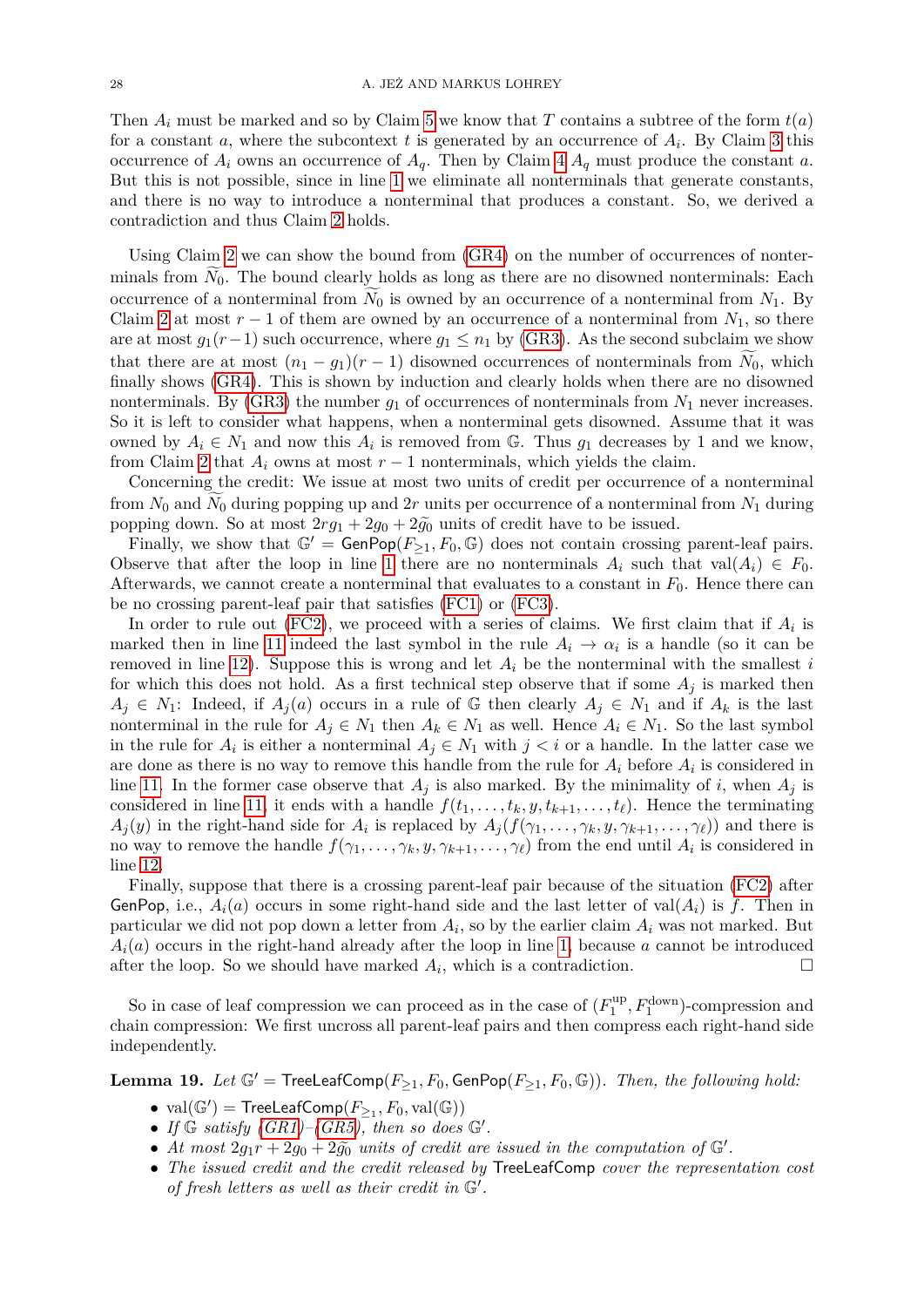*Proof.* This is a combination of Lemma [17](#page-23-4) and Lemma [18:](#page-24-1) GenPop makes sure that there are no crossing parent-leaf pairs and issues at most  $2g_1r+2g_0+2g_0$  units of credit by Lemma [18.](#page-24-1) Then by Lemma [17,](#page-23-4) TreeLeafComp ensures that  $val(\mathbb{G}') = \mathsf{TreeLeafComp}(F_{\geq 1}, F_0, val(\mathbb{G}))$ . Furthermore the credit of the new letters and the representation cost is covered by the credit released by TreeLeafComp. Finally, both subprocedures preserve  $(GR1)$ – $(GR5)$ .

By Lemma [9](#page-13-3) we apply at most  $\mathcal{O}(\log n)$  many leaf compressions to G. By [\(GR3\)](#page-17-8)–[\(GR4\)](#page-17-4) we have  $q_0 \leq n_0$ ,  $\tilde{q}_0 \leq n_1(r-1)$  and  $q_1 \leq n_1$ . Hence, we get:

<span id="page-28-1"></span>**Corollary 3.** Leaf compression issues in total at most  $\mathcal{O}((n_0 + n_1r) \log n)$  *units of credit during all modifications of* G*.*

From Corollaries [1,](#page-20-1) [2,](#page-23-5) and [3](#page-28-1) and the observation that the initial credit is  $\mathcal{O}(|\mathbb{G}|) \leq \mathcal{O}(gr)$  we get:

#### <span id="page-28-2"></span>**Corollary 4.** The whole credit issued during all modifications of  $G$  is in  $\mathcal{O}(gr + (n_0 + n_1r) \log n)$ .

<span id="page-28-0"></span>4.6. **Calculating the cost of representing letters in chain compression.** The issued credit is enough to pay the two units of credit for every letter introduced during popping, whereas the released credit covers the cost of representing the new letters introduced by  $(F_1^{\text{up}})$  $T_1^{\text{up}}, F_1^{\text{down}}$ )compression and leaf compression. However, the released credit *does not* cover the cost of representation for letters created during chain compression. The appropriate analysis is presented in this section. The overall plan is as follows: Firstly, we define a scheme of representing letters introduced by chain compression based on the grammar G and the way G is changed by TreeChainComp (the G*-based representation*). Then, we show that for this scheme the representation cost is bounded by  $\mathcal{O}((n_0 + n_1r) \log n)$ . Lastly, it is proved that the actual representation cost for the letters introduced by chain compression during the run of TtoG (the TtoG*-based representation*, which was defined in Section [3.1\)](#page-9-2) is smaller than the G-based one. Hence, it is bounded by  $\mathcal{O}((n_0 + n_1r) \log n)$  as well.

4.6.1. G*-based representation.* The intuition is as follows: While G can produce patterns of the form  $a^{\ell}$ , which have exponential length in  $|\mathbb{G}|$ , most patterns of this form are obtained by concatenating explicit *a*-chains to a shorter pattern. In such a case the credit that is released from the explicit occurrences of *a* can be used to pay for the representation cost. This does not apply when the new pattern is obtained by concatenating two patterns (popped from nonterminals) inside a rule. However, this cannot happen too often: When patterns of length  $p_1, p_2, \ldots, p_\ell$  are compressed (at the cost of  $\mathcal{O}(\sum_{i=1}^{\ell} (1 + \log p_i)) = \mathcal{O}(\log \prod_{i=1}^{\ell} p_i)$ , as  $p_i \geq 2$  for each  $1 \leq i \leq \ell$ ), the size of the derived context in the input tree is at least  $\prod_{i=1}^{\ell} p_i$ , which is at most *n*. Thus  $\sum_{i=1}^{\ell} \log p_i = \mathcal{O}(\log \prod_{i=1}^{\ell} p_i) = \mathcal{O}(\log n)$ ; this is formally shown later on.

We create a new letter for each chain pattern from  $a^+$  (where a is a unary symbol) that is either popped from a right-hand side or is in a rule at the end of RemCrChains (i.e., after popping but before the actual replacement in TreeChainComp). Such a chain pattern is a *power* if it is obtained by concatenation of a popped suffix and a popped prefix inside a right-hand side (and perhaps some other letters that were in the right-hand side before). For this to happen, in the rule  $A_i \to uA_jvA_kw$  (or  $A_i \to uA_jvA_k$ ) the popped suffix of  $A_j$  and popped prefix of  $A_k$ belong to  $a^+$  for some unary letter *a*, and furthermore  $v \in a^*$ . Note that it might be that one (or both) of  $A_j$  and  $A_k$  are removed in the process and in such a case this power may be popped (up or down) from  $A_i$ . For each chain pattern  $a^{\ell}$  that is not a power we can identify another represented pattern  $a^k$  (where we allow  $k = 0$  here) such that  $a^l$  is obtained by concatenating explicit occurrences of *a* from some right-hand side to  $a^k$ .

Note that a chain pattern  $a^{\ell}$  may be created in several different ways. For instance, a power  $a^{\ell}$ may be also created in a right-hand side by concatenating explicit occurrences of *a* to a shorter represented pattern  $a^k$ . It is an arbitrary choice to declare  $a^l$  a power in this case. Similarly, a non-power  $a^{\ell}$  may be created in several right-hand sides by concatenating occurrences of  $a$  to shorter patterns. In this case, we arbitrarily fix one choice.

We represent chain patterns as follows: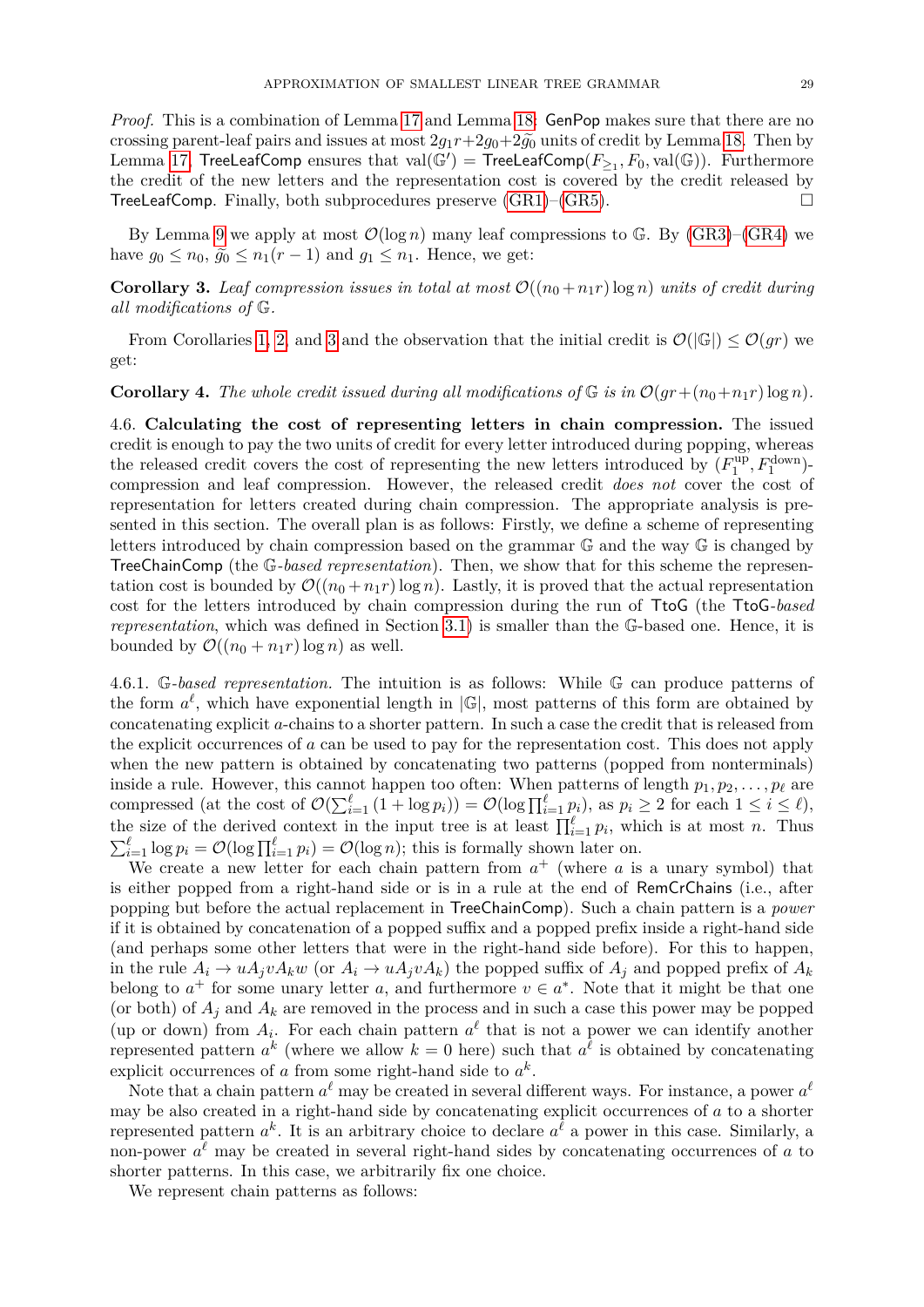- (a) For a chain pattern  $a^{\ell}$  that is a power we represent  $a_{\ell}$  using the binary expansion, which costs  $\mathcal{O}(1 + \log \ell)$ .
- (b) A chain pattern  $a^{\ell}$  that is not a power is obtained by concatenating  $\ell k \geq 1$  explicit occurrences of  $a$  from a right-hand side to  $a^k$  (recall that we fixed some choice in this case). In this case we represent  $a_\ell$  as  $a_k a^{\ell-k}$ . The representation cost is  $\ell - k + 1$ , which is covered by the  $2(\ell-k) \geq \ell-k+1$  units of credit released from the  $\ell-k \geq 1$  many explicit occurrences of *a*. Recall that the credit for occurrences of a fresh letter  $a_\ell$  is covered by the issued credit, see Lemma [16,](#page-22-1) hence the released credit is still available.

We refer to the cost in (a) as the *cost of representing a power*. As remarked above, the cost in (b) is covered by the released credit. The cost in (a) is redirected towards the rule in which this power was created. Note that this needs to be a rule for a nonterminal from  $N_0 \cup N_1$ , as the right-hand side of the rule needs to have two nonterminals to generate a power and by [\(GR5\)](#page-17-2) the right-hand sides for nonterminals from  $N_0$  have at most one nonterminal. In Section [4.6.2](#page-29-0) we show that the total cost redirected towards a rule during all modifications of G is at most  $\mathcal{O}(\log n)$ . Hence, the total cost in (b) is  $\mathcal{O}((n_0 + n_1) \log n)$ .

<span id="page-29-0"></span>4.6.2. *Cost of* G*-based representation.* We now estimate the cost of representing the letters introduced during chain compression described in the previous section. The idea is that if a nonterminal  $A_i$  produces powers of length  $p_1, p_2, \ldots, p_\ell$  (which have total representation cost  $\mathcal{O}(\sum_{i=1}^{\ell} (1 + \log p_i)) = \mathcal{O}(\log(\prod_{i=1}^{\ell} p_i)))$  during all chain compression steps, then in the initial grammar,  $A_i$  generates a subpattern of the input tree of size at least  $p_1 \cdot p_2 \cdot \cdots \cdot p_\ell \leq n$  and so the total cost of representing powers is at most  $\log n$  per nonterminal from  $N_0 \cup N_1$ . This is formalised in the lemma below.

<span id="page-29-2"></span>**Lemma 20.** *The total cost of representing powers charged towards a single rule for a nonterminal from*  $N_0 \cup N_1$  *is*  $\mathcal{O}(\log n)$ *.* 

*Proof.* We first bound the cost redirected towards a rule for  $A_i \in N_1$ . There are two cases: First, after the creation of a power in the rule  $A_i \rightarrow u A_i v A_k w$  one of the nonterminals  $A_i$  or  $A_k$  is removed from the grammar. But this happens at most once for the rule (there is no way to reintroduce a nonterminal from  $N_1$  to a rule) and the cost of  $\mathcal{O}(\log n)$  of representing the power can be charged to the rule. Note that here the assumption that we consider  $A_i \in N_1$  is important: Otherwise it could be that the second nonterminal in a right-hand side is removed and added several times, see the last sentence in the proof of Lemma [17.](#page-23-4)

The second and crucial case is when after the creation of a power both nonterminals remain in the rule. Fix such a rule  $A_i \rightarrow uA_jvA_kw$ , where *u*, *v*, and *w* are sequences of handles. Since we create a power, there is a unary letter *a* such that  $v \in a^*$  and val $(A_j)$  (respectively, val $(A_k)$ ) has a suffix (respectively, prefix) from  $a^+$ , see Figure [13.](#page-30-0)

Fix this rule and consider all such creations of powers performed in this rule during all modifications of G. Let the consecutive letters, whose chain patterns are compressed, be  $a^{(1)}$ ,  $a^{(2)}, \ldots, a^{(\ell)}$  and their lengths  $p_1, p_2, \ldots, p_{\ell}$ . Let also  $a^{(\ell+1)}$  be the letter that replaces the chain  $(a^{(\ell)})^{p_{\ell}}$ . Note that  $a^{(s+1)}$  does not need to be the letter that replaced  $(a^{(s)})^{p_s}$ , as there might have been some other compressions performed on the letter  $a^{(s)}$ . Then the cost of the representation charged towards this rule is bounded by

<span id="page-29-1"></span>(7) 
$$
\mathcal{O}(\sum_{s=1}^{\ell} (1 + \log p_s)) = \mathcal{O}(\sum_{s=1}^{\ell} \log p_s) ,
$$

as  $p_s \geq 2$  for each  $1 \leq s \leq \ell$ .

Define the *weight*  $w(a)$  of a letter *a* as follows: In the input tree each letter has weight 1. When we replace *ab* by *c*, set  $w(c) = w(a) + w(b)$ . Similarly, when  $a_{\ell}$  represents  $a^{\ell}$  then set  $w(a_\ell) = \ell \cdot w(a)$ , and when  $f'$  represents  $f$  with constant-labelled children  $a_1, \ldots, a_\ell$ , then set  $w(f') = w(f) + \sum_{i=1}^{\ell} w(a_i)$ . The weight of a tree is defined as the sum of the weights of all node labels. It is easy to see that in this way  $w(val(A_m)) = n$  is preserved during all modifications of the grammar G.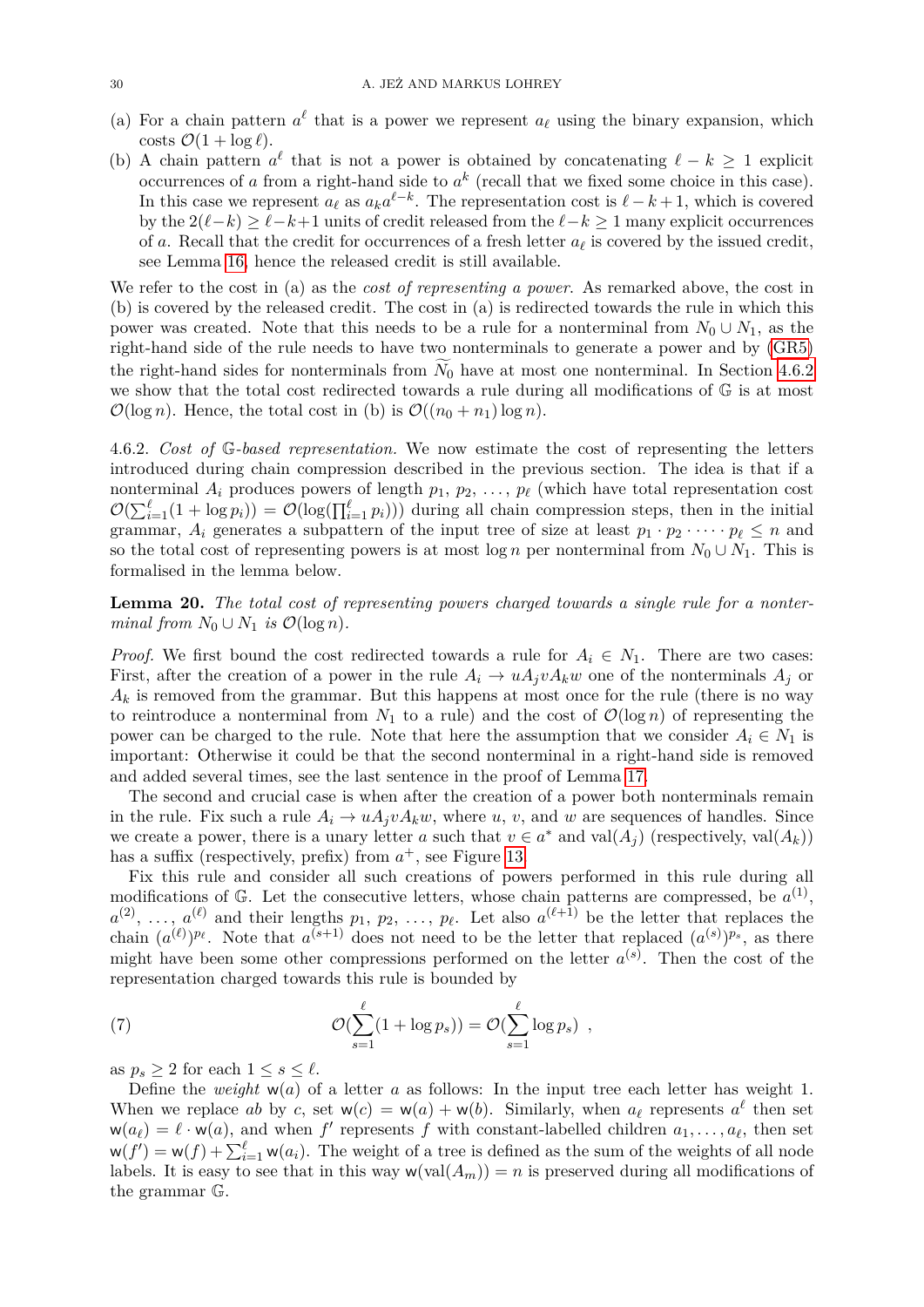

<span id="page-30-0"></span>FIGURE 13. During the creation of a power of *a* the first nonterminal has an *a*-suffix, while the second one has an *a*-prefix, and the letters between them are all *a*'s.

For a rule  $A_i \rightarrow uA_jvA_kw$  we say that the letters in handles from *v* are *between*  $A_j$  and  $A_k$ . Observe that as long as both  $A_j$  and  $A_k$  are in the rule, the maximal weight of letters between  $A_j$  and  $A_k$  cannot decrease: popping letters and handles from  $A_j$  and  $A_k$  cannot decrease this maximal weight, and the same is true for a compression step. Moreover, there is no way to remove a letter that is between  $A_j$  and  $A_k$  or to change it into a nonterminal.

Now, directly after the *s*-th chain compression the only letter between  $A_j$  and  $A_k$  is  $a_{ps}^{(s)}$  which has weight  $p_s \cdot w(a^{(s)})$  since it replaces  $(a^{(s)})^{p_s}$ . On the other hand, right before the  $(s + 1)$ -th chain compression the sequence between  $A_j$  and  $A_k$  is  $(a^{(s+1)})^{p_{s+1}}$ . Since the maximal weight of a symbol between  $A_j$  and  $A_k$  cannot decrease, we must have

$$
w(a^{(s+1)}) \ge w(a_{p_s}^{(s)}) = p_s \cdot w(a^{(s)})
$$
.

Since  $w(a^{(1)}) \ge 1$  it follows that  $w(a^{(\ell+1)}) \ge \prod_{s=1}^{\ell} p_s$ . As  $w(a^{(\ell+1)}) \le n$  we have

$$
n \geq \prod_{s=1}^{\ell} p_s ,
$$

and so it can be concluded that

$$
\log n \ge \log \left( \prod_{s=1}^{\ell} p_s \right)
$$

$$
= \sum_{s=1}^{\ell} \log p_s
$$

Therefore, the total cost  $\mathcal{O}(\sum_{s=1}^{\ell} \log p_s)$ , as estimated in [\(7\)](#page-29-1), is  $\mathcal{O}(\log n)$ .

It is left to describe the differences, when considering nonterminals from  $N_0$ . There are two of them:

• When a power is created in a rule for a nonterminal  $A_i \in N_0$ , then the rule must contain two nonterminals, i.e., it must be of the form  $A_i \to u A_j a^k A_k$  for a unary symbol *a*, and afterwards it is of the same form. In particular we do not have to consider the case when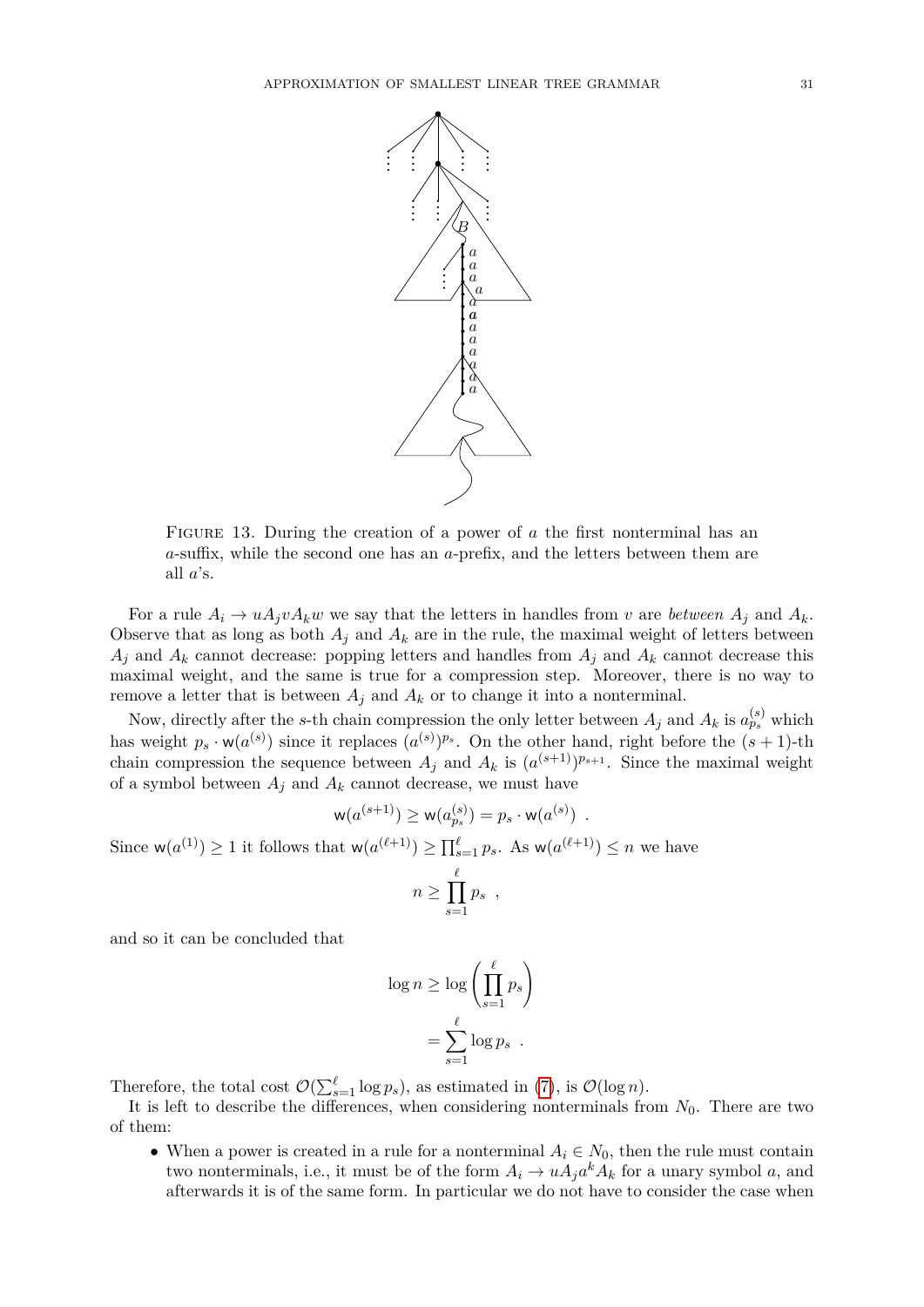the second nonterminal  $A_k$  is removed from the rule (as  $A_k$  is of rank 0, it cannot be replaced with a chain).

• Instead of considering the letters between  $A_j$  and  $A_k$ , we consider letters that are *below*  $A_i$ : In a rule  $A_i \rightarrow uA_i vA_k$  or  $A_i \rightarrow uA_i vC$ , these are the letters that are in handles in *v* as well as the ending *c*.

As before, as long as  $A_j$  is in the rule, the maximal weight of letters that are below  $A_j$  can only increase (note that the rule for  $A_i$  can switch between the forms  $A_i \to u A_j v A_k$  and  $A_i \to u A_j v c$ many times, but this does not affect the claim).

Considering the cost of creating powers: The representation of the power that is created in the phase when  $A_i$  is removed costs at most  $\mathcal{O}(\log n)$  and there is no way to bring a nonterminal from *N*<sup>1</sup> back to this rule. Hence, this cost is paid once. So, it is enough to consider the cost of powers that were created when  $A_j$  was still present in the rule. Let as in the previous case the consecutive letters, whose chain patterns are compressed, be  $a^{(1)}, a^{(2)}, \ldots, a^{(\ell)}$  and let their lengths be  $p_1, p_2, \ldots, p_\ell$ . Let also  $a^{(\ell+1)}$  be the letter that replaces the chain  $(a^{(\ell)})^{p_\ell}$ . It is enough to show that  $w(a^{(s+1)}) \geq p_s \cdot w(a_s)$  as then the rest of the proof follows as in the case of a nonterminal from *N*1.

After the *s*-th compression, the right-hand side of  $A_i$  has the form  $uA_j a_{ps}^{(s)} A_k$ . Before the  $(s + 1)$ -th compression, the right-hand side of  $A_i$  has the form  $u'A_j(a^{(s+1)})^{p_{s+1}}A_{k'}$ . By the earlier observation, the maximal weight of letters below  $A_j$  can only increase, hence  $w(a^{(s+1)}) \geq$  $p_s \cdot \mathsf{w}(a_s)$  as claimed.

Now, the whole cost of the G-based representation can be calculated:

<span id="page-31-1"></span>**Corollary 5.** The cost of the G-based representation is  $\mathcal{O}(qr + (n_0 + n_1r) \log n)$ .

*Proof.* Concerning powers, we redirect to each nonterminal from  $N_0 \cup N_1$  a cost of  $\mathcal{O}(\log n)$  by Lemma [20.](#page-29-2) There are at most  $n_0 + n_1$  such nonterminals, as we do not introduce new ones. So, the total representation cost for powers is  $\mathcal{O}((n_0+n_1) \log n)$ . For non-powers, the representation cost is paid from the released credit. But the released credit is bounded by the credit assigned to the initial grammar  $\mathbb{G}$ , which is at most  $\mathcal{O}(r_q)$  by Lemma [10,](#page-15-1) plus the total issued credit during all modifications of G, which is  $\mathcal{O}((n_0 + n_1r) \log n)$  by Corollary [4.](#page-28-2) We get the statement by summing all contributions.

4.6.3. *Comparing the* G*-based representation cost and the* TtoG*-based representation cost.* Recall the TtoG-based representation from Section [3.1.](#page-9-2) We now show that the TtoG-based representation cost is bounded by the G-based representation cost (note that both costs include the credit released by explicit letters). We first represent both representations by edge-weighted graphs such that the total cost of a representation is bounded (up to a constant factor) by the sum of all edge weights of the corresponding graph. Then we show that we can transform the G-based graph into the TtoG-based graph without increasing the sum of the edge weights. For an edge-weighted graph  $\mathcal G$  let  $w(\mathcal G)$  be the sum of all edge weights.

Let us start with the G-based representation. We define the graph  $\mathcal{G}_{\mathbb{G}}$  as follows: Each chain pattern that is represented in the G-based representation is a node of  $\mathcal{G}_{\mathbb{G}}$ , and edges are defined as follows:

- A power  $a^{\ell}$  has an edge with weight  $1 + \log \ell$  to  $\varepsilon$ . Recall that the cost of representing this power is  $\mathcal{O}(1 + \log \ell)$ .
- When  $a_{\ell}$  is represented as  $a_{k}a^{\ell-k}$  ( $\ell > k$ ), then node  $a^{\ell}$  has an edge to  $a^{k}$  of weight  $\ell k$ . The cost of representing  $a_{\ell}$  is  $\ell - k + 1 \leq 2(\ell - k)$ .

From the definition of this graph the following statement is obvious:

# <span id="page-31-0"></span>**Lemma 21.** *The* G-based representation cost is in  $\Theta(w(\mathcal{G}_{\mathbb{G}}))$ .

Next let us define the graph  $\mathcal{G}_{\text{TtoG}}$  of the TtoG-based representation: The nodes of this graph are all chain patterns that are represented in the TtoG-based representation, and there is an edge of weight  $1 + \log(\ell - k)$  from  $a^{\ell}$  to  $a^{k}$  if and only if  $\ell > k$  and there is no node  $a^{q}$  with  $k < q < \ell$  (note that we may have  $k = 0$ ).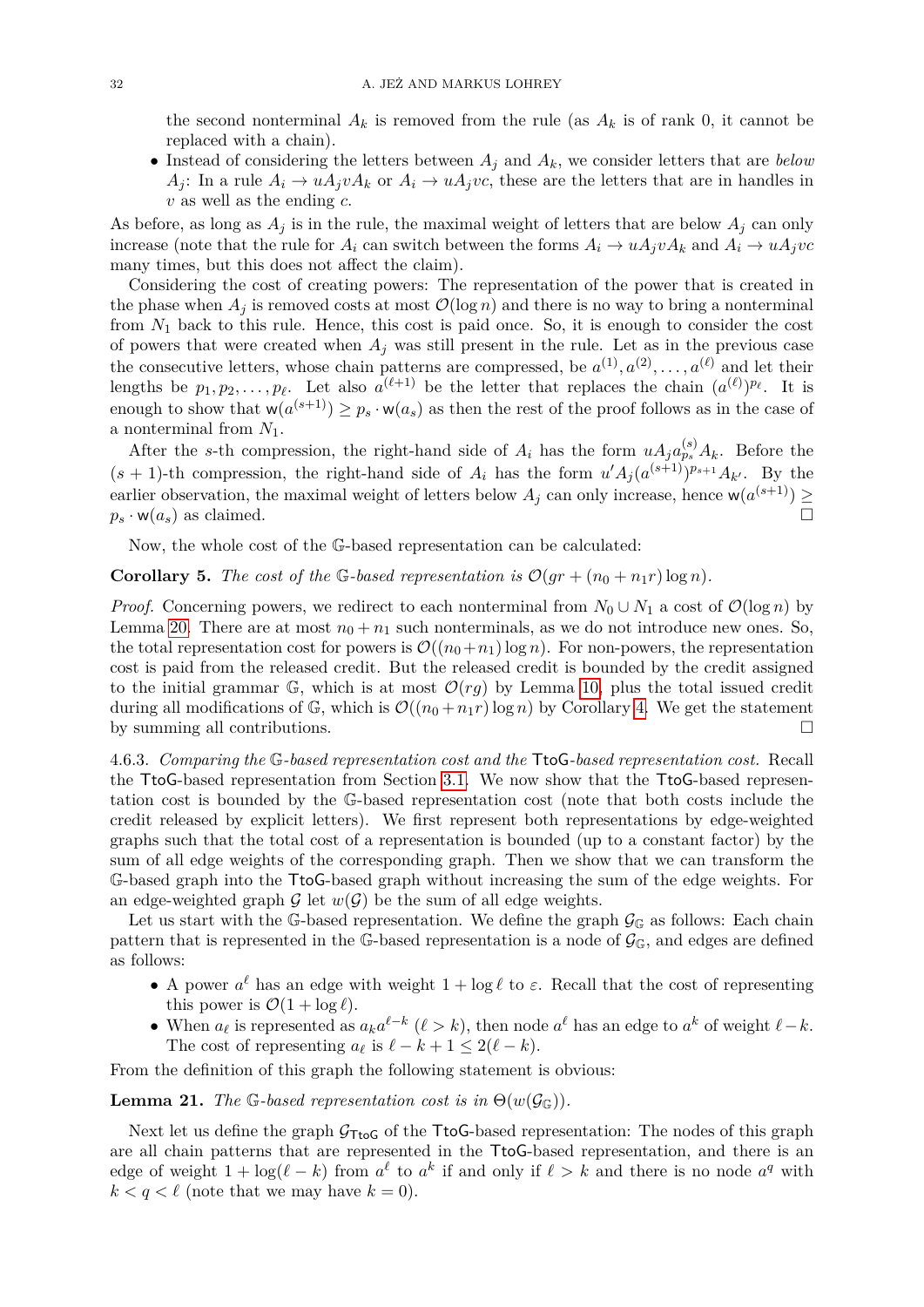<span id="page-32-1"></span>**Lemma 22.** *The* TtoG*-based cost of representing the letters introduced during chain compression is in*  $\mathcal{O}(w(\mathcal{G}_{\text{TtoG}}))$ .

*Proof.* Observe that this is a straightforward consequence of the way chain patterns are rep-resented in Section [3.1:](#page-9-2) Lemma [4](#page-9-3) guarantees that if  $a^{\ell_1}, a^{\ell_2}, \ldots, a^{\ell_k}$  ( $\ell_1 < \ell_2 < \cdots < \ell_k$ ) are all chain patterns of the form  $a^+$  (for a fixed unary letter  $a$ ) that are represented by  $\text{TtoG}$ , then the TtoG-based representation cost for these patterns is  $\mathcal{O}(\sum_{i=1}^{k}(1 + \log(\ell_i - \ell_{i-1}))),$  where  $\ell_0 = 0.$ 

We now show that  $\mathcal{G}_{\mathbb{G}}$  can be transformed into  $\mathcal{G}_{\mathsf{TtoG}}$  without increasing the sum of edge weights:

# <span id="page-32-2"></span>**Lemma 23.** We have  $w(\mathcal{G}_{\mathbb{G}}) > w(\mathcal{G}_{\mathsf{TtoG}})$ .

*Proof.* We transform the graph  $\mathcal{G}_{\mathbb{G}}$  into the graph  $\mathcal{G}_{\mathsf{TtoG}}$  without increasing the sum of edge weights. Thereby we can fix a letter *a* and consider only nodes of the form  $a^k$  in  $\mathcal{G}_{\mathbb{G}}$  and  $\mathcal{G}_{\mathsf{TtoG}}$ . We start with  $\mathcal{G}_{\mathbb{G}}$ . Firstly, let us sort the nodes from  $a^*$  according to the increasing length. For each node  $a^{\ell}$  with  $\ell > 0$ , we redirect its unique outgoing edge to its unique predecessor  $a^{k}$  (i.e., *k* <  $\ell$  and there is no node  $a^q$  with  $k < q < \ell$ , and assign the weight 1 + log( $\ell$  − *k*) to this new edge. This cannot increase the sum of edge weights:

- If  $a^{\ell}$  has an edge of weight  $1 + \log \ell$  to  $\epsilon$  in  $\mathcal{G}_{\mathbb{G}}$ , then  $1 + \log \ell \geq 1 + \log(\ell k)$ .
- Otherwise it has an edge to some  $a^{k'}$   $(k' \leq k)$  with weight  $\ell k'$ . Then  $\ell k' \geq \ell k \geq$  $1 + \log(\ell - k)$ , as claimed (note that  $1 + \log x \leq x$  for  $x \geq 1$ ).

Let  $\mathcal{G}'$  be the graph obtained from  $\mathcal{G}_{\mathbb{G}}$  by this redirecting. Note that  $\mathcal{G}'$  is not necessarily  $\mathcal{G}_{\text{TtoG}}$ , because  $\mathcal{G}_{\mathbb{G}}$  may contain nodes that are not present in  $\mathcal{G}_{\text{TtoG}}$ . In other words: there might exist a chain  $a^{\ell}$  which occurs in the G-based representation but which does not occur in the TtoG-based representation. On the other hand, every node  $a^{\ell}$  that occurs in  $\mathcal{G}_{\text{TtoG}}$  also occurs in  $\mathcal{G}_{\mathbb{G}}$ : If  $a^{\ell}$  is represented by the TtoG-based representation, then it occurs as an *a*-maximal chain in *T*. But right before chain compression, there are no crossing chains in  $\mathbb{G}$ , see Lemma [15.](#page-22-2) Hence,  $a^{\ell}$ occurs in some right-hand side of G and is therefore represented by the G-based representation as well.

So, assume that  $(a^{\ell_0}, a^{\ell_k})$  is an edge in  $\mathcal{G}_{\text{TtoG}}$  but in  $\mathcal{G}'$  we have edges  $(a^{\ell_0}, a^{\ell_1}), (a^{\ell_1}, a^{\ell_2}), \ldots,$  $(a^{\ell_{k-1}}, a^{\ell_k})$ , where  $k > 1$ . But the sum of the weights of these edges in G' (which is  $\sum_{i=1}^k 1$  +  $\log(\ell_{i-1} - \ell_i)$  is larger or equal than the weight of  $(a^{\ell_0}, a^{\ell_k})$  in  $\mathcal{G}_{\text{TtoG}}$  (which is  $1 + \log(\ell_0 - \ell_k)$ ). This follows from  $1 + \log(x) + 1 + \log(y) \ge 1 + \log(x + y)$  when  $x, y \ge 1$ .

Using (in this order) Lemmata [22,](#page-32-1) [23,](#page-32-2) and [21,](#page-31-0) followed by Corollary [5,](#page-31-1) we get:

<span id="page-32-3"></span>**Corollary 6.** The total cost of the TtoG-representation is  $\mathcal{O}(gr + (n_0 + n_1r) \log n)$ .

# 4.7. **Total cost of representation.**

**Corollary 7.** *The total representation cost of the letters introduced by* TtoG *(and hence the size of the grammar produced by*  $\text{TtoG}$ *) is*  $\mathcal{O}(qr + (n_0 + n_1r) \log n) \leq \mathcal{O}(qr + qr \log n)$ .

*Proof.* By Corollary [6](#page-32-3) the representation cost of letters introduced by chain compression is  $\mathcal{O}(qr+(n_0+n_1r)\log n)$ , while by Lemmata [13](#page-20-2) and [19](#page-27-0) the representation cost of letters introduced by unary pair compression and leaf compression is covered by the initial credit (which is  $\mathcal{O}(gr)$ ) by Lemma [10\)](#page-15-1) plus the total amount of issued credit. By Corollary [4](#page-28-2) the latter is  $\mathcal{O}(gr + (n_0 +$  $n_1 r$ ) log *n*). Recalling that  $n_0 = \mathcal{O}(gr)$  and  $n_1 = \mathcal{O}(g)$  by Lemma [10](#page-15-1) ends the proof.

#### 5. Improved analysis

<span id="page-32-0"></span>The naive algorithm, which simply represents the input tree T as  $A_1 \rightarrow T$  results in a grammar of size *n*. In some extreme cases this might be better than  $\mathcal{O}(gr + gr \log n)$  as guaranteed by TtoG. In fact, even a stronger fact holds: *Any* 'reasonable' grammar for a tree *t* has size at most  $2|t| - 1$ , where a grammar (for *t*) is reasonable if

- it has no production of the form  $A \to \alpha$ , where  $|\alpha| = 1$  and
- all its nonterminals are used in the derivation of *t*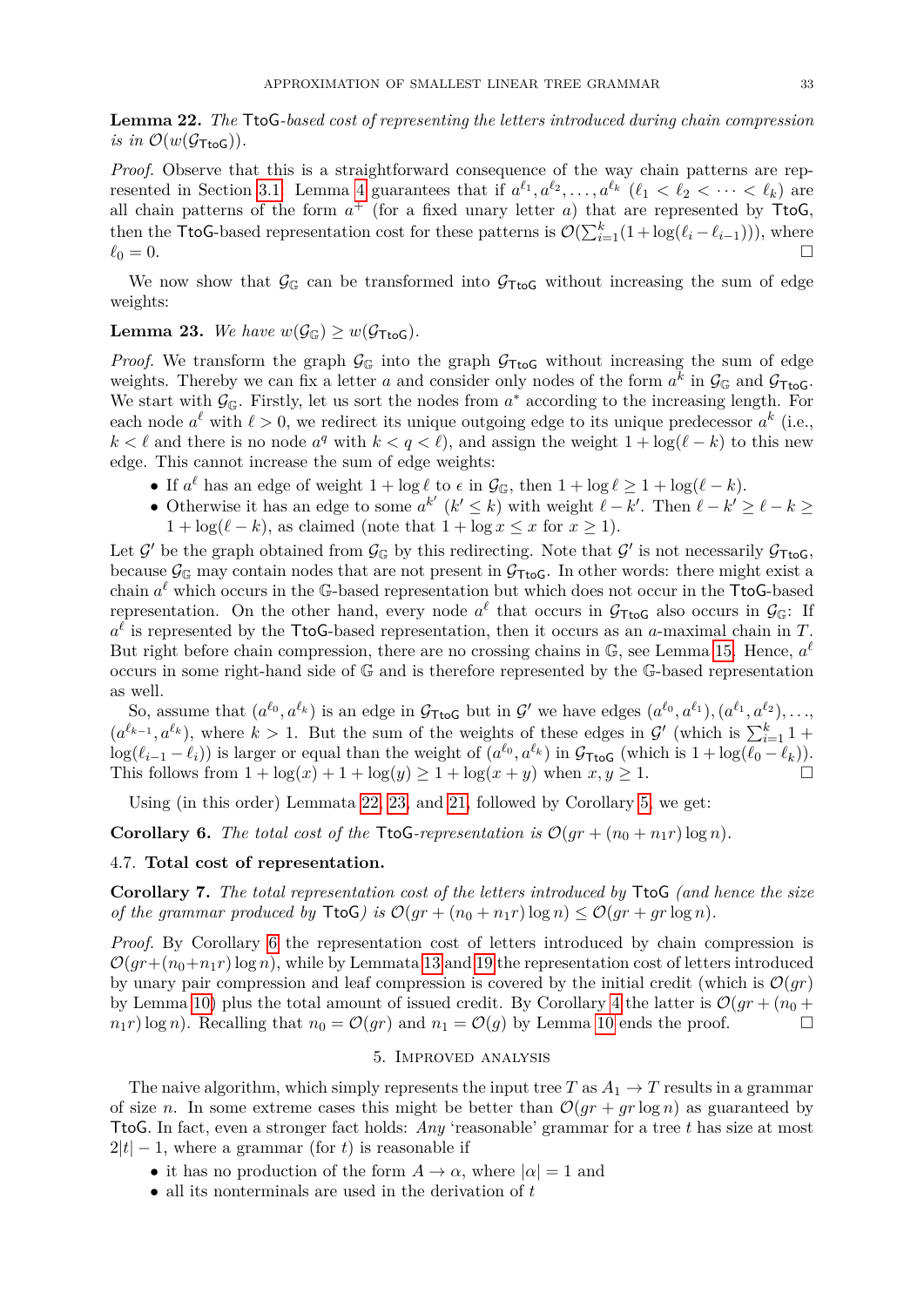(recall that the size of  $\alpha$  does not include the parameters in it).

<span id="page-33-0"></span>**Lemma 24.** Let  $\mathbb G$  *contain no production*  $A \to \alpha$  *with*  $|\alpha| = 1$  *and assume that every production is used in the derivation of the tree t defined by*  $\mathbb{G}$ *. Then*  $|\mathbb{G}| \leq 2|t| - 1$ *.* 

*In particular, if at any point* TtoG *already paid k units of credit for the representation of the letters and the remaining tree is T then for sure the final grammar for the input tree has size at*  $most k + 2|T| - 1$ 

*Proof.* Assume that G has the properties from the lemma. An application of a rule  $A_i \to \alpha_i$  to the current tree increases its size by  $|\alpha_i| - 1 \geq 1$  for each occurrence of  $A_i$  in the tree derived so far. As we assume that each production is used in the derivation, each of  $|\alpha_i| - 1 \geq 1$  is added at least once and so we get  $\sum_{i=1}^{m}(|\alpha_i|-1) \leq |t|$ . Thus  $\sum_{i=1}^{m} |\alpha_i| \leq |t| + m$  and so it is left to estimate *m*. As there are *m* productions and each application increases the size by at least 1, and we start the derivation with a tree of size one, we get  $m \leq |t| - 1$ . Thus  $\sum_{i=1}^{m} |\alpha_i| \leq |t| + m \leq 2|t| - 1$ .  $\Box$ 

We show that when  $|T| \approx gr$  at a certain point, then up to this point  $\mathcal{O}(gr + gr \log(n/gr))$ units of credit are issued so far, where *g* is the size of an optimal SLCF grammar for the input tree. It follows that the size of the SLCF grammar returned by TtoG is  $\mathcal{O}(gr + gr \log(n/gr))$ , as claimed in Theorem [1.](#page-2-0)

Let  $T_i$  be the tree at the beginning of phase *i* and choose phase *i* such that  $|T_i| \geq gr$ |*Ti*+1| (for an input tree with at least *gr* symbols such an *i* exists, as |*T*1| = *n* ≥ *gr* and for the 'last' *i* we have  $|T_i| = 1$ ; the easy special case in which  $n < gr$  follows directly from Lemma [24\)](#page-33-0). We estimate the representation cost (i.e., the issued credit and the cost of the TtoG-based representation) up to phase *i* (inclusively). We show that this cost is bounded by  $\mathcal{O}(qr + qr \log(n/qr))$ , which shows the full claim of Theorem [1.](#page-2-0)

<span id="page-33-1"></span>**Lemma 25.** If  $|T| \geq gr$  *at the beginning of a phase, then till the end of this phase, the representation cost of the fresh letters introduced by* TtoG *as well as the credit of the letters in the current SLCF grammar*  $G$  *is*  $\mathcal{O}(qr + qr \log(n/qr))$ .

*Proof.* We estimate separately the amount of issued credit and the representation cost for letters replacing chains. This covers the whole representation cost for fresh letters (see Lemmata [13,](#page-20-2) [16](#page-22-1) and [19\)](#page-27-0) as well as the credit on the letters in the current SLCF grammar.

*Credit.* Observe first that the initial grammar G has at most *gr* credit, see Lemma [10.](#page-15-1) The input tree has size *n* and the one at the beginning of the phase is of size  $s = |T|$ . Hence, there were  $\mathcal{O}(\log(n/s))$  phases before, as in each phase the size of *T* drops by a constant factor, see Lemma [9.](#page-13-3) Adding one phase for the current phase still yields  $\mathcal{O}(\log(n/s))$  phases. As  $s \geq qr$ , we obtain the upper bound  $\mathcal{O}(\log(n/gr))$  on the number of phases. Due to Lemmata [13,](#page-20-2) [16](#page-22-1) and [19,](#page-27-0) during unary pair compression, chain compression and leaf compression at most  $\mathcal{O}(n_0 + n_1 r)$ units of credit per phase are issued, and by Lemma [10](#page-15-1) this is at most  $\mathcal{O}(qr)$ . So in total  $\mathcal{O}(qr + qr \log(n/qr))$  units of credit are issued. From Lemmata [13,](#page-20-2) [16](#page-22-1) and [19](#page-27-0) we conclude that this credit is enough to cover the credit of all letters in G's right-hand sides as well as the representation cost of letters introduced during unary pair compression and leaf compression. So it is left to calculate the cost of representing chains.

*Representing chains.* Observe that the analysis in Section [4.6](#page-28-0) did not assume anywhere that TtoG was carried out completely, i.e., the final grammar was returned. So we can consider the cost of the G-based representation, the TtoG-based representation, and the corresponding graphs. Lemma [21](#page-31-0) still applies and the cost of the G-based representation is  $\Theta(w(\mathcal{G}_{\mathbb{G}}))$ . By Lemma [22](#page-32-1) the cost of the TtoG-based representation is  $\mathcal{O}(w(\mathcal{G}_{\text{TtoG}}))$ . Lemma [23](#page-32-2) shows that we can transform  $\mathcal{G}_{\mathbb{G}}$  to  $\mathcal{G}_{\mathsf{TtoG}}$  without increasing the sum of weights. Hence it is enough to show that the G-based representation cost is at most  $\mathcal{O}(gr + gr \log(n/gr))$ .

The G-based representation cost consists of some released credit and the cost of representing powers, see its definition. The former was already addressed (the whole issued credit is  $\mathcal{O}(qr + q^2)$  $gr \log(n/gr))$  and so it is enough to estimate the latter, i.e., the cost of representing powers.

The outline of the analysis is as follows: When a new power  $a^{\ell}$  is represented, we mark some letters of the input tree (and perhaps modify some other markings). Those markings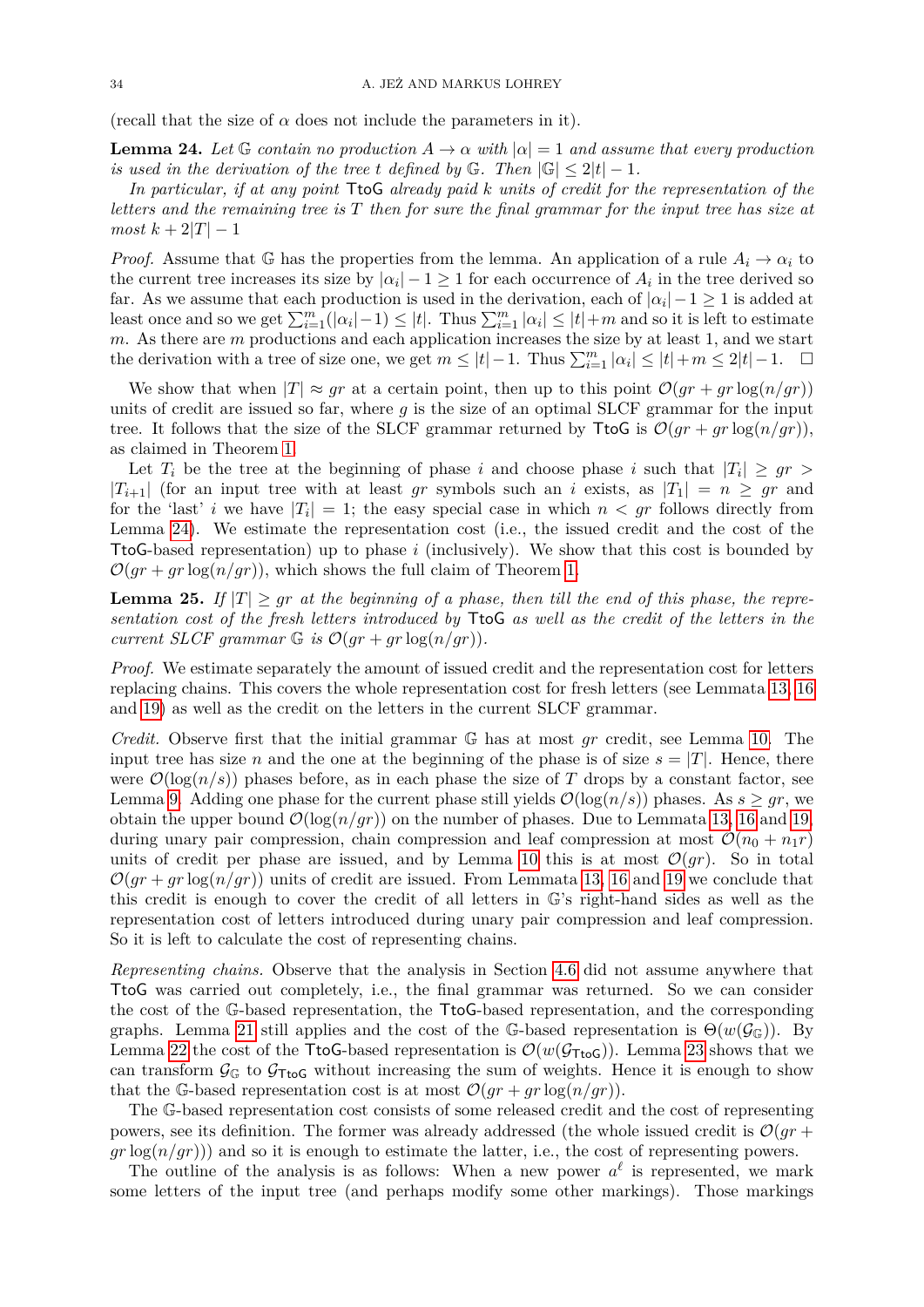are associated with nonterminals. Formally, for a nonterminal  $A_i \in N_0 \cup N_1$  we introduce the notions of an  $A_i$ -pre-power marking and  $A_i$ -in marking. Such a marking is a subset of the node set of the initial tree (note that we do not define such markings for a nonterminal  $A_i \in N_0$ ). These marking satisfy the following conditions:

- <span id="page-34-1"></span>(M1) Each marking contains at least two nodes and two different markings are disjoint.
- <span id="page-34-3"></span>(M2) For every nonterminal  $A_i$  and every  $X \in \{pre-power, in\}$  there is at most on  $A_i$ -X marking.
- <span id="page-34-0"></span>(M3) If  $p_1, p_2, \ldots, p_k \geq 2$  are the sizes of the markings (i.e., the cardinalities of the node sets), then the cost of representing powers (created up to the current phase) by the G-based representation is  $c \sum_{i=1}^{k} \log p_i$  (for some fixed constant c).

Note that in ([M3\)](#page-34-0) we must have  $k \leq drg$  for some constant *d*, because  $k \leq 2(|N_0|+|N_1|) \leq \mathcal{O}(qr)$ by Lemma [10.](#page-15-1)

<span id="page-34-5"></span>Using  $(M1)$ – $(M3)$  the total cost of representing powers (in the G-based representation) can be upper-bounded by (a constant times)

<span id="page-34-2"></span>(8a) 
$$
\sum_{i=1}^{k} \log p_i
$$
 under the constraints  $k \leq drg$  and 
$$
\sum_{i=1}^{k} p_i \leq n
$$
,

where *d* is some constant. Let us bound the sum  $\sum_{i=1}^{k} \log p_i$  under the above constraints: Clearly, the second sum is maximized for  $\sum_{i=1}^{k} p_i = n$ . For a fixed *k* and  $\sum_{i=1}^{k} p_i = n$  we have  $\sum_{i=1}^{k} \log p_i = \log(\prod_{i=1}^{k} p_i)$ . By the inequality of arithmetic and geometric means we conclude that  $\log(\prod_{i=1}^{k} p_i) \leq \log((\sum_{i=1}^{k} p_i/k)^k) = k \log(n/k)$ , where the maximum  $k \log(n/k)$  is achieved if each  $p_i$  is equal to  $n/k$ . Now, the term  $k \log(n/k)$  is maximized for  $k = n/e$  (independently of the base of the logarithm). Moreover, in the range  $[0, n/e)$  the function  $f(k) = k \log(n/k)$  is monotonically increasing. Hence, if  $drg \leq n/e$ , then, indeed, the maximal value of  $\sum_{i=1}^{k} \log p_i$ under the constraints in [\(8a\)](#page-34-2) is in

(8b) 
$$
\mathcal{O}\left(gr + gr \log\left(\frac{n}{gr}\right)\right) .
$$

On the other hand, if  $drg > n/e$ , then  $n \leq \mathcal{O}(rg)$  and the bound in the statement of the Lemma trivially holds.

The idea of preserving  $(M1)–(M3)$  $(M1)–(M3)$  $(M1)–(M3)$  is as follows: If a new power of length  $\ell$  is represented, this yields a cost of  $\mathcal{O}(1 + \log \ell)$ . Since  $\ell \geq 2$ , we can treat this cost as  $\mathcal{O}(\log \ell)$  and choose *c* in [\(M3\)](#page-34-0) so that this is at most *c* log  $\ell$ . Then either we add a new marking of size  $\ell$  or we remove some marking of size  $\ell'$  and add a new marking of size  $\ell \cdot \ell'$ . It is easy to see that in this way  $(M1)$ – $(M3)$  are preserved (still, those details are repeated later in the proof).

Whenever we have to represent powers  $a^{\ell_1}, a^{\ell_2}, \ldots$ , for each power  $a^{\ell}$ , where  $\ell > 1$ , we find the last (according to preorder) maximal chain pattern  $a^{\ell}$  in the current tree *T*. It is possible that this particular  $a^{\ell}$  was obtained as a concatenation of  $\ell - k$  explicit letters to  $a^k$  (so, not as a power). In such a case we are lucky, as the representation of this  $a_\ell$  is paid by the credit and we do not need to separately consider the cost of representing the power  $a^{\ell}$ . Otherwise  $a^{\ell}$  is a power and we add a new marking which is contained in the subcontext of the input tree that is derived from the last occurrence of  $a^{\ell}$  in the current tree. Let  $A_i$  be the smallest nonterminal that derives (before RemCrChains) this last occurrence of the maximal chain pattern  $a^{\ell}$  (clearly there is such non-terminal, as  $A_m$  derives it). Note that  $A_i \in N_0 \cup N_1$  as otherwise this  $a^{\ell}$  is not a power, since powers cannot be created inside nonterminals from  $N_0$ . The new marking will be either an  $A_i$ -pre-power marking or an  $A_i$ -in marking: If one of the nonterminals in  $A_i$ 's right-hand side was removed during RemCrChains, then we add an *Ai*-pre-power marking (note that such a removed nonterminal is necessarily from  $N_1$ , as no nonterminal from  $N_0 \cup \overline{N}_0$  is removed during RemCrChains). Otherwise, we add an *Ai*-in marking.

<span id="page-34-4"></span>*Claim* 6. At any time, there is at most one  $A_i$ -pre-power marking in the input tree.

When an  $A_i$ -in marking is added because of a power  $a^{\ell}$ , then after chain compression  $A_i$  has a rule of the form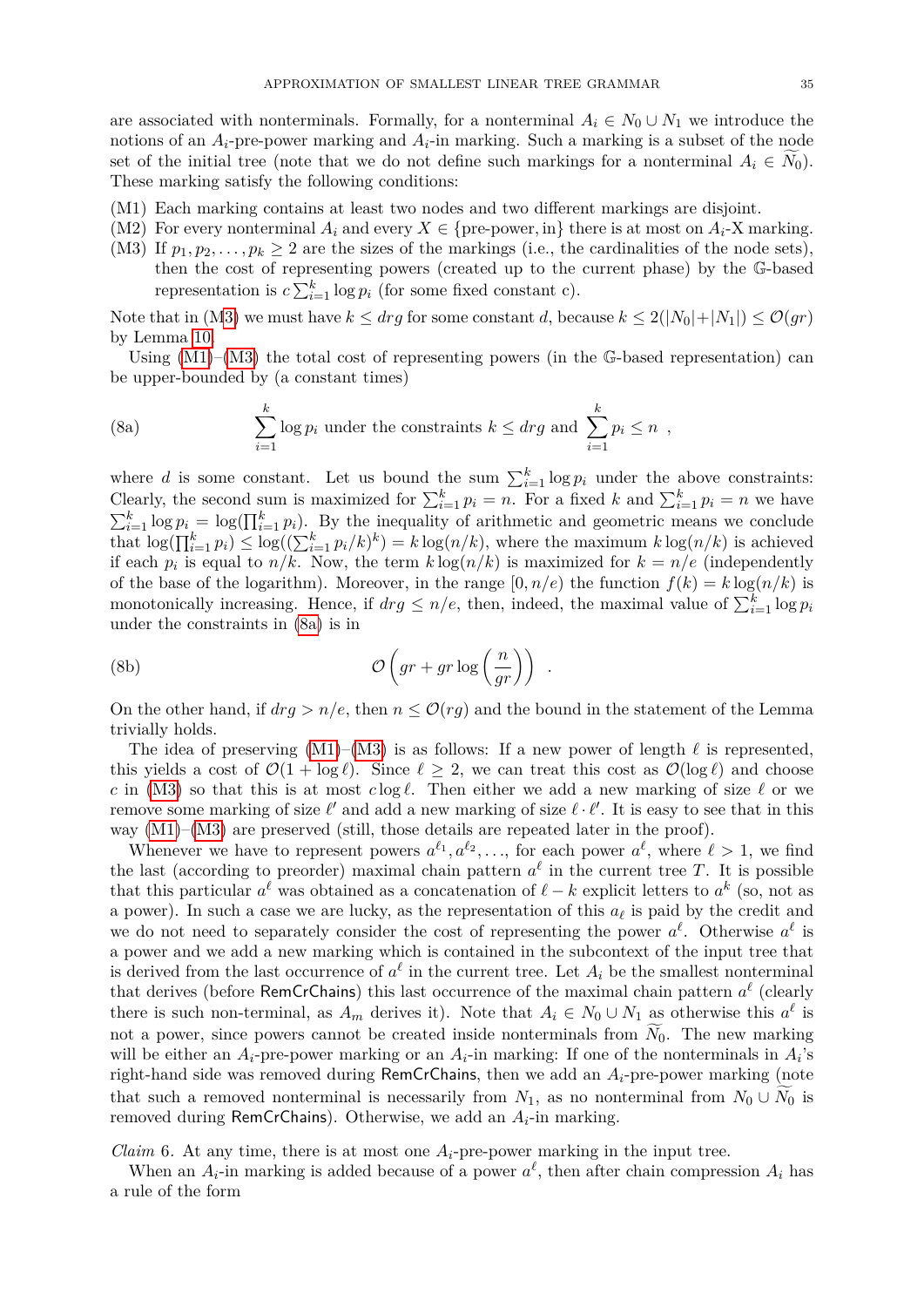- $A_i \rightarrow wA_j a_\ell A_k v$ , where *w* and *v* are (perhaps empty) sequences of handles and  $A_j, A_k \in$  $N_1$ , if  $A_i \in N_1$ , or
- $A_i \rightarrow wA_ja_\ell A_k$  where *w* is a (perhaps empty) sequence of handles,  $A_j \in N_1$ , and  $A_k \in N_0$ , if  $A_i \in N_0$ .

*Proof.* Concerning  $A_i$ -pre-power markings, let  $a^{\ell}$  be the first power that causes the creation of an  $A_i$ -pre-power marking. So one nonterminal from  $N_1$  was removed from the right-hand side for *A<sup>i</sup>* and there is no way to reintroduce such a nonterminal. Hence, *A<sup>i</sup>* 's rule has at most one nonterminal from  $N_1$  (when  $A_i \in N_1$ ) or none at all (when  $A_i \in N_0$ ). Thus, no more powers can be created in  $A_i$ 's right-hand side. In particular, neither  $A_i$ -pre-power markings nor  $A_i$ -in markings will be added in the future.

Next, suppose that an  $A_i$ -in marking is added to the input tree because a new power  $a^{\ell}$  is created. Thus, the last occurrence of the maximal chain pattern  $a^{\ell}$  is generated by  $A_i$  but not by the nonterminals in the rule for  $A_i$  (as then, a different marking would be introduced). Since  $a^{\ell}$  is a power it is obtained in the rule as the concatenation of an *a*-prefix and an *a*-suffix popped from nonterminals in the rule for  $A_i$ . The suffix needs to come from a nonterminal of rank 1. In particular this means that those two nonterminals in the rule for  $A_i$  generate parts of this last occurrence of  $a^{\ell}$  and in between them only the letter *a* occurs. If any of those nonterminals would be removed during the chain compression for  $a^{\ell}$ , then an  $A_i$ -pre-power marking would be introduced, which is not the case. So both nonterminals remain in the rule for  $A_i$ . Hence after popping prefixes and suffixes, between those two nonterminals there is exactly a chain pattern  $a^{\ell}$ , which is then replaced by  $a_{\ell}$ . This yields the desired form of the rule, both in case  $A_i \in N_0$ or  $A_i \in N_1$ .

Consider the occurrence of  $a^{\ell}$  and the 'derived' subcontext  $w^{\ell}$  of the *input tree*. We show that if there exists a marking inside  $w^{\ell}$ , then this marking is contained in the last occurrence of  $w$ inside the occurrence of  $w^{\ell}$ .

<span id="page-35-0"></span>*Claim* 7. Let  $a^{\ell}$  be an occurrence of a maximal chain pattern, which is replaced by  $a_{\ell}$ . Assume that  $a_{\ell}$  derives the subcontext  $w^{\ell}$  of the input tree, where *w* is a context. If this occurrence of  $w^{\ell}$  contains a marking, then this marking is contained in the last occurrence of  $w$  inside the occurrence of  $w^{\ell}$ .

*Proof.* Consider a marking M within  $w^{\ell}$ . Assume it was created, when some  $b^{k}$  was replaced by  $b_k$ . As  $b_k$  is a single letter and  $a^{\ell}$  derives it, each *a* derives at least one  $b_k$ . Then, the marking *M* must be contained in the subcontext derived from the last  $b_k$  (as we always create markings within the last occurrence of the chain pattern to be replaced). Clearly the last  $b_k$  can be only derived from the last *a* within  $a^{\ell}$ . So in particular, the marking *M* is contained in the last *w* inside  $w^{\ell}$ . So all markings within  $w^{\ell}$  are in fact within the last  $w$ .

We now demonstrate how to add markings to the input tree. Suppose that we replace a power  $a^{\ell}$ . Note that we must have  $\ell \geq 2$ . Let us consider the last occurrence of this  $a^{\ell}$  in the current tree *T* and the smallest  $A_i$  that generates this occurrence. This  $a^{\ell}$  generates some occurrence of  $w^{\ell}$  (for some context *w*) in the input tree. If this occurrence of  $w^{\ell}$  contains no marking, then we simply add a marking (either an  $A_i$ -pre-power or an  $A_i$ -in marking according to the above rule) consisting of  $\ell \geq 2$  arbitrarily chosen nodes within  $w^{\ell}$ . In the other case, by Claim [7,](#page-35-0) we know that all markings within the occurrence of  $w^{\ell}$  are contained in the last *w*. If one of them is the (unique, by  $(M2)$ )  $A_i$ -in marking, let us choose it. Otherwise choose any other marking in the last *w*. Let *M* be the chosen marking and let  $\ell' = |M| \geq 2$ . We proceed, depending on whether *M* is the only marking in the last *w*:

- *M* is the unique marking in the last  $w$ : Then we remove it and mark arbitrarily chosen  $\ell$ · $\ell'$ nodes in  $w^{\ell}$ . This is possible, as  $|w| \geq \ell'$  and so  $|w^{\ell}| \geq \ell \cdot \ell'$ . Since  $\log(\ell \cdot \ell') = \log \ell + \log \ell'$ , [\(M3\)](#page-34-0) is preserved, as it is enough to account for the  $1 + \log \ell \leq c \log \ell$  representation cost for  $a^{\ell}$  as well as the  $c \log \ell'$  cost associated with the previous marking of size  $\ell'$ .
- *M* is not the unique marking in the last *w*: Then  $|w| \ge \ell' + 2$  (the '+2' comes from the other markings, which are of size at least  $2$ , see  $(M1)$ ). We first remove the chosen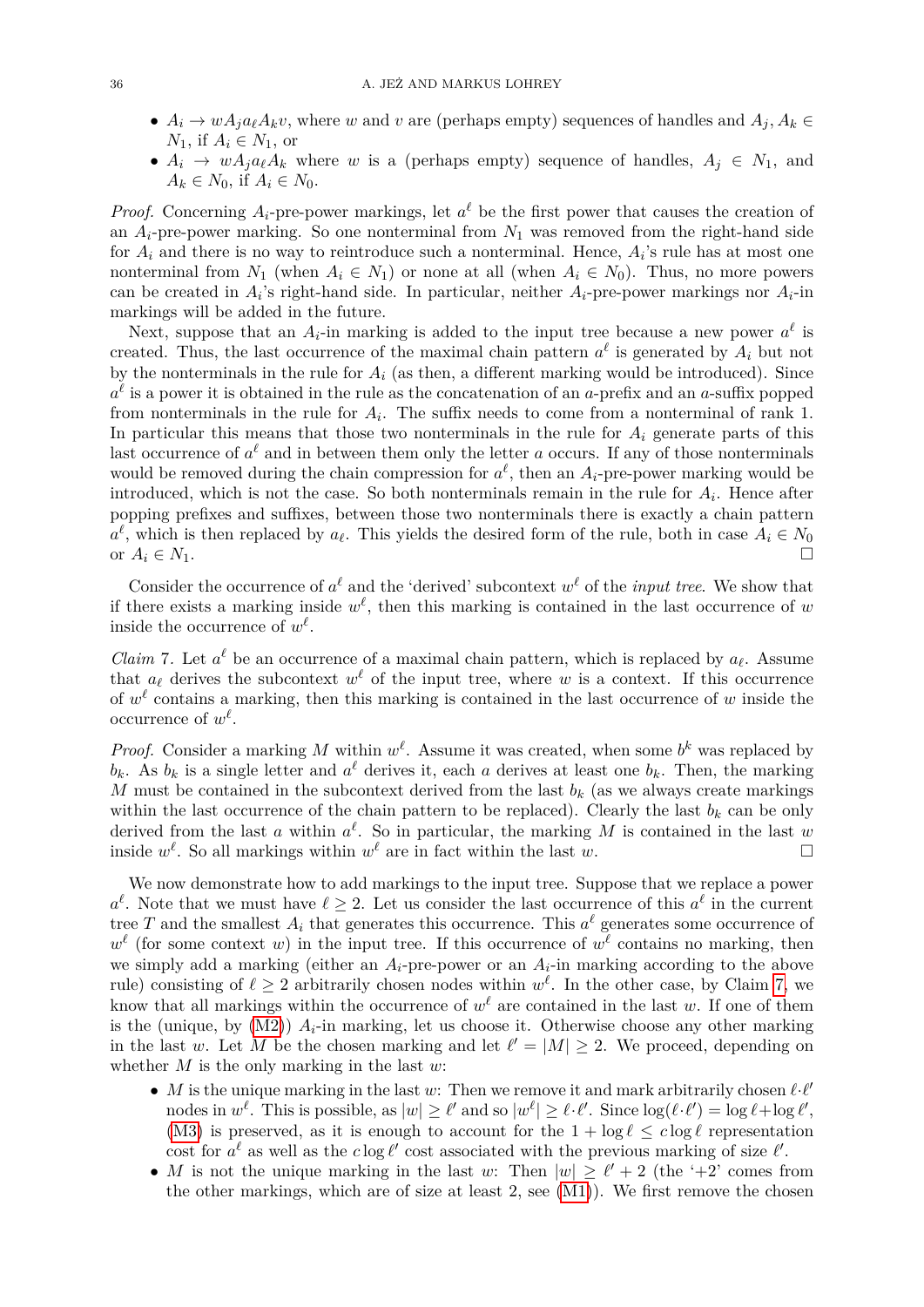marking of size  $\ell'$ . Let us calculate how many unmarked nodes are in  $w^{\ell}$  afterwards: In  $w^{\ell-1}$  there are at least  $(\ell-1)\cdot(\ell'+2)$  nodes and by Claim [7](#page-35-0) none of them belongs to a marking. In the last  $w$  there are at least  $\ell'$  unmarked nodes (from the marking that we removed). Hence, in total we have

$$
(\ell - 1) \cdot (\ell' + 2) + \ell' = \ell \ell' + 2\ell - \ell' - 2 + \ell' = \ell \ell' + 2\ell - 2 > \ell \ell'
$$

many unmarked nodes (recall that  $\ell \geq 2$ ). We arbitrarily choose  $\ell \cdot \ell'$  many unmarked nodes and add them as a new marking. By the same argument as in the previous case, [\(M3\)](#page-34-0) is preserved.

By the above construction, [\(M1\)](#page-34-1) is preserved. There is one remaining issue concerning [\(M2\)](#page-34-3): It might be that we create an  $A_i$ -in marking while there already was one, violating  $(M2)$ . However, we show that if there already exists an  $A_i$ -in marking, then it is within  $w^{\ell}$  (and so within the last  $w$ , by Claim [7\)](#page-35-0). Hence, we could choose this  $A_i$ -in marking as the one that is removed when the new one is created. Consider the previous  $A_i$ -in marking. It was introduced when some power  $b^k$  was replaced by  $b_k$ , which, by Claim [6,](#page-34-4) became the unique letter between the first and second nonterminal in the right-hand side for  $A_i$ . Consider the last (as usual, with respect to preorder) subpattern of the input tree that is either generated by the explicit letters between nonterminals of rank 1 in the rule for  $A_i$  (when  $A_i \in N_1$ ) or is generated by the explicit letters below the nonterminals of rank 1 (when  $A_i \in N_0$ ) (recall from the proof of Lemma [20](#page-29-2) that in a rule  $A_i \rightarrow w A_j v A_k$  for a nonterminal of rank 0, where *w* and *v* are sequences of handles, all letters occurring in handles in *v* are classified as being *below*  $A_i$ ). The operations performed on G cannot make this subpattern smaller, in fact popping letters expands it. When  $b_k$  is created, then this subpattern is generated by  $b_k$ , as by Claim [6](#page-34-4) this is the unique letter between the nonterminals (resp., below the nonterminal). When  $a_\ell$  is created, it is generated by  $a_\ell$ , again by Claim [6,](#page-34-4) i.e., it is exactly  $w^{\ell}$ . So in particular  $w^{\ell}$  includes the  $A_i$ -in marking that was added when the power  $b^k$  was replaced by  $b_k$ .

This shows that  $(M1)–(M3)$  $(M1)–(M3)$  $(M1)–(M3)$  hold and so also the calculations in  $(8)$  hold, in particular, the representation cost of powers is  $\mathcal{O}(qr + qr \log(n/qr))$ .

Now the estimations from Lemma [25](#page-33-1) allow to prove Theorem [1.](#page-2-0)

*Proof of the full version of Theorem [1.](#page-2-0)* Suppose first that the input tree *T* has size smaller than *gr*. Then by Lemma [24,](#page-33-0) TtoG returns a tree of size at most  $2gr - 3 = \mathcal{O}(gr)$ . Otherwise, consider the phase, such that before it *T* has size  $s_1$  and right after it has size is  $s_2$ , where  $s_1 \geq gr > s_2$ . There is such a phase as in the end *T* has size 1 and initially it has size at least *gr*. Then by Lemma [25](#page-33-1) the cost of representing letters introduced till the end of this phase is  $\mathcal{O}\left(gr + gr\log\left(\frac{n}{gr}\right)\right)$ . By Lemma [24](#page-33-0) the cost of representing the remaining tree is at most  $2gr - 3 = \mathcal{O}(gr)$ . Hence, the size of the grammar that is returned by TtoG is at most  $\mathcal{O}\left( gr+gr\log\left(\frac{n}{m}\right)\right)$  $\left(\frac{n}{gr}\right)$ .

*Acknowledgements.* The first author would like to thank Paweł Gawrychowski for introducing him to the topic of compressed data, for pointing out the relevant literature [\[23\]](#page-37-28) and discussions, as well as Sebatian Maneth and Stefan Böttcher for the question of applicability of the recompression-based approach to the tree case.

#### **REFERENCES**

- <span id="page-36-1"></span>[1] Tatsuya Akutsu. A bisection algorithm for grammar-based compression of ordered trees. *Information Processing Letters*, 110(18-19):815–820, 2010.
- <span id="page-36-2"></span>[2] Philip Bille, Inge Li Gørtz, Gad M. Landau, and Oren Weimann. Tree compression with top trees. In Fedor V. Fomin, Rusins Freivalds, Marta Z. Kwiatkowska, and David Peleg, editors, *ICALP (1)*, volume 7965 of *Lecture Notes in Computer Science*, pages 160–171. Springer, 2013.
- <span id="page-36-0"></span>[3] Giorgio Busatto, Markus Lohrey, and Sebastian Maneth. Efficient memory representation of XML document trees. *Information Systems*, 33(4–5):456–474, 2008.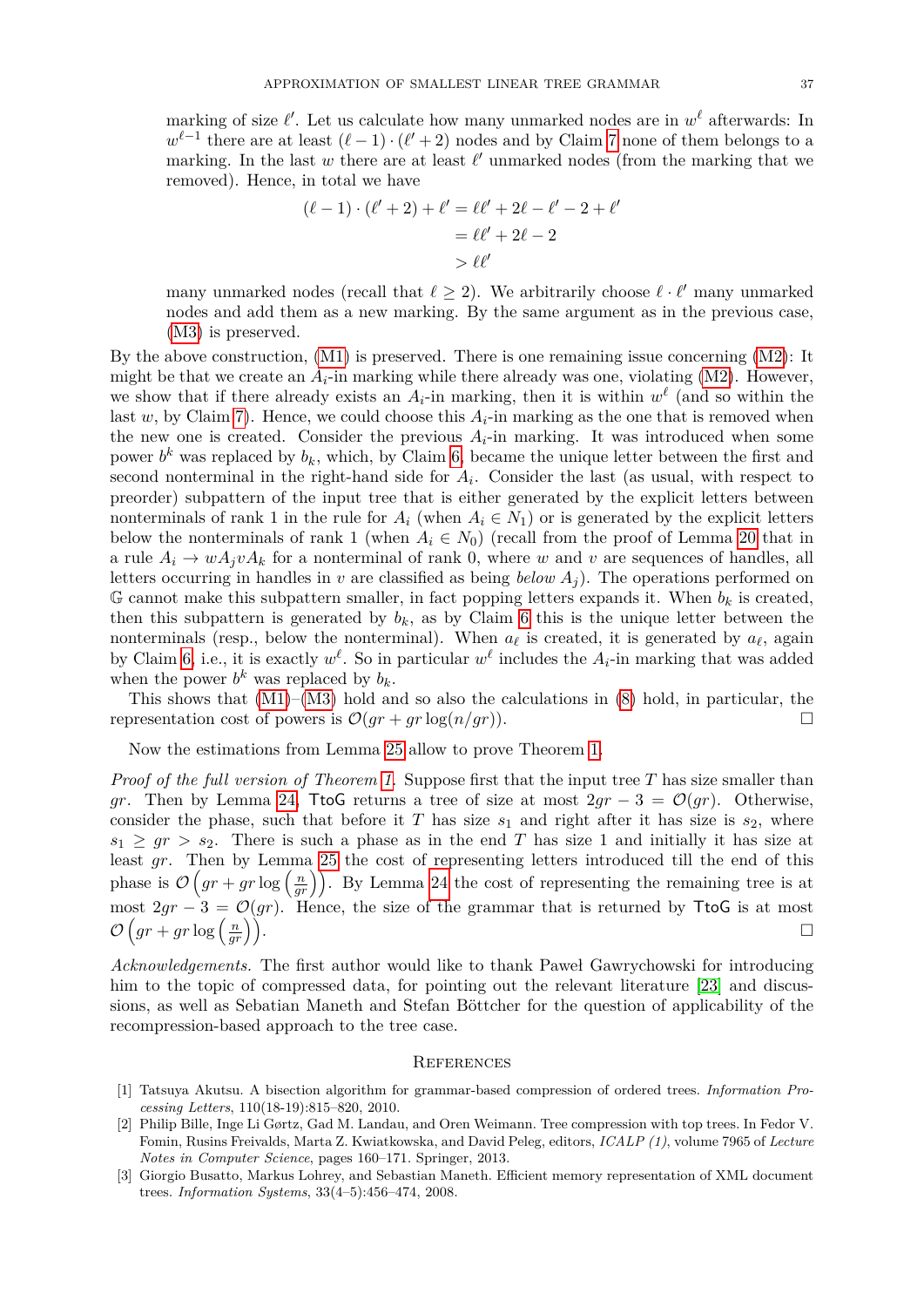- <span id="page-37-3"></span>[4] Moses Charikar, Eric Lehman, Ding Liu, Rina Panigrahy, Manoj Prabhakaran, Amit Sahai, and Abhi Shelat. The smallest grammar problem. *IEEE Transactions on Information Theory*, 51(7):2554–2576, 2005.
- <span id="page-37-9"></span>[5] Francisco Claude and Gonzalo Navarro. Fast and compact web graph representations. *ACM Transactions on the Web*, 4(4), 2010.
- <span id="page-37-26"></span>[6] Thomas H. Cormen, Charles E. Leiserson, Ronald L. Rivest, and Clifford Stein. *Introduction to Algorithms (3. ed.)*. MIT Press, 2009.
- <span id="page-37-19"></span>[7] Volker Diekert, Artur Jez, and Wojciech Plandowski. Finding all solutions of equations in free groups and monoids with involution. In Edward A. Hirsch, Sergei O. Kuznetsov, Jean-Éric Pin, and Nikolay K. Vereshchagin, editors, *CSR*, LNCS, pages 1–15. Springer, 2014.
- <span id="page-37-10"></span>[8] Adria Gascón, Guillem Godoy, and Manfred Schmidt-Schauß. Unification and matching on compressed terms. *ACM Transactions on Computational Logic*, 12(4):26, 2011.
- <span id="page-37-17"></span>[9] Artur Jeż. Compressed membership for NFA (DFA) with compressed labels is in NP (P). In Christoph Dürr and Thomas Wilke, editors, *STACS*, volume 14 of *LIPIcs*, pages 136–147. Schloss Dagstuhl - Leibniz-Zentrum fuer Informatik, 2012.
- <span id="page-37-4"></span>[10] Artur Jeż. Approximation of grammar-based compression via recompression. In Johannes Fischer and Peter Sanders, editors, *CPM*, volume 7922 of *LNCS*, pages 165–176. Springer, 2013. full version at http://arxiv.org/abs/1301.5842.
- <span id="page-37-21"></span>[11] Artur Jeż. Recompression: a simple and powerful technique for word equations. In Natacha Portier and Thomas Wilke, editors, *STACS*, volume 20 of *LIPIcs*, pages 233–244, Dagstuhl, Germany, 2013. Schloss Dagstuhl–Leibniz-Zentrum fuer Informatik.
- <span id="page-37-22"></span>[12] Artur Jeż. Context unification is in PSPACE. In Javier Esparza, Pierre Fraigniaud, Thore Husfeldt, and Elias Koutsoupias, editors, *ICALP (2)*, volume 8573 of *LNCS*, pages 244–255. Springer, 2014. full version at http://arxiv.org/abs/1310.4367.
- <span id="page-37-5"></span>[13] Artur Jeż. A *really* simple approximation of smallest grammar. In *CPM*, volume 8486 of *LNCS*, pages 182– 191. Springer, 2014. full version at http://arxiv.org/abs/1310.4367.
- <span id="page-37-18"></span>[14] Artur Jeż. Faster fully compressed pattern matching by recompression. *Transactions on Algorithms*, 2014. accepted.
- <span id="page-37-20"></span>[15] Artur Jeż. One-variable word equations in linear time. *Algorithmica*, 2014. accepted and available online.
- <span id="page-37-1"></span>[16] John C. Kieffer and En-Hui Yang. Sequential codes, lossless compression of individual sequences, and kolmogorov complexity. *IEEE Transactions on Information Theory*, 42(1):29–39, 1996.
- <span id="page-37-0"></span>[17] N. Jesper Larsson and Alistair Moffat. Offline dictionary-based compression. In James A. Storer and Martin Cohn, editors, *Data Compression Conference*, pages 296–305. IEEE Computer Society, 1999.
- <span id="page-37-8"></span>[18] Markus Lohrey. Algorithmics on SLP-compressed strings: A survey. *Groups Complexity Cryptology*, 4(2):241– 299, 2012.
- <span id="page-37-11"></span>[19] Markus Lohrey and Sebastian Maneth. The complexity of tree automata and XPath on grammar-compressed trees. *Theoretical Computer Science*, 363(2):196–210, 2006.
- <span id="page-37-15"></span>[20] Markus Lohrey, Sebastian Maneth, and Roy Mennicke. XML tree structure compression using RePair. *Information Systems*, 38(8):1150–1167, 2013.
- <span id="page-37-16"></span>[21] Markus Lohrey, Sebastian Maneth, and Eric Noeth. Xml compression via dags. In Wang-Chiew Tan, Giovanna Guerrini, Barbara Catania, and Anastasios Gounaris, editors, *ICDT*, pages 69–80. ACM, 2013.
- <span id="page-37-12"></span>[22] Markus Lohrey, Sebastian Maneth, and Manfred Schmidt-Schauß. Parameter reduction and automata evaluation for grammar-compressed trees. *Journal of Computer and System Sciences*, 78(5):1651–1669, 2012.
- <span id="page-37-28"></span>[23] Kurt Mehlhorn, R. Sundar, and Christian Uhrig. Maintaining dynamic sequences under equality tests in polylogarithmic time. *Algorithmica*, 17(2):183–198, 1997.
- <span id="page-37-24"></span>[24] Gary L. Miller and John H. Reif. Parallel tree contraction part 1: Fundamentals. In Silvio Micali, editor, *Randomness and Computation*, volume 5, pages 47–72. JAI Press, Greenwich, Connecticut, 1989.
- <span id="page-37-25"></span>[25] Gary L. Miller and John H. Reif. Parallel tree contraction, part 2: Further applications. *SIAM J. Comput.*, 20(6):1128–1147, 1991.
- <span id="page-37-27"></span>[26] Michael Mitzenmacher and Eli Upfal. *Probability and Computing: Randomized Algorithms and Probabilistic Analysis*. Cambridge University Press, 2005.
- <span id="page-37-2"></span>[27] Craig G. Nevill-Manning and Ian H. Witten. Identifying hierarchical strcture in sequences: A linear-time algorithm. *Journal of Artificial Intelligence Research*, 7:67–82, 1997.
- <span id="page-37-23"></span>[28] RTA problem list. Problem 90. [http://rtaloop.mancoosi.univ-paris-diderot.fr/problems/90.html.](http://rtaloop.mancoosi.univ-paris-diderot.fr/problems/90.html)
- <span id="page-37-6"></span>[29] Wojciech Rytter. Application of Lempel-Ziv factorization to the approximation of grammar-based compression. *Theoretical Computer Science*, 302(1-3):211–222, 2003.
- <span id="page-37-7"></span>[30] Hiroshi Sakamoto. A fully linear-time approximation algorithm for grammar-based compression. *Journal of Discrete Algorithms*, 3(2-4):416–430, 2005.
- <span id="page-37-13"></span>[31] Manfred Schmidt-Schauß. Matching of compressed patterns with character-variables. In Ashish Tiwari, editor, *RTA*, volume 15 of *LIPIcs*, pages 272–287. Schloss Dagstuhl - Leibniz-Zentrum fuer Informatik, 2012.
- <span id="page-37-14"></span>[32] Manfred Schmidt-Schauß, David Sabel, and Altug Anis. Congruence closure of compressed terms in polynomial time. In Cesare Tinelli and Viorica Sofronie-Stokkermans, editors, *FroCoS*, volume 6989 of *Lecture Notes in Computer Science*, pages 227–242. Springer, 2011.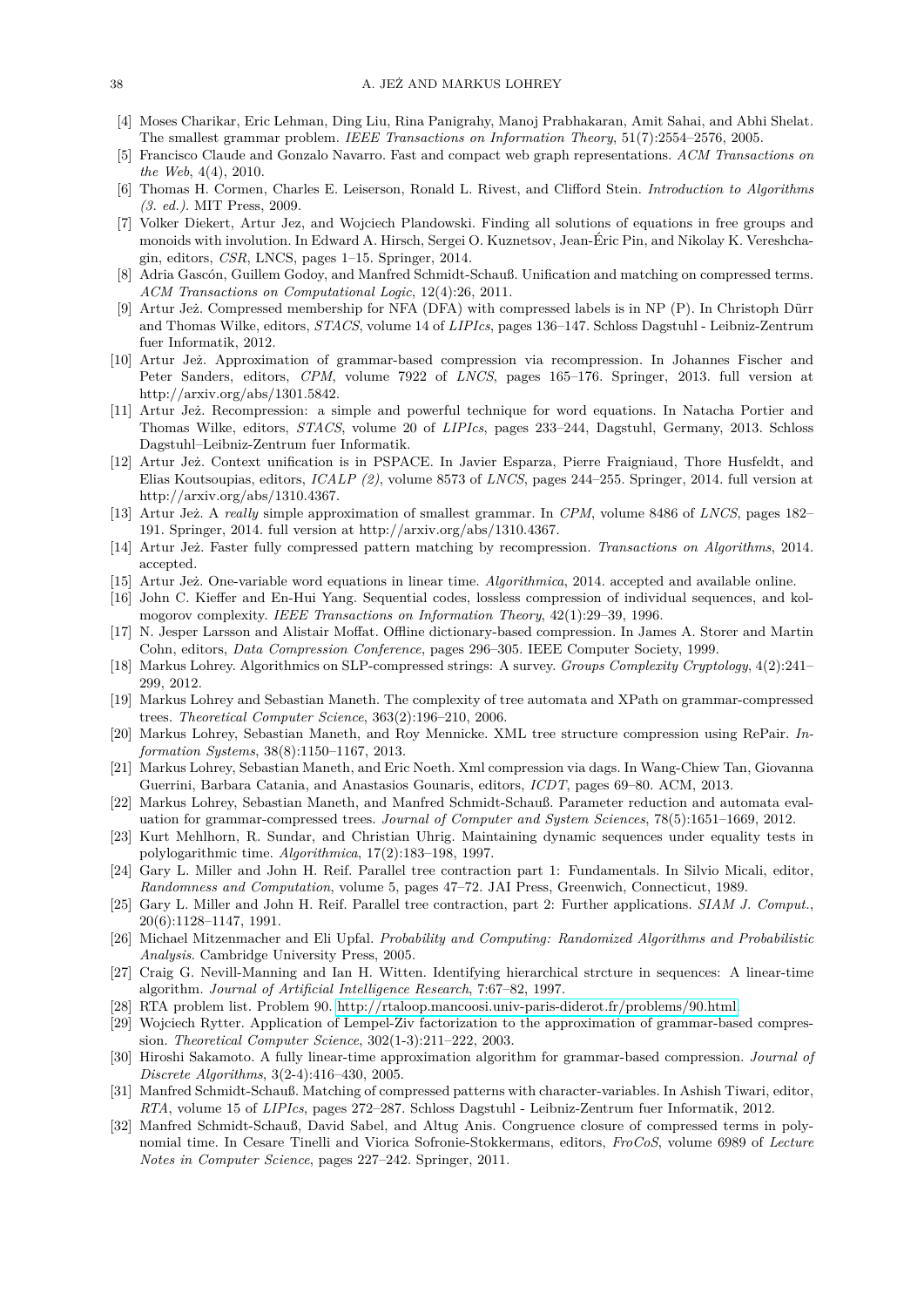

Figure 14. Sequences of different lengths have to be sorted lexicographically. The elements on the list new[6] are framed by thicker lines.

<span id="page-38-0"></span>[33] James A. Storer and Thomas G. Szymanski. The macro model for data compression. In Richard J. Lipton, Walter A. Burkhard, Walter J. Savitch, Emily P. Friedman, and Alfred V. Aho, editors, *STOC*, pages 30–39. ACM, 1978.

#### <span id="page-38-1"></span>**APPENDIX**

RadixSort for lists of varying lengths. Imagine we want to sort sequences  $\bar{a}_1, \bar{a}_2, \ldots, \bar{a}_m$ of lengths  $\ell_1, \ell_2, \ldots, \ell_m$  from an alphabet  $[1, \ldots, k]$  lexicographically, see Figure [14.](#page-38-1) Let  $\ell =$  $\max_{i=1}^m \ell_i$ ,  $L = \sum_{i=1}^m \ell_i$ , and  $\overline{a}_i = (a_{i,1}, a_{i,2}, \ldots, a_{i,\ell_i})$ . Standard RadixSort uses time  $\mathcal{O}((k+m)\ell)$ , see e.g. [\[6,](#page-37-26) Section 8.3]. We want to reduce the running time to  $\mathcal{O}(k+L)$ . The problem with RadixSort is that on each position  $j = \ell, \ell - 1, \ldots, 1$  it checks buckets for each possible value in  $[1, \ldots, k]$ . To avoid this, we first create for each position  $j \in [1, \ldots, \ell]$  a list pos[*j*] which is a sorted list of all digits  $a \in [1, \ldots, k]$  that occur on position *j* in any of the sequences  $\overline{a}_1, \overline{a}_2, \ldots, \overline{a}_m$ . This is easily done by creating a pair  $(a_{i,j}, j)$  for each  $1 \leq i \leq m$  and  $1 \leq j \leq \ell_i$  in time  $\mathcal{O}(L)$ . Then we sort these *L* many pairs using simple RadixSort in time  $\mathcal{O}(L + \max\{\ell, k\}) \leq \mathcal{O}(L + k)$ . Additionally, we create for each position  $1 \leq j \leq \ell$  a list new[j] of last elements of strings that have length exactly *j* together with the index *i*, i.e., (as a set) new[j] = { $(a_{i,j}, i)$  | 1 ≤  $i \leq m, \ell_i = j$ , see Figure [14.](#page-38-1) Note that no sorting is needed, it is enough to go trough  $\overline{a_1}, \overline{a_2}, \ldots, \overline{a_m}$  in time  $\mathcal{O}(L)$ . Now in round  $j = \ell, \ell - 1, \ldots, 1$  we keep a list of letters on position *j*, i.e.,  $\{(a_{i,j}, i) \mid 1 \leq i \leq m, j \leq \ell_i\}$  sorted according to the lexicographic order on suffixes of  $\overline{a_1}, \overline{a_2}, \ldots, \overline{a_m}$  starting at position *j*. To update the list when going from  $j + 1$  to *j* we need to change each pair  $(a_{i,j+1}, i)$  to  $(a_{i,j}, i)$  and append the list new[j] at the beginning and then stably sort them using CountingSort, which sorts a list of  $m$  number from the interval  $[1, \ldots, k]$ in time  $\mathcal{O}(k+m)$ , see [\[6,](#page-37-26) Section 8.2]. However, using the list pos[*j*] we only need to inspect the digits that actually occur in our list, so the running time of CountingSort in the *j*-th phase can be reduced to  $\mathcal{O}(|pos[j]| + |\{i \mid 1 \le i \le m, j \le \ell_i\}|)$ . Summing over all *j* yields a running time of  $\mathcal{O}(L)$  and hence in total  $\mathcal{O}(k+L)$ .

**Proof of Lemma [10](#page-15-1) (transforming SLCF grammars into handle grammar).** The proof is a slight modification of the original proof of [\[10,](#page-37-4) Theorem 10] and it follows exactly the same lines. Let G be an SLCF grammar of size *g*.

The idea is as follows, see Figure [15.](#page-39-0) Consider a nonterminal  $A(y_1, \ldots, y_k)$  of G and the tree val(*A*) that it generates. Within val(*A*) take the nodes representing the parameters  $y_1, \ldots, y_k$ and the spanning tree (within  $val(A)$ ) for those nodes. Consider the nodes of degree at least 2 within this spanning tree, delete those nodes and delete the parameters. What is left is a collection of subtrees and subcontexts. We want to construct a grammar that has for each such subtree and subcontext a nonterminal generating it. This is done inductively on the structure of G. As the starting nonterminal of G has rank 0, such a decomposition for  $val(\mathbb{G})$  is in fact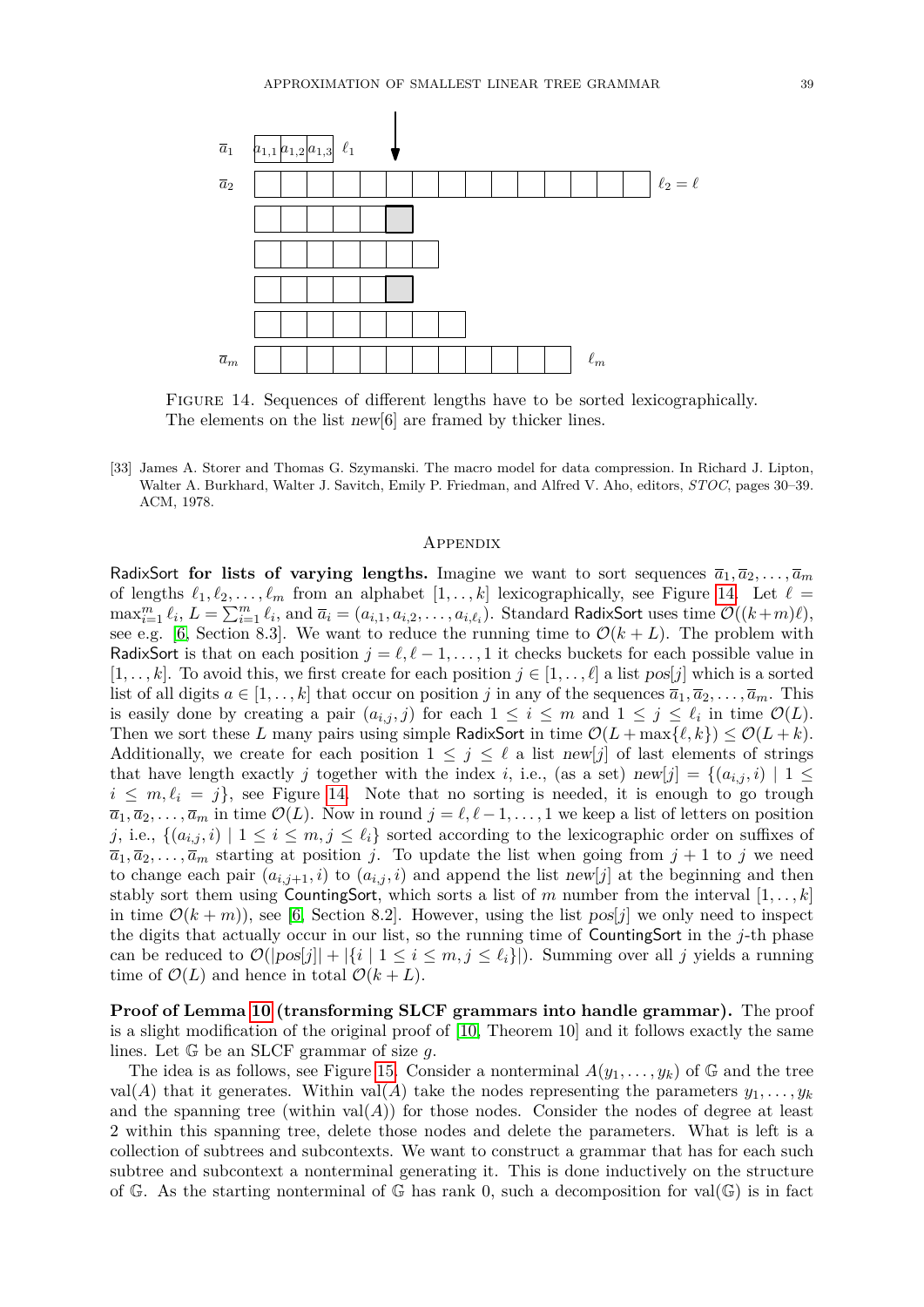<span id="page-39-0"></span>

Figure 15. The partitioning of the tree depending on its parameter nodes. The parameters are the round nodes, the square nodes are the branching nodes of the spanning tree. Contexts and trees obtained after the removal of those nodes are enclosed by dashed and dotted line, respectively.

trivial. So, in particular the constructed grammar generates val $(\mathbb{G})$ . Lastly, the construction will guarantee that the introduced nonterminals, which are of rank 0 and 1, are expressed through each other (plus some rules introduced on the way). So the new grammar generates the same tree and it is monadic. Moreover, the rules for those nonterminals will be in the form required for a handle grammar, see [\(HG2\)](#page-15-3) and [\(HG3\)](#page-15-2).

Formalising this approach, we say that a *skeleton tree*<sup>[4](#page-39-1)</sup> is a linear tree from  $\mathcal{T}(N_0 \cup N_1 \cup F, \mathbb{Y})$ , satisfying the following conditions:

- <span id="page-39-2"></span>(SK1) The child of a node of degree 1 can be labelled only with a letter of arity at least 2.
- <span id="page-39-3"></span>(SK2) If *f* of arity at least 2 labels a node with children  $v_1, \ldots v_k$ , then there are  $i \neq j$  such that the subtrees rooted in  $v_i$  and  $v_j$  both contain parameters.

Intuitively, the skeleton tree is what one obtains after replacing each context and tree in the tree constructed above with a nonterminal: [\(SK1\)](#page-39-2) says that whole context is replaced with a nonterminal, while [\(SK2\)](#page-39-3) says that only branching nodes of the spanning tree of parameters are be labelled with letters.

Our first goal is to construct for each nonterminal *A* of the input grammar G a skeleton tree sk*<sup>A</sup>* together with rules for the nonterminals appearing in sk*A*. These rules will allow to rewrite  $sk_A$  into val $(A)$ . We show that in the introduced rules the nonterminals of arity 1 occur at most  $\mathcal{O}(g)$  times, while nonterminals of arity 0 and letters occur at most  $\mathcal{O}(rg)$  times.

As a first step, we transform the grammar into *Chomsky normal form* (CNF), which is obtained by a straightforward decomposition of rules. The rules in a CNF grammar are of two possible forms, where  $A, B, C \in \mathbb{N}$  and  $f \in \mathbb{F}$ :

- $A(y_1, \ldots, y_k) \rightarrow f(y_1, \ldots, y_k)$  or
- $A(y_1, \ldots, y_k)$  →  $B(y_1, \ldots, y_\ell, C(y_{\ell+1}, \ldots, y_{\ell'}), y_{\ell'+1}, \ldots, y_k)$

Note that the number of parameters can be 0. It is routine to check that any SLCF grammar G of size g can be transformed into an equivalent CNF grammar of size  $\mathcal{O}(q)$  and with  $\mathcal{O}(q)$ nonterminals [\[10,](#page-37-4) Theorem 5].

Given an SLCF grammar in CNF, we build bottom-up skeleton trees for its nonterminals, During this we introduce  $\mathcal{O}(1)$  nonterminals per considered nonterminal, their rules have  $\mathcal{O}(1)$ occurrences of nonterminals of arity 1 and at most  $\mathcal{O}(r)$  occurrences of nonterminals of arity 0 and constants. Moreover, the rules for those nonterminals are in the form required by the definition of a handle grammar, see [\(HG2\)](#page-15-3) and [\(HG3\)](#page-15-2). All nonterminals occurring in the constructed skeletons use only those introduced nonterminals.

<span id="page-39-1"></span><sup>&</sup>lt;sup>4</sup>Note that our definition of a skeleton slightly differs from the one of [\[10,](#page-37-4) Lemma 1], but the differences are inessential.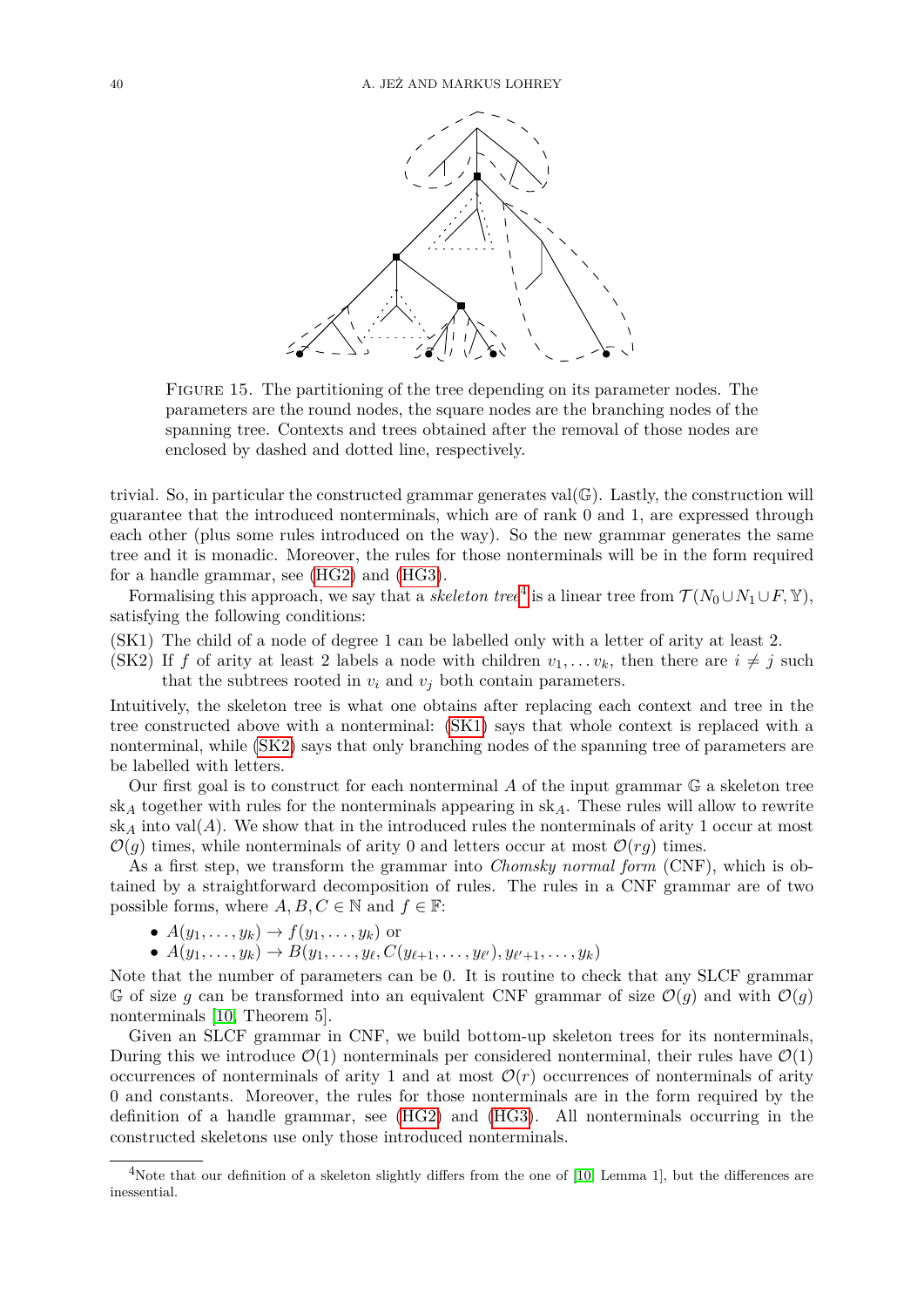

<span id="page-40-0"></span>Figure 16. Calculating the skeleton when the lower skeleton is of rank at least 1. On the left-most figure we see the two skeletons. After substituting, there are two neighbouring rank-1 nonterminals: *A*<sup>2</sup> and *A*3. They are replaced with the nonterminal *A*5.

Consider some nonterminal *A* of the CNF grammar. If its rule has the form  $A(y_1, \ldots, y_k) \rightarrow$  $f(y_1, \ldots, y_k)$ , then sk<sub>*A*</sub> =  $f(y_1, \ldots, y_k)$  and if the arity of *A* is at most 1 then we add *A* and its rule to the set of constructed rules as well (if the rank of *A* is at least 2, then we do not add *A* and its rule). This rule has the desired form [\(HG2\)](#page-15-3) or [\(HG3\)](#page-15-2), there is no nonterminal on the right-hand side and at most 1 letter on the right-hand side. If the rule for *A* has the form  $A(y_1,\ldots,y_k) \to B(y_1,\ldots,y_\ell,C(y_{\ell+1},\ldots,y_{\ell'}),y_{\ell'+1},\ldots,y_k)$ , then we take sk<sub>B</sub> and sk<sub>C</sub> and replace in sk<sub>*B*</sub> the parameter  $y_{\ell+1}$  by sk<sub>*C*</sub>, see Figures [16](#page-40-0) and [17](#page-41-0) for two different cases. Let us denote the resulting tree with  $sk'_{A}$ ; it will be transformed into a proper skeleton tree  $sk_{A}$  in the following. Let  $y = y_{\ell+1}$ .

Let us inspect what changes are needed, so that  $sk'_A$  satisfies [\(SK1\)](#page-39-2)–[\(SK2\)](#page-39-3). Suppose first that *C* is of arity at least 1, see Figure [16.](#page-40-0) It might be that the root node of sk*<sup>C</sup>* and the node above the leaf *y* in sk<sub>*B*</sub> are both of arity 1, without loss of generality assume that their labels are nonterminals  $C'$  and  $B'$  (the case of letters follows in the same way). We then introduce a new nonterminal  $A'$  of rank 1 and replace the subpattern  $B'(C')$  in  $sk'_{A}$  with  $A'$  and add a rule  $A' \to B'C'$ . Note that it is in a form required by [\(HG2\)](#page-15-3). We claim that the resulting tree satisfies [\(SK1\)](#page-39-2) and [\(SK2\)](#page-39-3) and hence can be taken for sk*A*.

Since the node above  $B'$  and the node below  $C'$  are not of degree 1 (by induction assumption on [\(SK1\)](#page-39-2)), (SK1) is satisfied. Concerning [\(SK2\)](#page-39-3), take any node of arity at most 2 in sk<sub>A</sub>. Any node labelled with a letter in  $sk_C$  has the same subtrees in  $sk_C$  and in  $sk_A'$ , so [\(SK2\)](#page-39-3) holds for them. For the nodes in sk<sub>B</sub> the only problem can arise for nodes that had the replaced  $y$  in some of their subtrees. However, as  $y$  is replaced with  $sk_C$ , which has a parameter, the condition is preserved for them.

Suppose now that *C* is of arity 0, see Figure [17.](#page-41-0) Then the skeleton  $sk<sub>C</sub>$  has no parameters, which implies that it is either a constant or a nonterminal of arity  $0$  (sk<sub>C</sub> cannot use letters of arity larger than 1 by [\(SK2\)](#page-39-3), and cannot use nonterminals and letters of arity 1, as their children need to be labelled with letters of arity at least 2). We only consider the former case (the same argument hold for the latter case). Let  $sk_C$  be the constant *c*. Firstly, the node above *y* (the parameter which is replaced by  $sk_C = c$ ) in  $sk_B$  can be a node of arity 1. Without loss of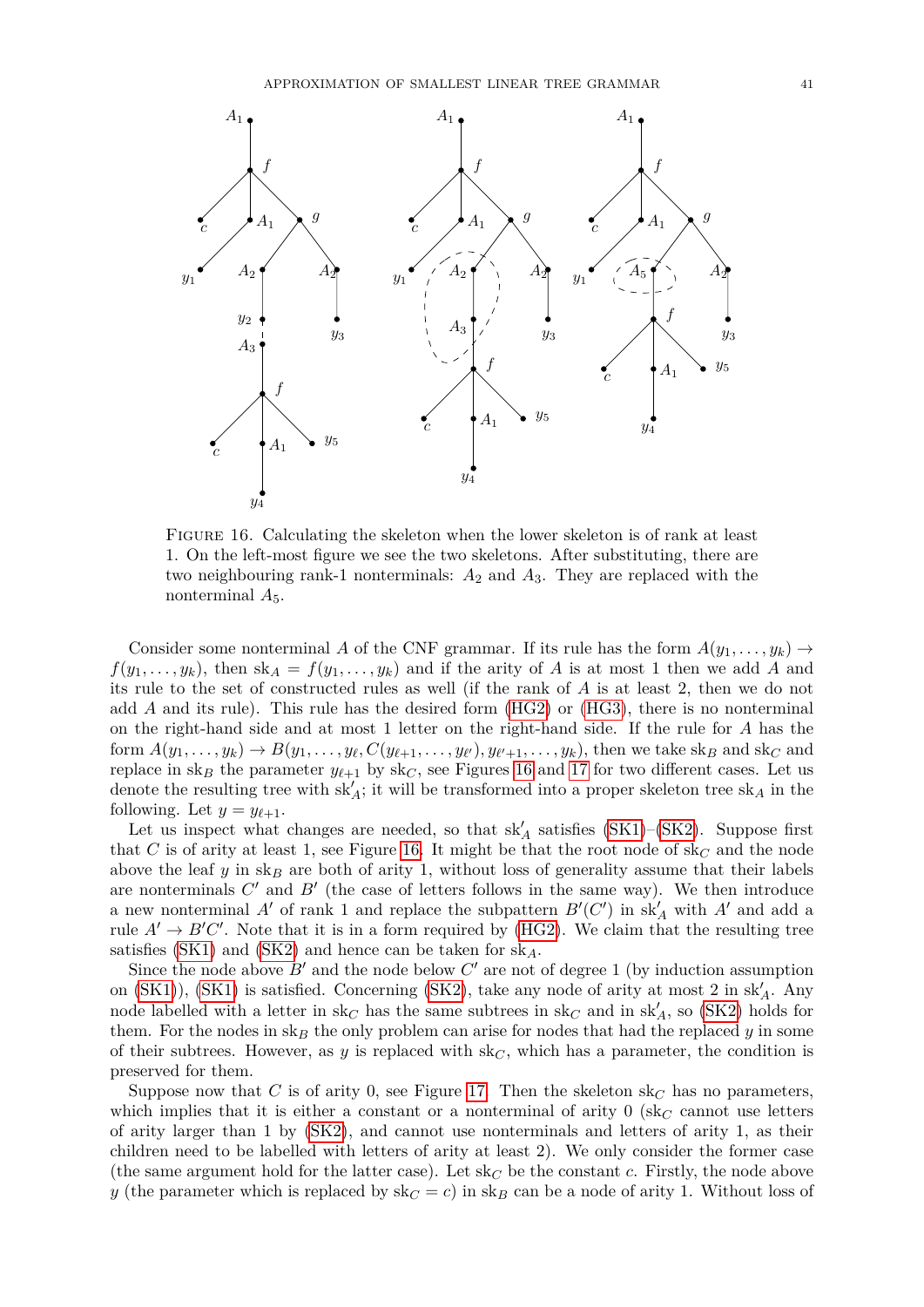

<span id="page-41-0"></span>FIGURE 17. Calculating the skeleton, when the lower skeleton is of rank 0, going from the left-top to bottom-right. In the first picture there are two skeletons, in the second they are substituted into each other. In the third we replace  $A_2c$ by  $A_4$  with the rule  $A_4 \rightarrow A_2c$ . In the fourth we replace  $g(A_4, c, \cdot)$  by  $A_5$  with the rule  $A_5(y) \rightarrow g(A_4, c, y)$  and finally we replace  $A_1A_5A_2$  by  $A_6$  with the rule  $A_6 \rightarrow A_1 A_5 A_2$ , which can be split into two rules.

generality suppose that it is a nonterminal  $B'$  (the case of unary letter follows in the same way). We introduce a fresh nonterminal  $A'$  of arity 0, replace the subtree  $B'(c)$  by  $A'$  and introduce the rule  $A' \rightarrow B'c$ . The rule is of the form required by [\(HG3\)](#page-15-2). For uniformity, if the node above *y* is not of arity 1, introduce *A'* with the rule  $A' \to c$  and replace *c* by *A'*. Condition [\(SK1\)](#page-39-2) now holds.

Concerning [\(SK2\)](#page-39-3), consider the parent node  $v$  of  $A'$ . Either it does not exist, in which case we are done (as  $sk_A = A'$ ) or it is labelled with a letter f of arity at least 2. All other nodes in  $sk'_A$  labelled with letters of arity at least 2 satisfy [\(SK2\)](#page-39-3), as the subtree rooted at  $v$  still contains at least one parameter. Focusing on the  $f$ -labelled node  $v$ , if it still has at least two children with parameters in their subtrees, then we are done, as [\(SK2\)](#page-39-3) is satisfied for *v*. If not, then exactly one of *v*'s children is a subtree with a parameter. Without loss of generality let it be *v*'s first child, all other children are constants or nonterminals of arity 0. So let the children of *v* (except for the first one) be labelled with  $\gamma_2, \gamma_3, \ldots, \gamma_\ell$ , where each  $\gamma_i$  is either a constant or a nonterminal of rank 0. Introduce a new nonterminal  $A'$  of rank 1 with the rule  $A' \rightarrow f(y_1, \gamma_2, \gamma_3, \ldots, \gamma_\ell)$  and replace the subpattern  $f(t_1, \gamma_2, \gamma_3, \ldots, \gamma_\ell)$  with  $A'(t_1)$  (where,  $t_1$ ) is the subtree rooted at the first child of *v*). Observe that the rule for  $A'$  is of size  $\ell \leq r$  and is of the form [\(HG2\)](#page-15-3). Lastly, now again [\(SK1\)](#page-39-2) can be violated, because the parent node or the child (or both) of the  $A'$ -labelled node can be of degree 1. This can be fixed by replacing those 2 or 3 nodes of degree 1 by one nonterminal of rank 1. This requires adding at most 2 rules for nonterminals of arity 1 of the required form [\(HG2\)](#page-15-3).